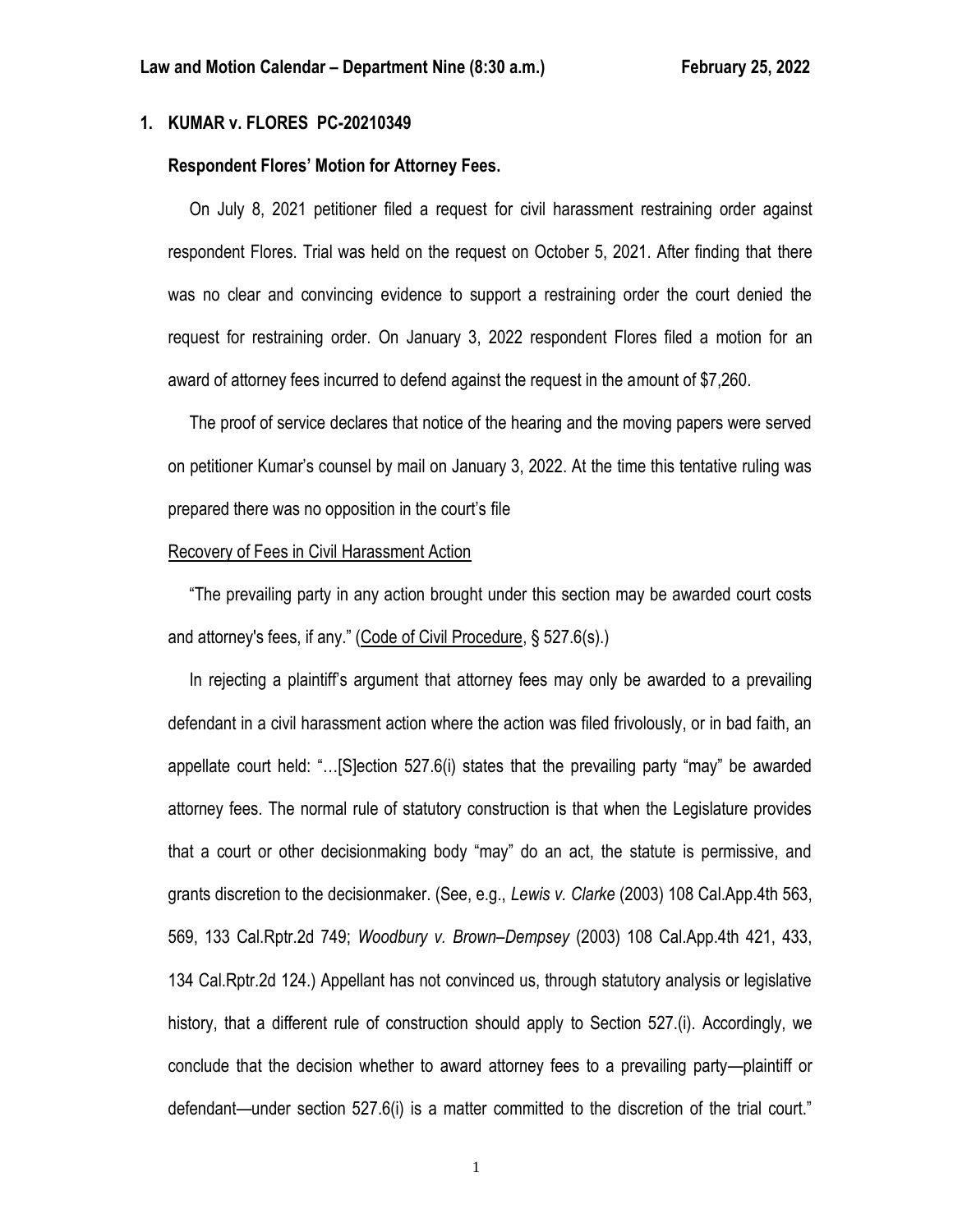(Krug v. Maschmeier (2009) 172 Cal.App.4th 796, 802.) The costs and attorney's fee provision is now found in Section 527.6(s).

 Respondent Flores prevailed on the case and is entitled to consideration of whether to award him attorney fees incurred to defend against the action.

 "It is well established that the determination of what constitutes reasonable attorney fees is committed to the discretion of the trial court, whose decision cannot be reversed in the absence of an abuse of discretion. (*La Mesa-Spring Valley School Dist. v. Otsuka*, 57 Cal.2d 309, 316, 19 Cal.Rptr. 479, 369 P.2d 7; *Horn v. Swoap*, 41 Cal.App.3d 375, 386, 116 Cal.Rptr. 113; *Excelsior etc. School Dist. v. Lautrup*, 269 Cal.App.2d 434, 447, 74 Cal.Rptr. 835.) The value of legal services performed in a case is a matter in which the trial court has its own expertise. (*Excelsior etc. School Dist. v. Lautrup*, supra at p. 448, 74 Cal.Rptr. 835.) The trial court may make its own determination of the value of the services contrary to, or without the necessity for, expert testimony. (*Barlin v. Barlin*, 156 Cal.App.2d 143, 149, 319 P.2d 87; *Mitchell v. Towne*, 31 Cal.App.2d 259, 266, 87 P.2d 908.) The trial court makes its determination after consideration of a number of factors, including the nature of the litigation, its difficulty, the amount involved, the skill required in its handling, the skill employed, the attention given, the success or failure, and other circumstances in the case. (*La Mesa-Spring Valley School Dist. v. Otsuka*, supra; *Excelsior etc. School Dist. v. Lautrup*, supra, 269 Cal.App.2d at p. 447, 74 Cal.Rptr. 835.)" (Melnyk v. Robledo (1977) 64 Cal.App.3d 618, 623- 624.)

 "Correctly stated, the rule is that when the trial court is informed of the extent and nature of the services rendered, it may rely on its own experience and knowledge in determining their reasonable value. [Footnote omitted.] (See, e. g., *Lipka v. Lipka*, supra, 60 Cal.2d at p. 480, 35 Cal.Rptr. 71, 386 P.2d 671; *Elconin v. Yalen*, 208 Cal. 546, 549-550, 282 P. 791; *Kirk v.*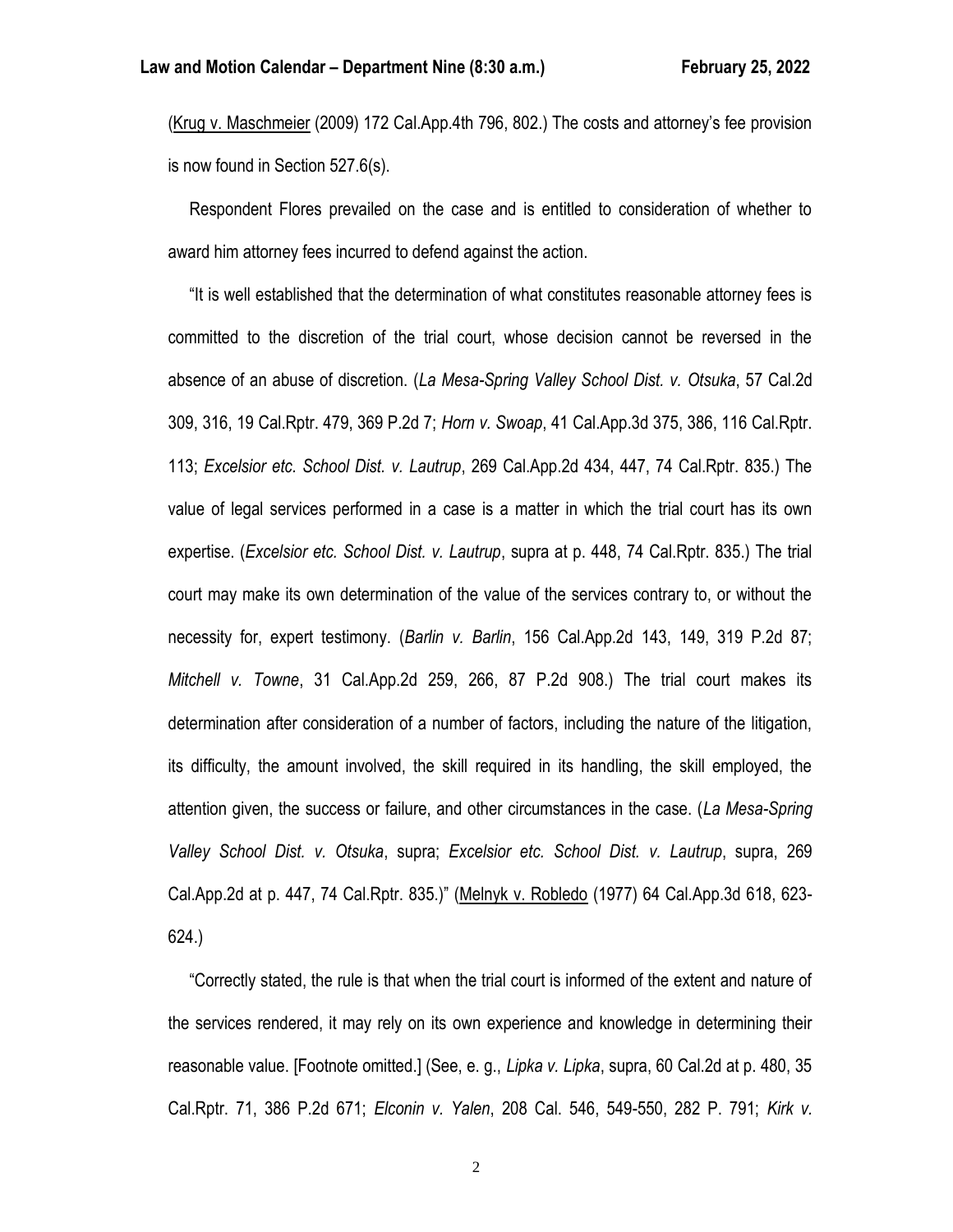*Culley*, 202 Cal. 501, 508-509, 261 P. 994; *Spencer v. Collins*, 156 Cal. 298, 307, 104 P. 320; *Patten v. Pepper Hotel Co*., supra, 153 Cal. at p. 472, 96 P. 296; *Estate of Straus*, 144 Cal. 553, 557-558, 77 P. 1122; *Peyre v. Peyre*, supra, 79 Cal. at pp. 339-340, 21 P. 838; *Jones v. Jones*, supra, 135 Cal.App.2d at p. 64, 286 P.2d 908 (see fn. 3, Ante ); see also, 1 Witkin, Cal. Procedure (2d ed. 1970) Attorneys, s 97, pp. 106-107.)" (In re Marriage of Cueva (1978) 86 Cal.App.3d 290, 300–301.)

 "The use of the lodestar method for calculating attorney fees was established in California in Serrano III. As we recently noted, "[i]n so-called fee shifting cases, in which the responsibility to pay attorney fees is statutorily or otherwise transferred from the prevailing plaintiff or class to the defendant, the primary method for establishing the amount of 'reasonable' attorney fees is the lodestar method. The lodestar (or touchstone) is produced by multiplying the number of hours reasonably expended by counsel by a reasonable hourly rate. Once the court has fixed the lodestar, it may increase or decrease that amount by applying a positive or negative 'multiplier' to take into account a variety of other factors, including the quality of the representation, the novelty and complexity of the issues, the results obtained, and the contingent risk presented." (*Lealao*, supra, 82 Cal.App.4th 19, 26, 97 Cal.Rptr.2d 797.) "The purpose of such adjustment is to fix a fee at the fair market value for the particular action. In effect, the court determines, retrospectively, whether the litigation involved a contingent risk or required extraordinary legal skill justifying augmentation of the unadorned lodestar in order to approximate the fair market rate for such services." (*Ketchum v. Moses* (2001) 24 Cal.4th 1122, 1132, 104 Cal.Rptr.2d 377, 17 P.3d 735.) Under certain circumstances, a lodestar calculation may be enhanced on the basis of a percentage-of-the-benefit analysis. (Lealao, supra, at pp. 49-50, 97 Cal.Rptr.2d 797.)" (Thayer v. Wells Fargo Bank, N.A. (2001) 92 Cal.App.4th 819, 833.)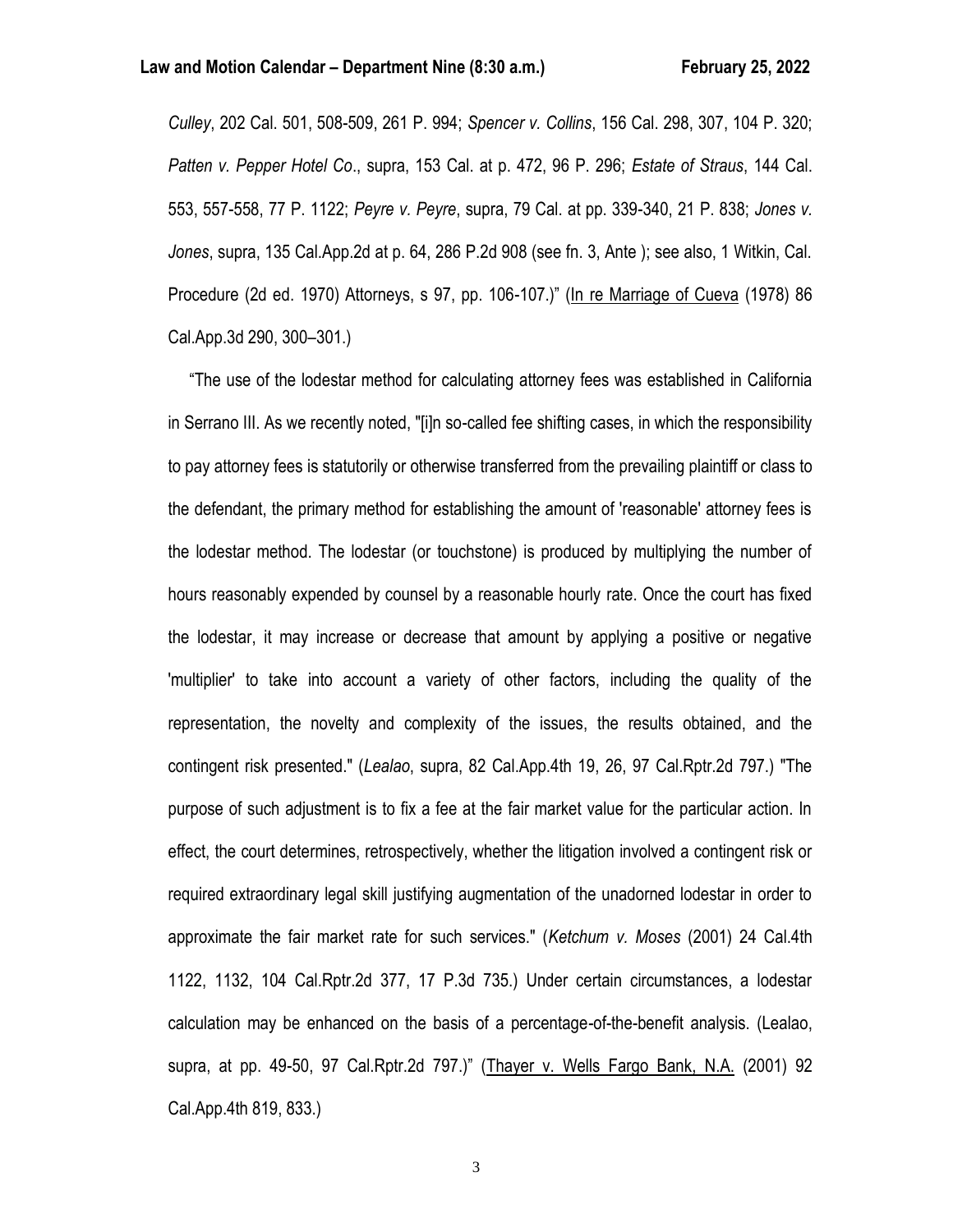Under the totality of the circumstances presented, it appears appropriate to award respondent Flores the reasonable amount of attorney fees incurred in defending against this action.

 Respondent has filed the declarations of both of his counsels. The declarations of counsel do not set forth any facts to justify each attorney billing for the joint time each of them spent in consultations within themselves, joint conferences with respondent, joint preparation of both counsels for trial, and both counsels appearing for trial. The court finds that payment of hourly charges for two attorneys at every step of the case is unreasonable. Absent opposition, the court finds that the reasonable amount of attorney fees incurred in the defense of this action is \$4,494.75. The court grants the motion and awards respondent Flores \$4,494.75

**TENTATIVE RULING # 1: RESPONDENT FLORES' MOTION FOR ATTORNEY FEES IS GRANTED. RESPONDENT FLORES IS AWARDED \$4,494.75 IN ATTORNEY FEES PAYABLE BY PETITIONER KUMAR. NO HEARING ON THIS MATTER WILL BE HELD (LEWIS V. SUPERIOR COURT (1999) 19 CAL.4TH 1232, 1247.), UNLESS A NOTICE OF INTENT TO APPEAR AND REQUEST FOR ORAL ARGUMENT IS TRANSMITTED ELECTRONICALLY THROUGH THE COURT'S WEBSITE OR BY TELEPHONE TO THE COURT AT (530) 621-6551 BY 4:00 P.M. ON THE DAY THE TENTATIVE RULING IS ISSUED. NOTICE TO ALL PARTIES OF AN INTENT TO APPEAR MUST BE MADE BY TELEPHONE OR IN PERSON. PROOF OF SERVICE OF SAID NOTICE MUST BE FILED PRIOR TO OR AT THE HEARING. LONG CAUSE HEARINGS MUST BE REQUESTED BY 4:00 P.M. ON THE DAY THE TENTATIVE RULING IS ISSUED AND THE PARTIES ARE TO PROVIDE THE COURT WITH THREE MUTUALLY AGREEABLE DATES ON FRIDAY AFTERNOONS AT 2:30 P.M. LONG CAUSE ORAL ARGUMENT REQUESTS WILL BE SET FOR HEARING ON ONE OF THE THREE MUTUALLY AGREEABLE DATES ON FRIDAY**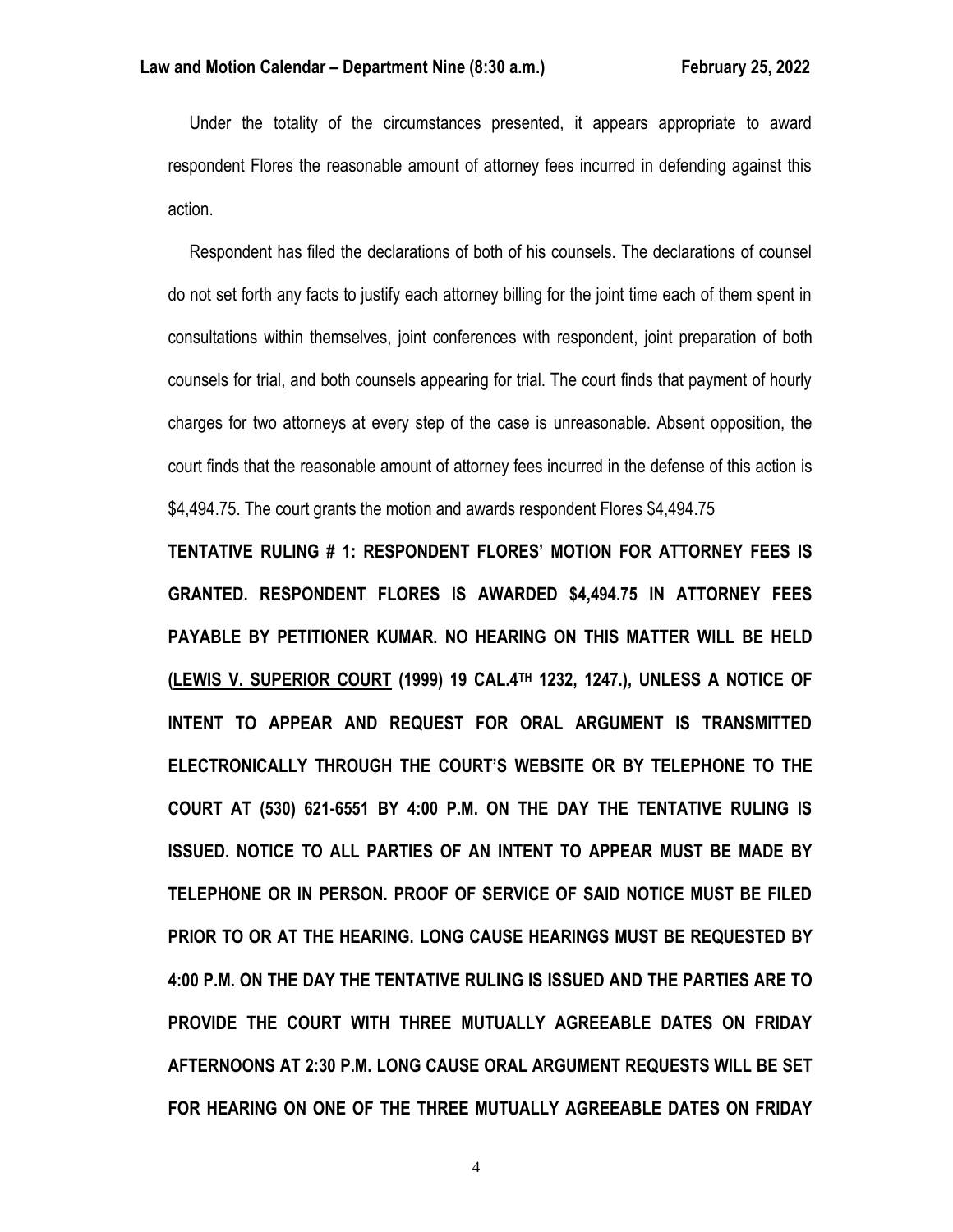**AFTERNOONS AT 2:30 P.M. THE COURT WILL ADVISE THE PARTIES OF THE LONG CAUSE HEARING DATE AND TIME BY 5:00 P.M. ON THE DAY THE TENTATIVE RULING IS ISSUED. PARTIES MAY PERSONALLY APPEAR AT THE HEARING. IF A PARTY OR PARTIES WISH TO APPEAR TELEPHONICALLY THEY MUST APPEAR BY "VCOURT", WHICH MUST BE SCHEDULED AND PAID THROUGH THE COURT WEBSITE AT www.eldorado.courts.ca.gov/online-services/telephonic-appearances. MATTERS IN WHICH THE PARTIES' TOTAL TIME ESTIMATE FOR ARGUMENT IS 15 MINUTES OR LESS WILL BE HEARD ON THE LAW AND MOTION CALENDAR AT 8:30 A.M. ON FRIDAY, FEBRUARY 25, 2022 EITHER IN PERSON OR BY VCOURT TELEPHONIC APPEARANCE UNLESS OTHERWISE NOTIFIED BY THE COURT.**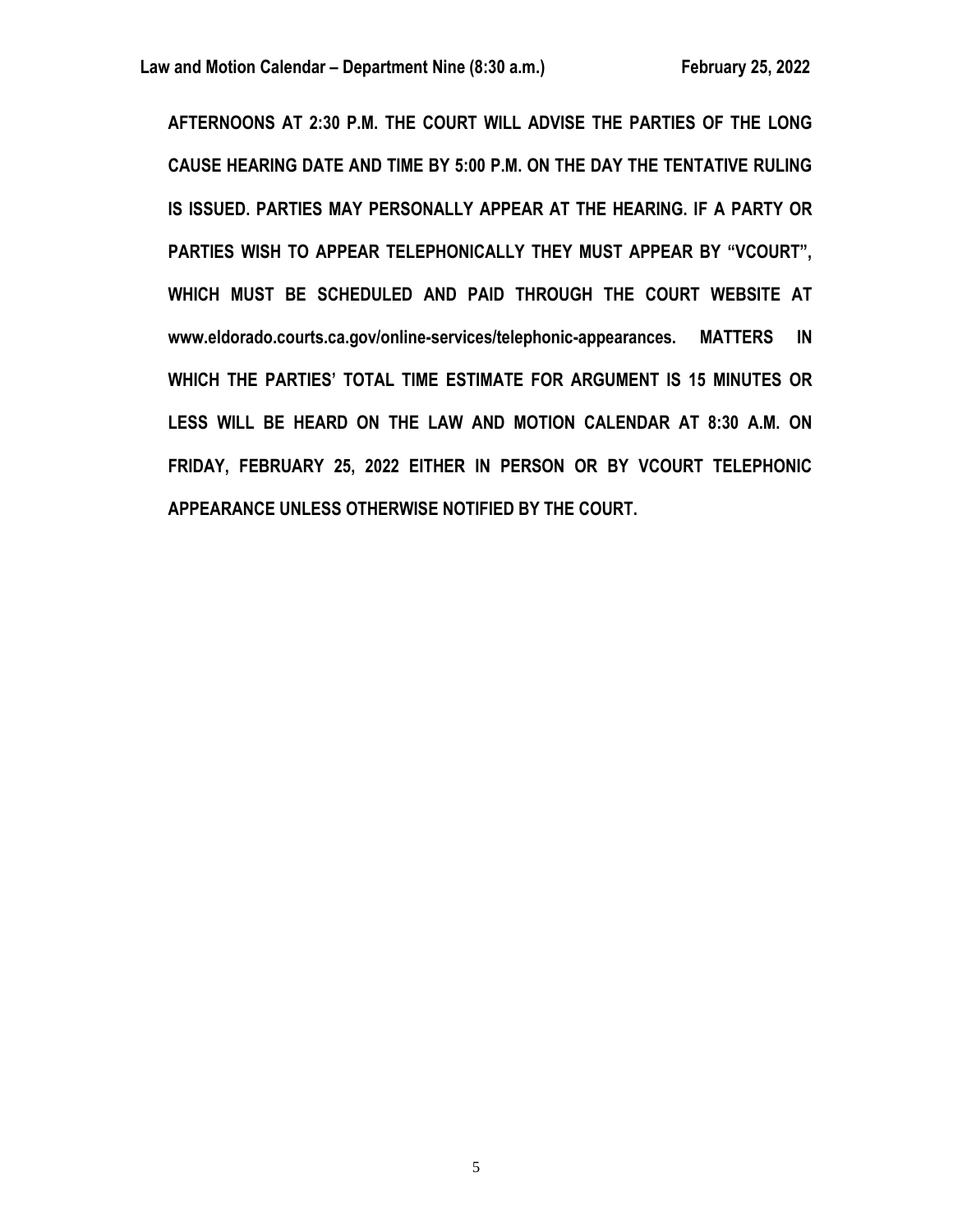## **2. DFK WHOLESALE v. HIGH HILL RANCH, LLC PCL-20190640**

#### **Plaintiff's Motion to Compel Discovery.**

 Plaintiff's counsel declares: on September 7, 2021 plaintiff served on defendant form interrogatories, set two, requests for production, set two, and requests for admission, set two; and despite a request for responses and production, defendant failed to provide any responses to the discovery propounded. Plaintiff moves to compel answers to the interrogatories and requests for admission and production of documents without objections. The motion does not request the court to deem admitted requests for admission. Plaintiff requests an award of monetary sanctions in the amount of \$690.

 The proof of service in the court's file declares that on January 12, 2022 notice of the hearing and copies of the moving papers were served by mail to defense counsel.

 Defendant opposes the motion on the following grounds: defendant's verified responses to the subject discovery were served on plaintiff and all responsive documents in defendant's custody and control were produced on February 4, 2022, weeks after the motion was served on defendant; plaintiff has not objected to the form or substance of the responses, or requested supplemental responses; no order compelling responses is needed; and attorney fees should be denied, because the corporate defendant's attorney is also the CEO and CFO of the corporate plaintiff, therefore, counsel is effectively appearing in pro se as the corporation is the alter ego of plaintiff's counsel.

At the time this ruling was prepared, there was no reply in the court's file.

 The party to whom interrogatories and requests for production have been served must serve responses upon the propounding party within 30 days after service or any other later date the propounding party stipulates to. (Code of Civil Procedure, §§ 2030.260, 2030.270,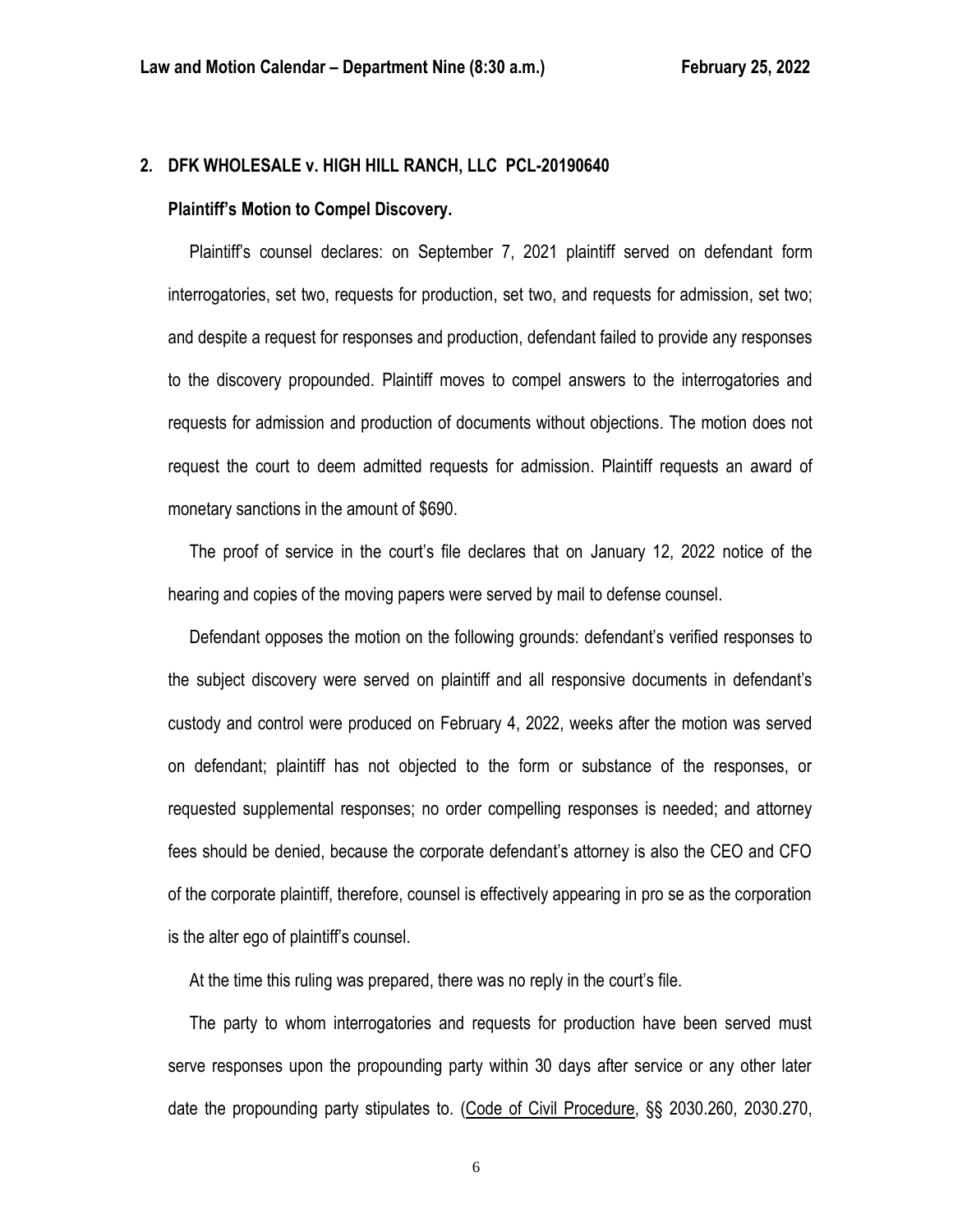#### **Law and Motion Calendar – Department Nine (8:30 a.m.) February 25, 2022**

2031.260, and 2031.270.) The failure to timely respond waives all objections to the interrogatories and requests and the propounding party may move to compel answers to interrogatories and production of documents. (Code of Civil Procedure, §§ 2030.290 and 2031.300.)

 Where a party fails to timely respond to requests for admission, the court is mandated to deem such requests admitted, "…unless it finds that the party to whom the requests for admission have been directed has served, before the hearing on the motion, a proposed response to the requests for admission that is in substantial compliance with Section 2033.220. It is mandatory that the court impose a monetary sanction under Chapter 7 (commencing with Section 2023.010) on the party or attorney, or both, whose failure to serve a timely response to requests for admission necessitated this motion." (Code of Civil Procedure, § 2033.280(c).)

 Defense counsel declares: on February 4, 2022 defendant served verified responses to the discovery request that are the subject of this motion and served all responsive documents in defendant's custody and control; at the time the opposition was filed, plaintiff had not objected to the responses and has not requested supplemental responses; and while the parties met and conferred regarding withdrawal of the motion, they were unable to reach a stipulation prior to the filing of the opposition. (Declaration of Kevin James in Opposition to Motion, paragraphs 3 nd 4.)

 Defendant's service of verified responses and production of documents has rendered the motion moot. If plaintiff has objections to the sufficiency of the responses and production, including the issue of whether objections to the discovery were raised after those objections were waived by the untimely responses, plaintiff's remedy is a motion for further responses and production.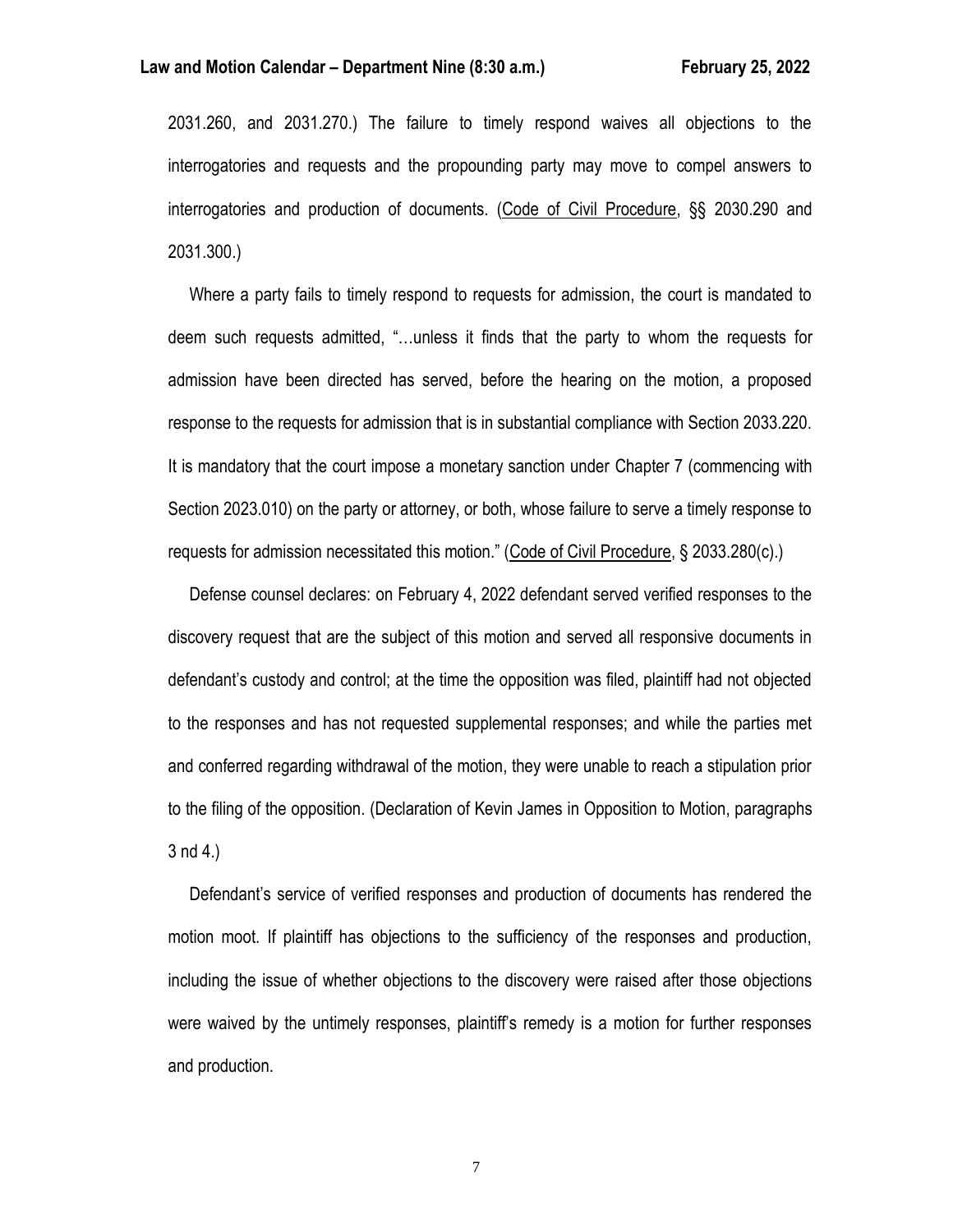## **Sanctions**

 Failure to respond to interrogatories, requests for production, and requests for admission is a sanctionable misuse of the discovery process. (Code of Civil Procedure, §§ 2023.010(d), 2023.030, 2030.290(c), 2031.300(c), and 2033.280(c).) The court may award sanctions under the Discovery Act in favor of the moving party even though no opposition to the motion to compel was filed, or the opposition was withdrawn, or the requested discovery was provided to the moving party after the motion was filed. (Rules of Court, Rule 3.1348(a).)

 Plaintiff's counsel declares: he worked three hours to prepare the motion at an hourly rate of \$200, which amounts to the plaintiff incurring \$600 in attorney fees to file this motion; and that a filing fee of \$90 was paid.

 Defendant argues that the corporate plaintiff is the alter ego of plaintiff's attorney, therefore, the attorney can not recover sanctions in the form of attorney fees as he is appearing in pro se.

"Alter ego is an extreme remedy, sparingly used. (*Calvert, supra,* 875 F.Supp. at p. 678.)" (Sonora Diamond Corp. v. Superior Court (2000) 83 Cal.App.4th 523, 539.)

 "(1) *In* General. To demonstrate the propriety of disregarding the corporate entity, it must be shown that the corporation is dominated or controlled by an individual or another corporation, but it is insufficient merely to show a "one-man" or "two-man" corporation, or ownership of a subsidiary by the parent. The general rule requires a further showing that failure to disregard the entity would sanction a fraud or promote injustice. These limitations are stated in *Minifie v. Rowley* (1921) 187 C. 481, 202 P. 673, as follows: "Before the acts and obligations of a corporation can be legally recognized as those of a particular person, and *vice versa*, the following combination of circumstances must be made to appear: First, that the corporation is not only influenced and governed by that person, but that there is such a unity of interest and ownership that the individuality, or separateness, of the said person and corporation has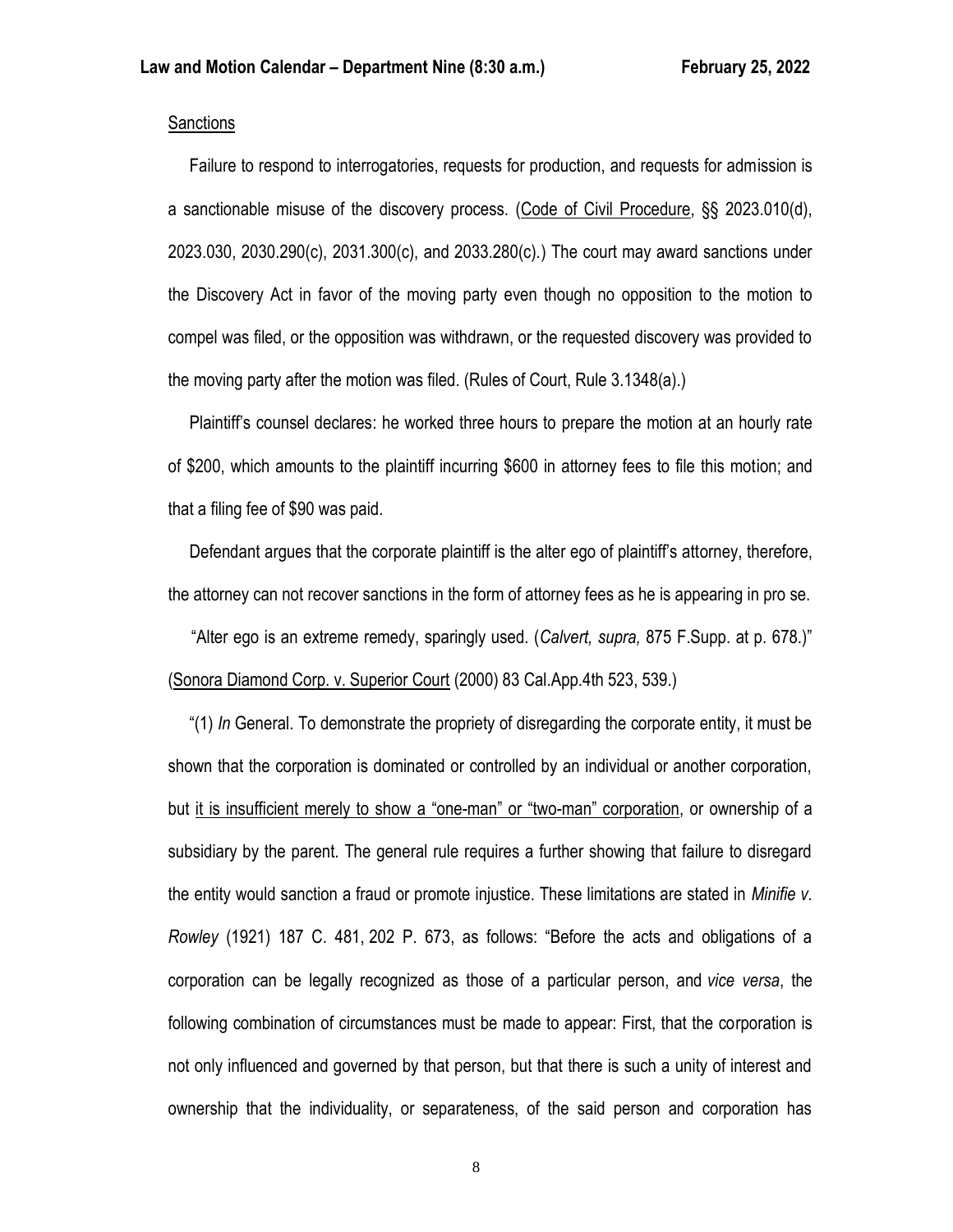ceased; second, that the facts are such that an adherence to the fiction of the separate existence of the corporation would, under the particular circumstances, sanction a fraud or promote injustice." (187 C. 487.) ¶ In *Norins Realty Co. v. Consolidated Abstract & Title Guaranty Co.* (1947) 80 C.A.2d 879, 182 P.2d 593, individual shareholders, residents of Los Angeles, were joined as defendants in an action on contract against the corporation, in order to obtain a trial in Los Angeles County instead of at the principal place of business of the corporation. *Held,* allegations that the corporation was dominated and controlled by the individuals, and that it was their alter ego, were insufficient to support a judgment against the individuals, and thus could not justify the desired venue. The court excluded other grounds for disregarding the entity by noting that the individuals (a) were not parties to the contracts, (b) had not guaranteed performance of the contracts, and (c) were not accused of fraud or other wrongdoing. Also, there was no allegation that the corporation was presently or prospectively insolvent. (80 C.A.2d 888.) (See *Wollersheim v. Church of Scientology Int.* (1999) 69 C.A.4th 1012, 1014, 81 C.R.2d 896 [preponderance of evidence is standard for finding alter ego]; *Leek v. Cooper* (2011) 194 C.A.4th 399, 415, 125 C.R.3d 56 [in age discrimination action against employer, plaintiff's pleading alleging only that defendant was sole owner of business was not sufficient to allege alter ego liability; unity of interest and ownership must be shown as well as unjust result if corporation is treated as sole actor].) ¶ (2) *Question of Fact*. A number of cases avoid formulas and tests, and treat the question as one of fact "particularly within the province of the trial court." (*Stark v. Coker* (1942) 20 C.2d 839, 846, 129 P.2d 390; see *Shafford v. Otto Sales Co.* (1957) 149 C.A.2d 428, 433, 208 P.2d 428; *Associated Vendors v. Oakland Meat Co.* (1962) 210 C.A.2d 825, 837, 26 C.R. 806; *Auer v. Frank* (1964) 227 C.A.2d 396, 407, 38 C.R. 684; Platt v. Billingsley (1965) 234 C.A.2d 577, 582, 44 C.R. 476; *Arnold v. Browne* (1972) 27 C.A.3d 386, 393, 103 C.R. 775; 12 Pacific L. J. 829, 846; for criticism of this view,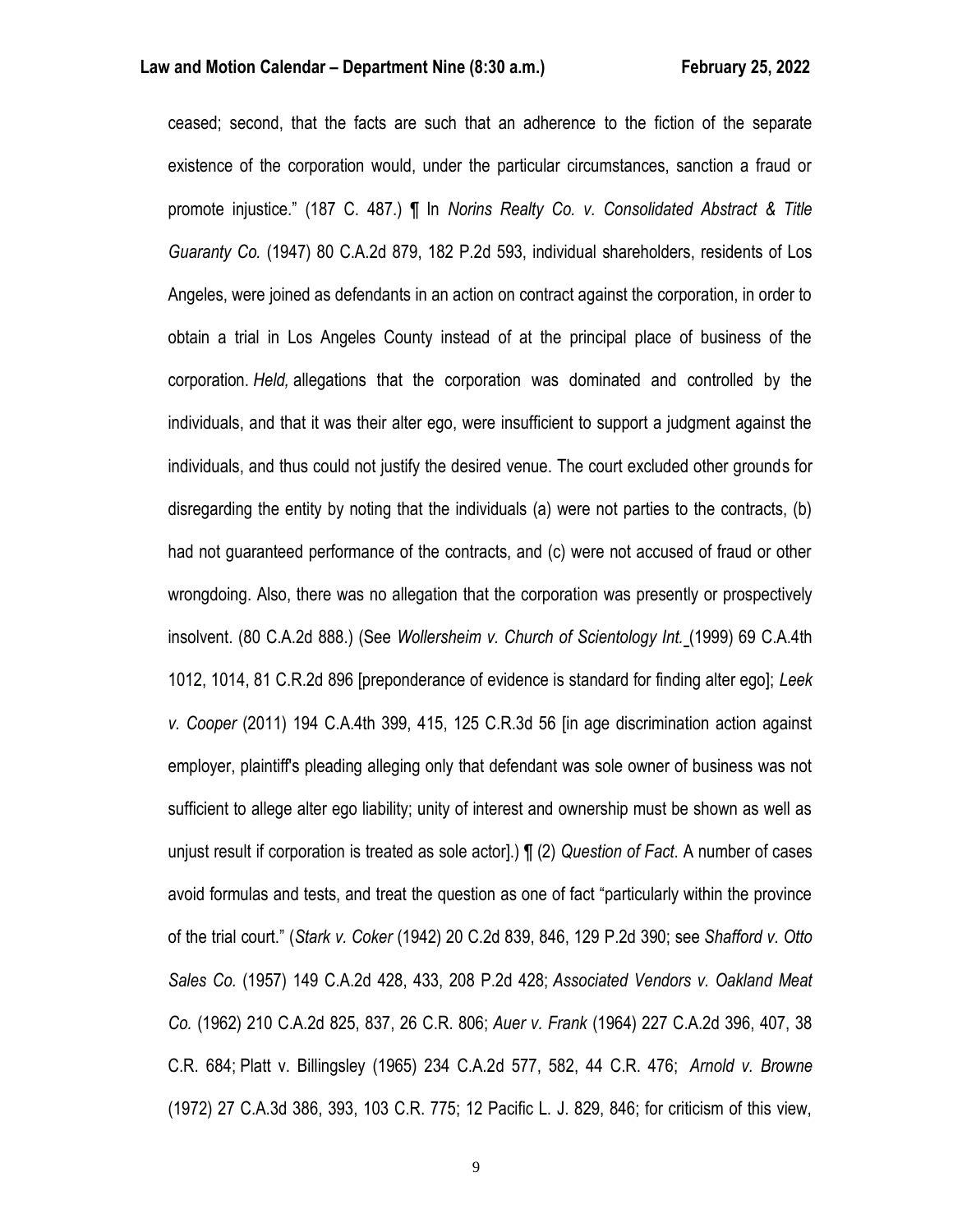see 31 Cal. L. Rev. 426, 428 [disregarding corporate entity as regulatory process].)" (Emphasis added.) (9 Witkin, Summary of California Law (11th ed. 2021) Corporations, § 13.)

 Defendant requests that the court take judicial notice that DFK Wholesale, Inc.'s Statement of Information filed with the Secretary of State on January 15, 2020 states that plaintiff's counsel is listed as CEO, CFO, Secretary, sole Director of the corporation, and agent for service of process.

 The only alter ego evidence before the court is the request for judicial notice, which indicates that plaintiff DFK Wholesale, Inc. is a one person corporation. Such evidence is insufficient to pierce the corporate veil and treat corporate plaintiff DFK Wholesale, Inc. and counsel as one in the same. Counsel is not an attorney employed by a plaintiff, which is a corporate form of a law firm. The Statement of Information discloses that plaintiff's business is "DISTRIBUTION". (Emphasis in original.) (See Statement of Information, paragraph 16.) Absent sufficient evidence to pierce the corporate veil, counsel is an attorney representing a corporate defendant and not himself. The corporate plaintiff is entitled to recover as sanctions the reasonable attorney fees incurred to bring the motion.

 The court awards plaintiff \$690 in monetary sanctions payable by defendant within ten days.

**TENTATIVE RULING # 2: THE PORTION OF PLAINTIFF'S MOTION TO COMPEL DISCOVERY SEEKING DISCOVERY RESPONSES IS DROPPED AS MOOT WITHOUT PREJUDICE TO PLAINTIFF FILING A MOTION TO COMPEL FURTHER RESPONSES TO THAT DISCOVERY. THE COURT GRANTS THE PORTION OF THE MOTION SEEKING AN AWARD OF MONETARY SANCTIONS. DEFENDANT IS ORDERED TO PAY PLAINTIFF \$690 IN MONETARY SANCTIONS WITHIN TEN DAYS. NO HEARING ON THIS MATTER WILL BE HELD (LEWIS V. SUPERIOR COURT (1999) 19 CAL.4TH 1232, 1247.), UNLESS A**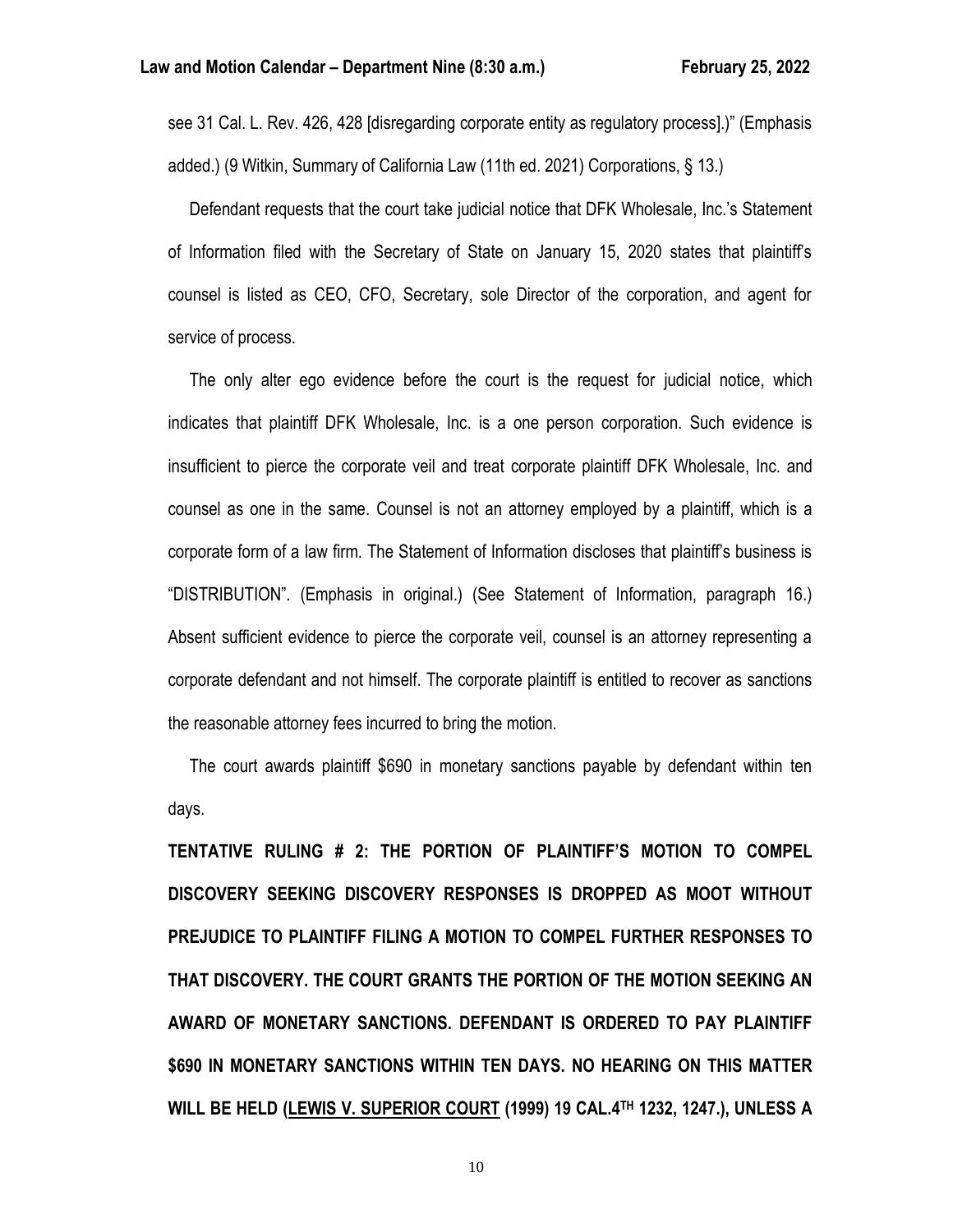**NOTICE OF INTENT TO APPEAR AND REQUEST FOR ORAL ARGUMENT IS TRANSMITTED ELECTRONICALLY THROUGH THE COURT'S WEBSITE OR BY TELEPHONE TO THE COURT AT (530) 621-6551 BY 4:00 P.M. ON THE DAY THE TENTATIVE RULING IS ISSUED. NOTICE TO ALL PARTIES OF AN INTENT TO APPEAR MUST BE MADE BY TELEPHONE OR IN PERSON. PROOF OF SERVICE OF SAID NOTICE MUST BE FILED PRIOR TO OR AT THE HEARING. LONG CAUSE HEARINGS MUST BE REQUESTED BY 4:00 P.M. ON THE DAY THE TENTATIVE RULING IS ISSUED AND THE PARTIES ARE TO PROVIDE THE COURT WITH THREE MUTUALLY AGREEABLE DATES ON FRIDAY AFTERNOONS AT 2:30 P.M. LONG CAUSE ORAL ARGUMENT REQUESTS WILL BE SET FOR HEARING ON ONE OF THE THREE MUTUALLY AGREEABLE DATES ON FRIDAY AFTERNOONS AT 2:30 P.M. THE COURT WILL ADVISE THE PARTIES OF THE LONG CAUSE HEARING DATE AND TIME BY 5:00 P.M. ON THE DAY THE TENTATIVE RULING IS ISSUED. PARTIES MAY PERSONALLY APPEAR AT THE HEARING. IF A PARTY OR PARTIES WISH TO APPEAR TELEPHONICALLY THEY MUST APPEAR BY "VCOURT", WHICH MUST BE SCHEDULED AND PAID THROUGH THE COURT WEBSITE AT www.eldorado.courts.ca.gov/onlineservices/telephonic-appearances. MATTERS IN WHICH THE PARTIES' TOTAL TIME ESTIMATE FOR ARGUMENT IS 15 MINUTES OR LESS WILL BE HEARD ON THE LAW AND MOTION CALENDAR AT 8:30 A.M. ON FRIDAY, FEBRUARY 25, 2022 EITHER IN PERSON OR BY VCOURT TELEPHONIC APPEARANCE UNLESS OTHERWISE NOTIFIED BY THE COURT.**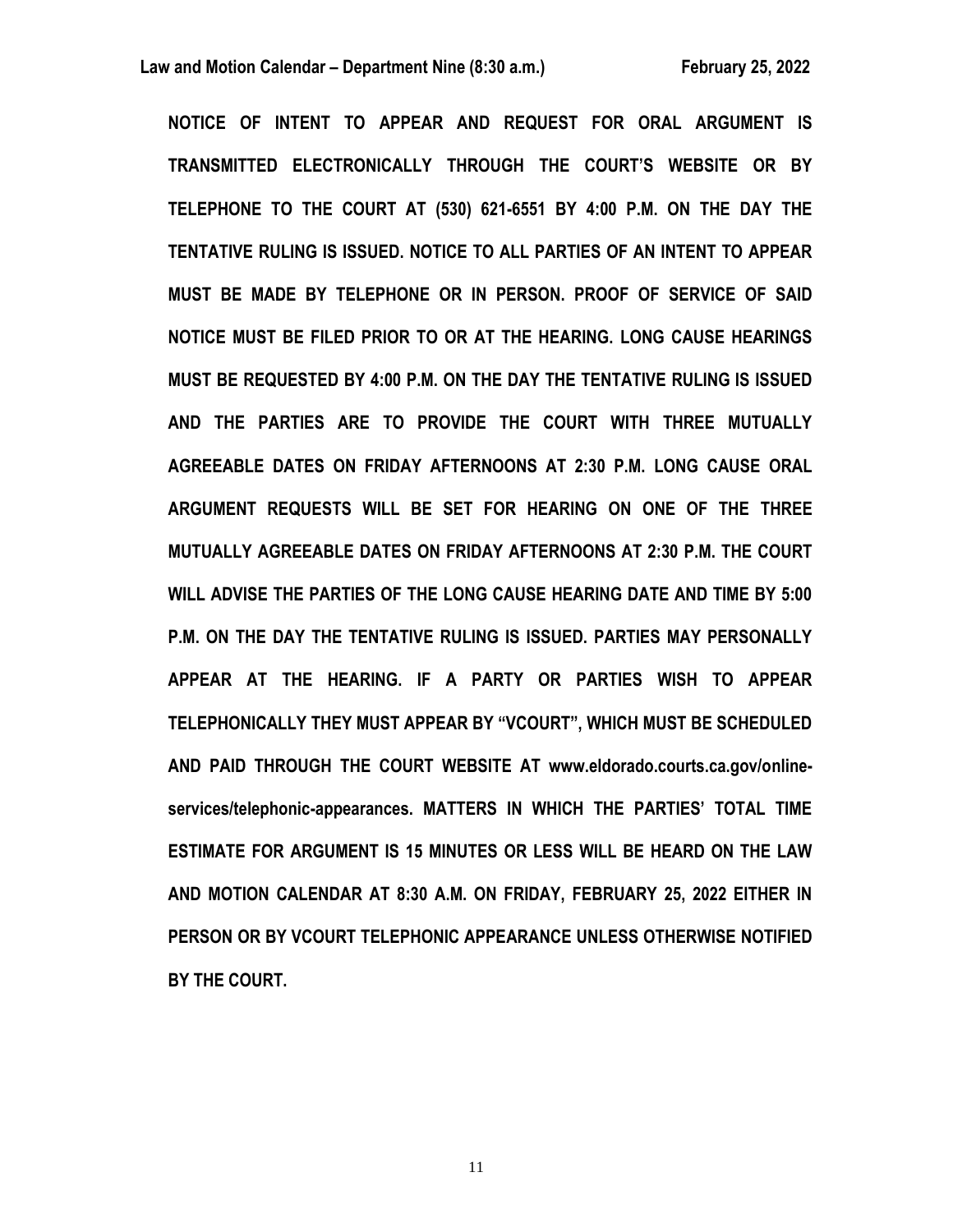## **3. ESTATE OF BRACCO PP-20190004**

## **Review Hearing Re: Status of Administration.**

 Letters of Administration were issued on May 23, 2019. The Final Inventory and Appraisal was filed on September 16, 2019.

 The personal representative's counsel previously explained that there is pending litigation concerning the estate's real property as well as another probate case, which has been dismissed. Counsel advised the court that until the litigation is complete, they are unable to proceed in the probate case.

 At the hearing on October 29, 2021 the court was advised that title had been cleared and counsel was preparing the waiver of final account. The personal representative's counsel requested a continuance of the hearing and the court continued the hearing to January 7, 2022.

 At the hearing on January 7, 2022 the court was advised that counsel expected to have all the documents necessary to resolve the matter, but does not have them as of yet. He anticipated he would have them in the next couple of weeks.

 There was no Petition for Order of Final Distribution on Waiver of Account in the court's file at the time this ruling was prepared.

**TENTATIVE RULING # 3: APPEARANCES ARE REQUIRED AT 8:30 A.M. ON FRIDAY, FEBRUARY 25, 2022 IN DEPARTMENT NINE. IF A PARTY OR PARTIES WISH TO APPEAR TELEPHONICALLY THEY MUST APPEAR BY "VCOURT", WHICH MUST BE SCHEDULED AND PAID THROUGH THE COURT WEBSITE AT www.eldorado.courts.ca.gov/online-services/telephonic-appearances.**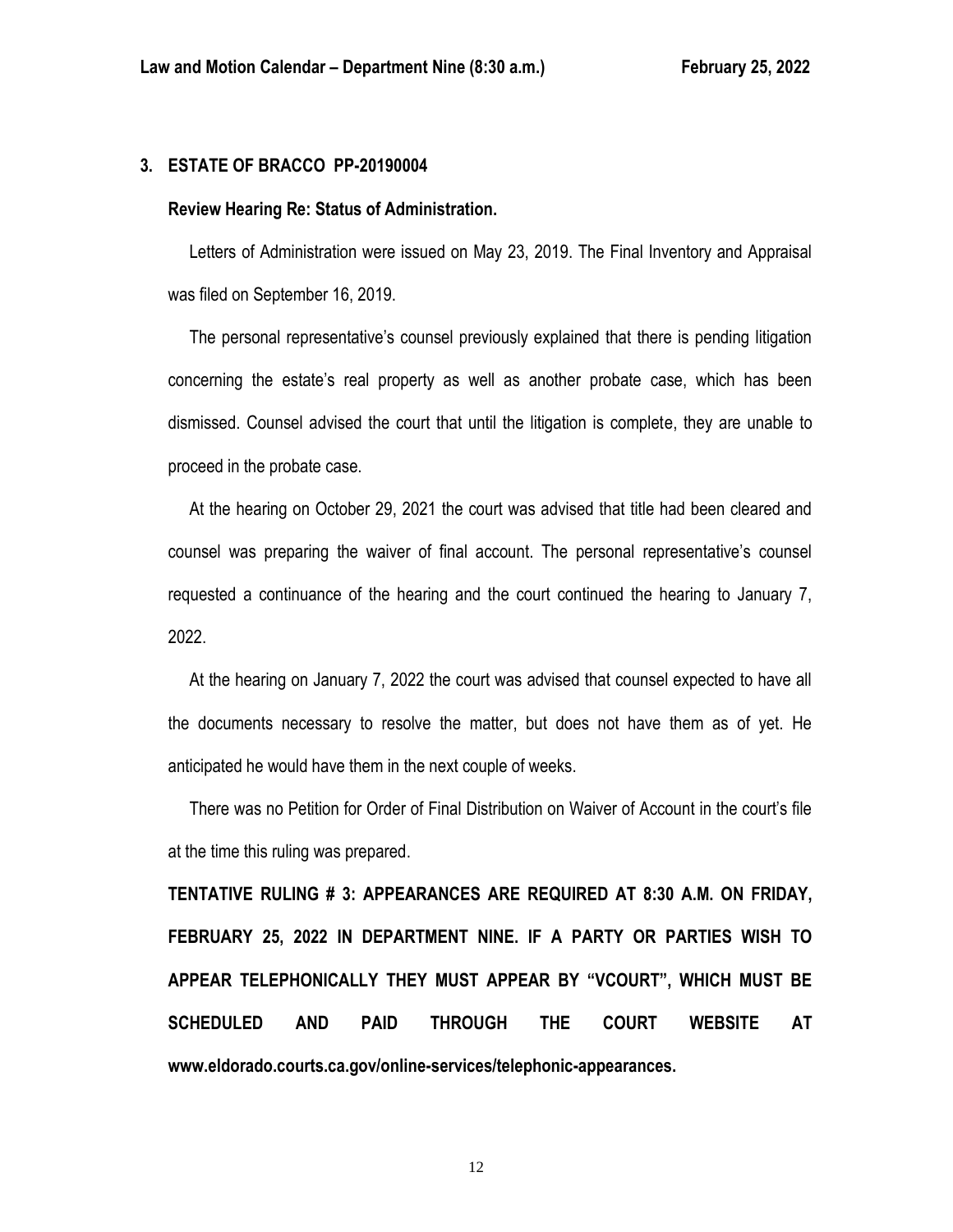**4. APONTE v. MARSHALL MEDICAL CENTER PC-20210413**

**Motion to be Relieved as Counsel of Record for Plaintiff.**

**TENTATIVE RULING # 4: THE MOTION IS GRANTED. WITHDRAWAL WILL BE EFFECTIVE AS OF THE DATE OF FILING PROOF OF SERVICE OF THE FORMAL, SIGNED ORDER UPON THE CLIENT. NO HEARING ON THIS MATTER WILL BE HELD (LEWIS V. SUPERIOR COURT (1999) 19 CAL.4TH 1232, 1247.), UNLESS A NOTICE OF INTENT TO APPEAR AND REQUEST FOR ORAL ARGUMENT IS TRANSMITTED ELECTRONICALLY THROUGH THE COURT'S WEBSITE OR BY TELEPHONE TO THE COURT AT (530) 621-6551 BY 4:00 P.M. ON THE DAY THE TENTATIVE RULING IS ISSUED. NOTICE TO ALL PARTIES OF AN INTENT TO APPEAR MUST BE MADE BY TELEPHONE OR IN PERSON. PROOF OF SERVICE OF SAID NOTICE MUST BE FILED PRIOR TO OR AT THE HEARING. LONG CAUSE HEARINGS MUST BE REQUESTED BY 4:00 P.M. ON THE DAY THE TENTATIVE RULING IS ISSUED AND THE PARTIES ARE PROVIDE THE COURT WITH THREE MUTUALLY AGREEABLE DATES ON FRIDAY AFTERNOONS AT 2:30 P.M. LONG CAUSE ORAL ARGUMENT REQUESTS WILL BE SET FOR HEARING ON ONE OF THE THREE MUTUALLY AGREEABLE DATES ON FRIDAY AFTERNOONS AT 2:30 P.M. THE COURT WILL ADVISE THE PARTIES OF THE LONG CAUSE HEARING DATE AND TIME BY 5:00 P.M. ON THE DAY THE TENTATIVE RULING IS ISSUED. PARTIES MAY PERSONALLY APPEAR AT THE HEARING. IF A PARTY OR PARTIES WISH TO APPEAR TELEPHONICALLY THEY MUST APPEAR BY "VCOURT", WHICH MUST BE SCHEDULED AND PAID THROUGH THE COURT WEBSITE AT www.eldoradocourt.org/onlineservices/vcourt.html. MATTERS IN WHICH THE PARTIES' TOTAL TIME ESTIMATE FOR ARGUMENT IS 15 MINUTES OR LESS WILL BE HEARD ON THE LAW AND MOTION CALENDAR AT 8:30 A.M. ON FRIDAY, FEBRUARY 25, 2021**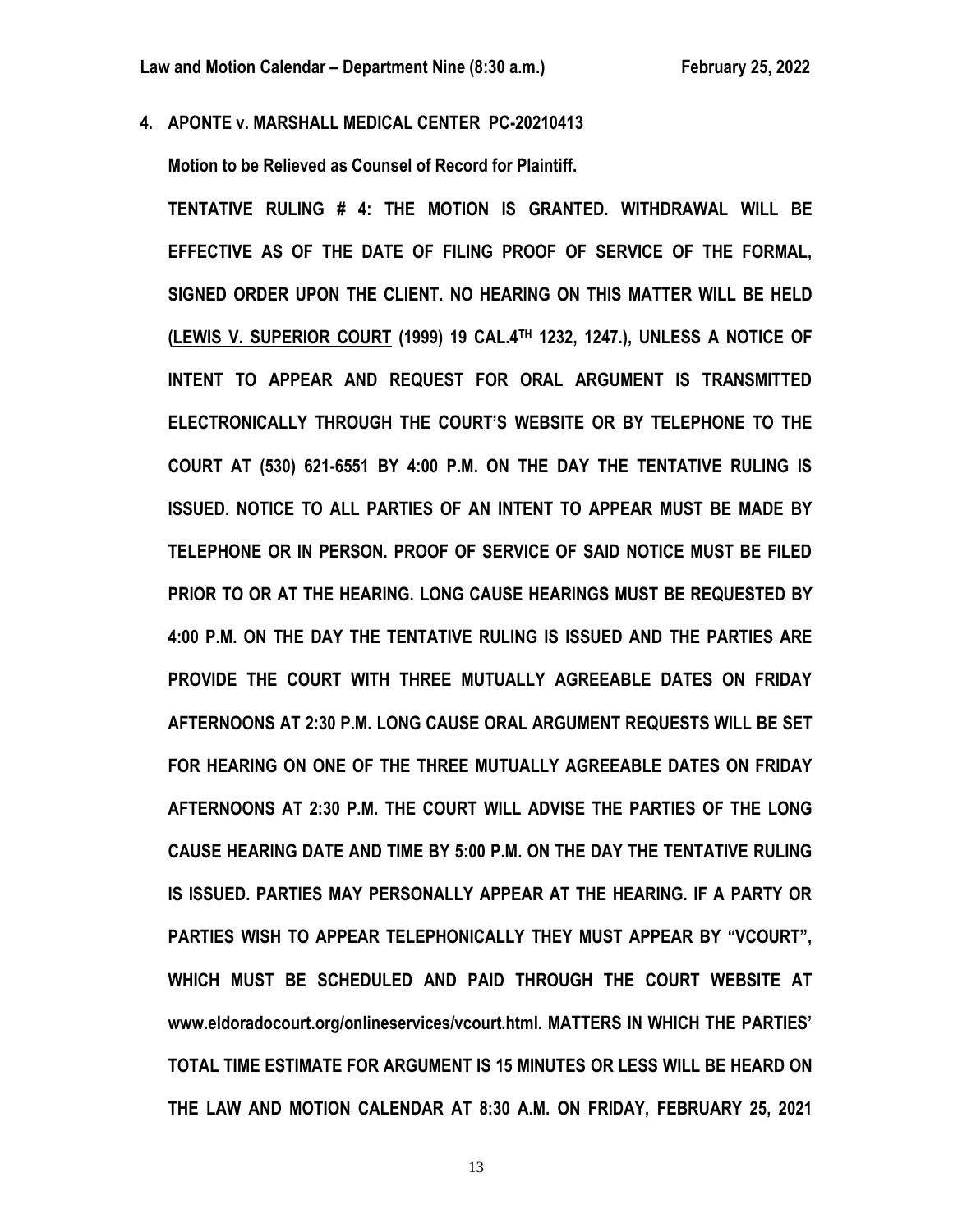**EITHER IN PERSON OR BY VCOURT TELEPHONIC APPEARANCE UNLESS OTHERWISE NOTIFIED BY THE COURT.**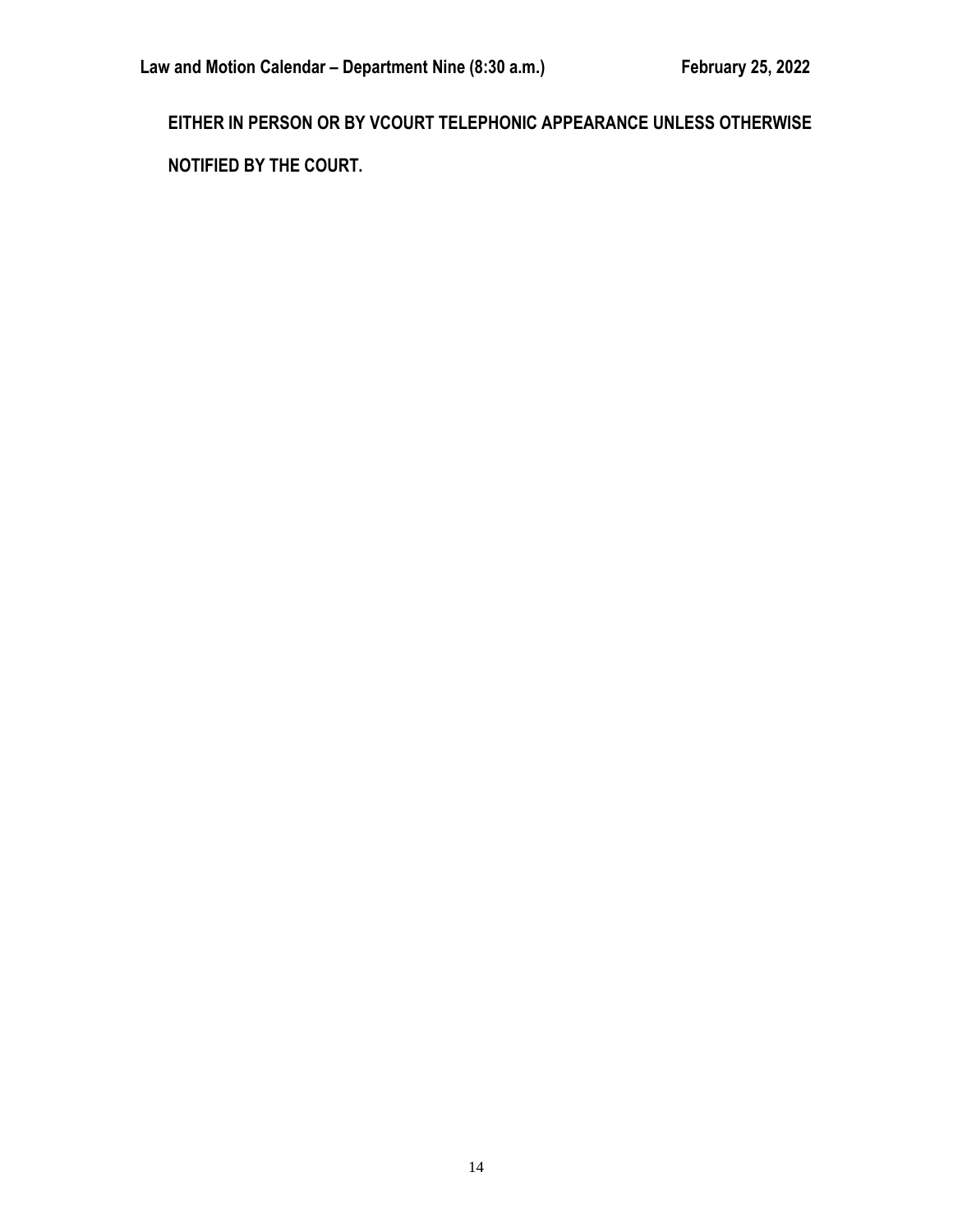## **5. TATE v FIESELER PC-20080086**

# **Defendants/Cross-Complainants Fieseler's Motion to Enforce Judgment and Hold Plaintiffs/Cross-Defendants Tate in Contempt.**

 On March 3, 2010 the court entered judgment after court trial. Among the holdings of the judgment was that entry of judgment in favor of cross-complainants Fieseler and against crossdefendants Tate on the cross-complaint's claim for abatement of private nuisance and imposing a permanent injunction against cross-defendants Tate "from closing or locking the Parties' common gate to Highway 49 at any time that the Cross-Complainants Fieseler are at home."

 The Tates appealed from the judgment. On January 24, 2012 the Third District Court of Appeal issued its decision on appeal affirming the judgment in full. On March 7, 2012 plaintiffs filed a petition for writ of review with the California Supreme Court. On April 11, 2012 the California Supreme Court denied the petition for writ of review. The remittitur was issued on April 19, 2012.

 The Tates and the Fieselers later had OSCs re: contempt issued against each other for alleged conduct they contend violated the court's judgment. They contended each other's conduct was punishable by contempt proceedings. The matters were set for an evidentiary hearing to commence on January 30, 2015. At the conclusion of the hearing the court made the following findings: the judgment in place is applicable to the dispute regarding the gate from Highway 49 to the property; the roadway is partially blocked by  $\frac{1}{2}$  of the two part swinging gate being locked in a closed position; there is uncontroverted evidence that the Tates erected a gate with two sections; the Fieselers do not have a key to the locked section of the gate; and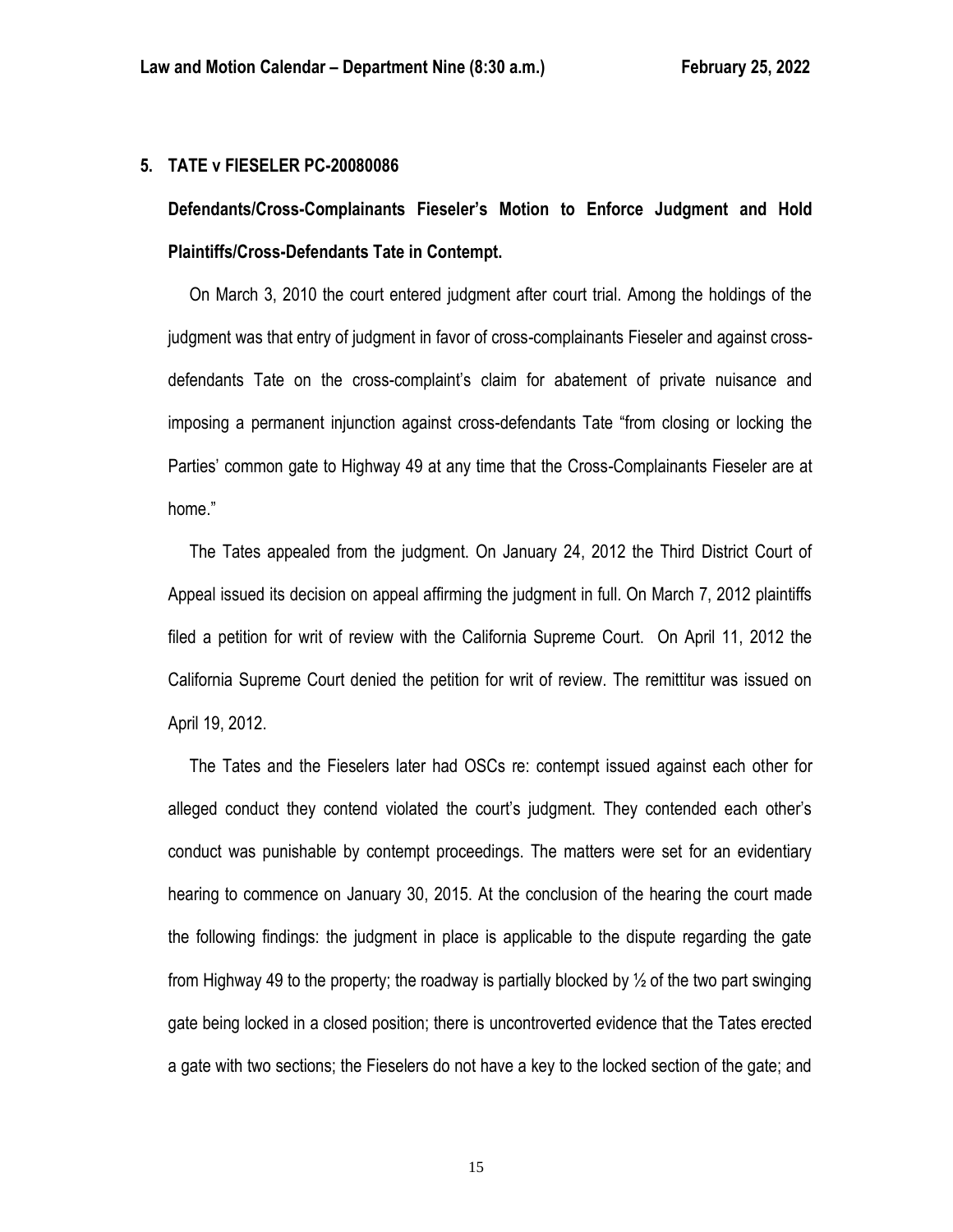the Tates claim they are in the right as they have opened one gate, as the gate is in two sections.

 The court ruled as follows concerning the Fieseler OSC brought against the Tates: a reasonable and sensible reading of the injunction is that there can be no obstruction to the roadway; the gate is one gate with two sections and both sections are to be fixed open; to the extent that there is any post to which the gate attaches, it must be removed or must be level with the ground so as it does not impose any obstacle or hazard in the use of the road; the Tates are in civil contempt of the permanent injunction; the punishment for contempt can be jail time as well as the imposition of a fine; the court did not impose jail time, but did impose a joint fine of \$1,000 against both Michael Tate and Linda Tate, which was stayed pending any further conduct that violates the injunction; and the court reserved the right to impose this fine together with other fines the court may impose as just and proper for any further contempt of the court's orders.

 The court ruled as to the Tate OSC brought against the Fieselers: the Tate's OSC failed to state a cognizable claim of violation of the March 2010 judgment and restraining order; and the Tate's OSC was dismissed.

 The Fieselers obtained issuance of a second OSC re: Contempt against the Tates asserting that the Tates and a "gang" of other family members installed a fence in the easement area that restricts and obstructs the use of the subject roadway. The court denied the motion to hold the Tates in contempt on August 7, 2015.

 On November 4, 2021 defendants/cross-complainants Fieseler filed the instant motion to enforce judgment and hold plaintiffs/cross-defendants Tate in contempt. Cross-Complainants Fieseler contend that the cross-defendants Tate continue to lock the common gate while crosscomplainants are at home in violation of the permanent injunction and the cross-defendants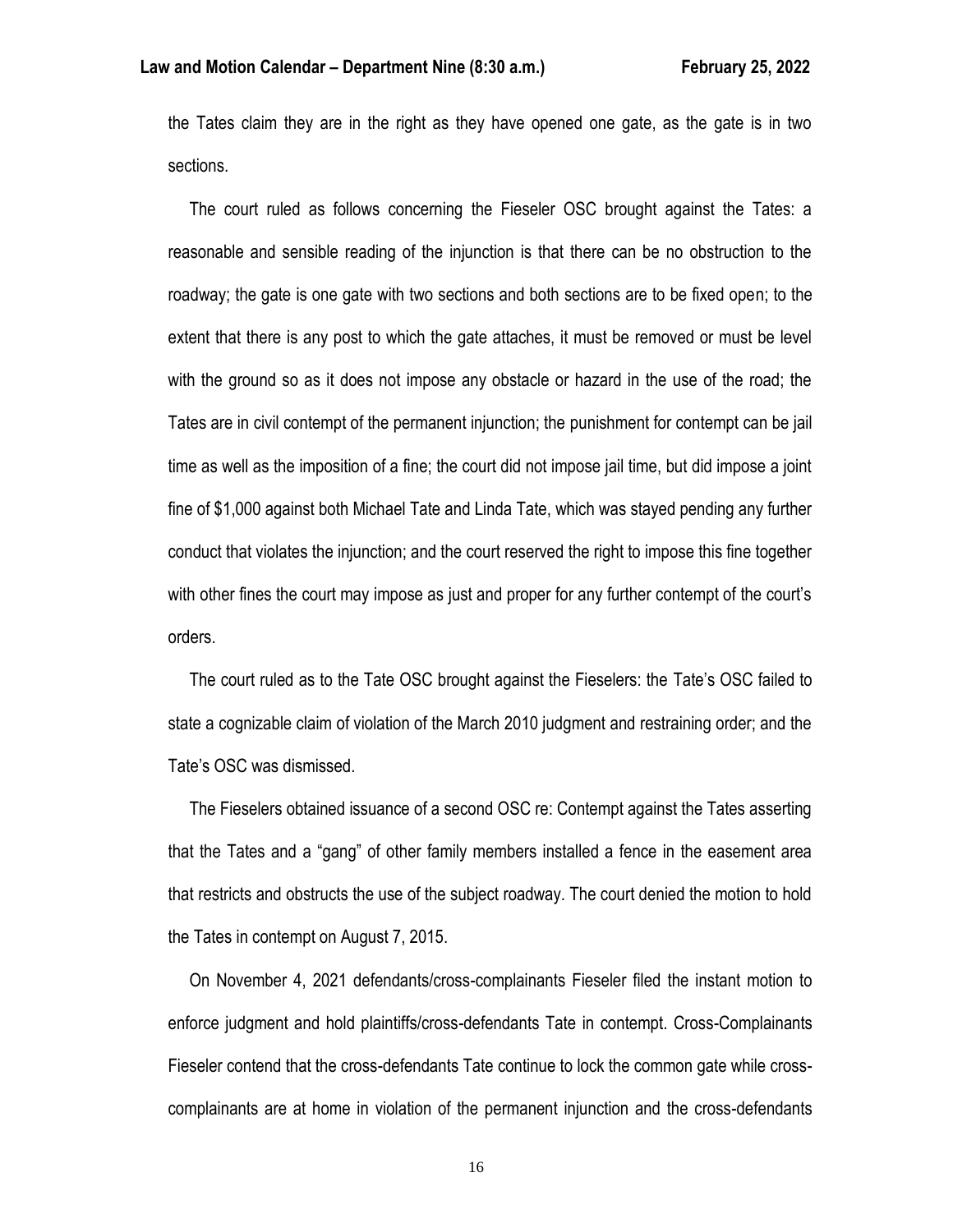Tate should be held in contempt of court, be further sanctioned by daily fines and costs against cross-defendants as long as they continue their wrongful conduct in violation of the injunction, that the court grant cross-complainants Fieseler immunity for cutting or removal of the locks, including forcing the gate open by reasonable means, when necessary; that the court specifically instruct the El Dorado County Sheriff' Department that the Sheriff is authorized to enforce the orders of the court, including peaceful cutting of locks and forcing open the gates; and the stay of the previously imposed sanction in the amount of \$1,000 be lifted and crossdefendants Tate be ordered to pay that sanction

 The Fieselers did not request an OSC Re: Contempt be issued and no OSC Re: Contempt was issued.

 The proof of service declares that on October 21, 2021 notice of the hearing and the moving papers were served by mail to the Tates. The court notes that the notice of hearing filed on November 4, 2021 stated that the hearing would take place on December 3, 2021 and the clerk's office changed the date to December 17, 2021. This change in date occurred after the service of the notice on October 21, 2021 by mail and there is no proof of service of an amended notice of hearing specifying the hearing as taking place on December 17, 2021.

 The Fieselers requested a continuance of the hearing by letter received by the court on December 13, 2021 stating they needed additional time to have a process server serve the Tates. The hearing was continued to February 25, 2022.

 The proof of service filed on January 28, 2022 declares that on January 26, 2022 Linda Tate was personally served the December 17, 2021 minute order continuing the hearing, the notice of motion, the moving papers and exhibits, the judgment after court trial, the court's January 30, 2015 minute order, a substitution of attorney, and proposed order.

There is no proof of service in the court's file declaring that an OSC was personally served.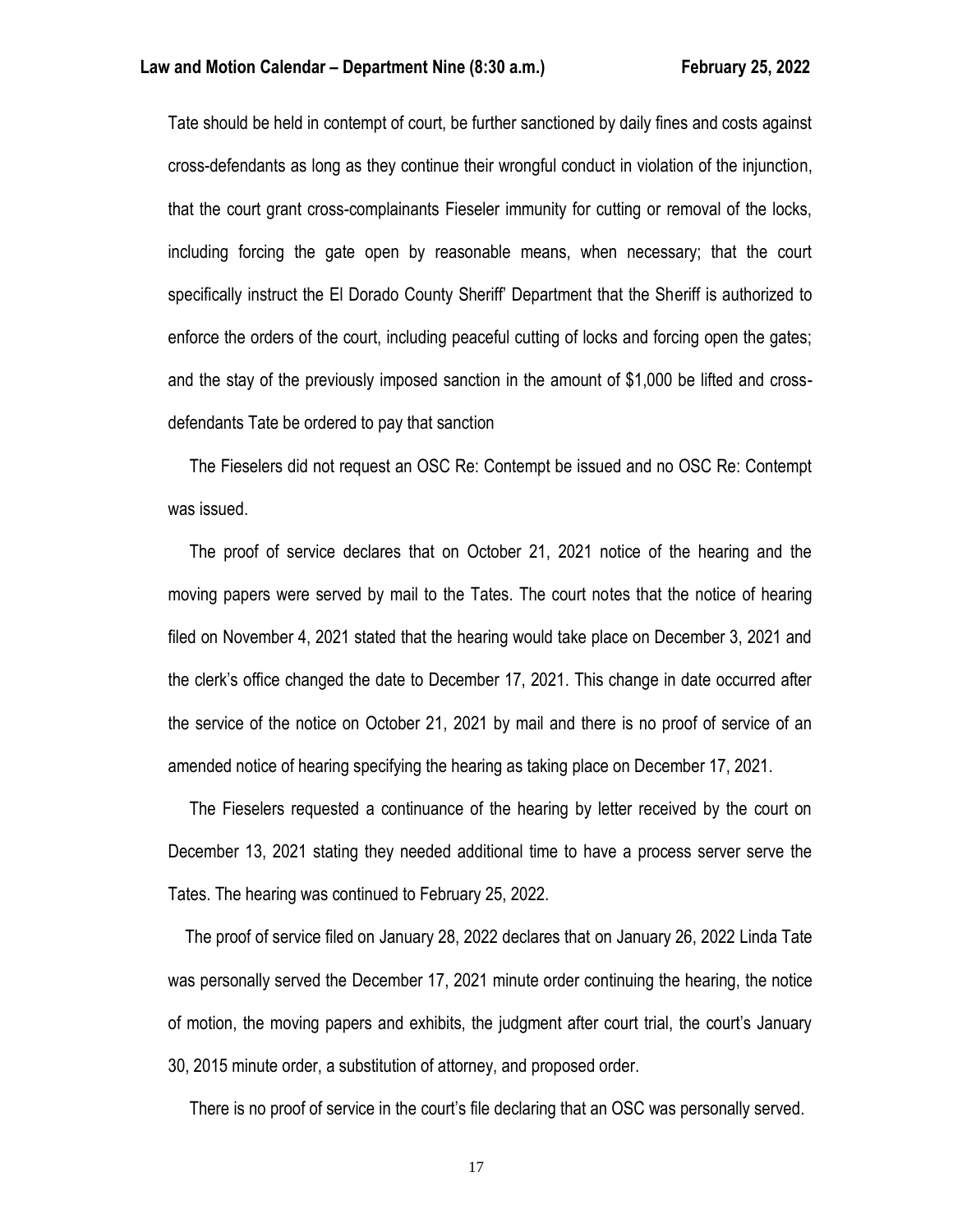## Contempt Proceedings

 "A judgment not otherwise enforceable pursuant to this title may be enforced by personally serving a certified copy of the judgment on the person required to obey it and invoking the power of the court to punish for contempt." (Code of Civil Procedure, § 717.010.) Disobedience of any lawful judgment, order, or process of the court is contempt of the authority of the court. (Code of Civil Procedure, § 1209(a)(5).)

 "(1) *Right to Hearing.* The party charged with contempt is entitled to a hearing at which, by affidavits or witnesses or both, that party may present defenses. (C.C.P. 1217; see *Hotaling v. Superior Court* (1923) 191 C. 501, 505, 217 P. 73 [competent evidence must be produced at hearing]; *Collins v. Superior Court* (1956) 145 C.A.2d 588, 594, 302 P.2d 805, 2 *Cal. Proc.* (5th), *Jurisdiction,* §308 [refusal to allow evidence of defenses is denial of due process]; C.J.E.R., Judges Benchbook: Civil Proceedings—After Trial §6.166; 73 Harv. L. Rev. 353 [procedures for trying contempts in federal courts]; on defenses, see infra, §349 et seq.; on disqualification and challenge of judge, see 2 *Cal. Proc.* (5th), *Courts,* §§97, 154.) ¶ (2) *Effect of Participation.* Even though the contempt proceeding is usually commenced by an affidavit filed in the main action, the contempt proceeding is separate and distinct. Hence, participation in a contempt proceeding is not a general appearance in the main action. (*Bank of America v. Carr* (1956) 138 C.A.2d 727, 733, 292 P.2d 587.) ¶ (3) *Affidavits as Complaint and Answer.* In a civil contempt proceeding, the affidavits on which the citation is issued constitute the complaint and the affidavits of the defendant constitute the answer or plea. The issues of fact are framed by the respective affidavits serving as pleadings, and the hearing must be had on these issues. (*Hotaling v. Superior Court*, supra; *Freeman v. Superior Court* (1955) 44 C.2d 533, 537, 282 P.2d 857; *In re Von Gerzabek* (1922) 58 C.A. 230, 232, 208 P. 318; *Groves v. Superior Court* (1944) 62 C.A.2d 559, 145 P.2d 355; for forms of counteraffidavits, see Cal.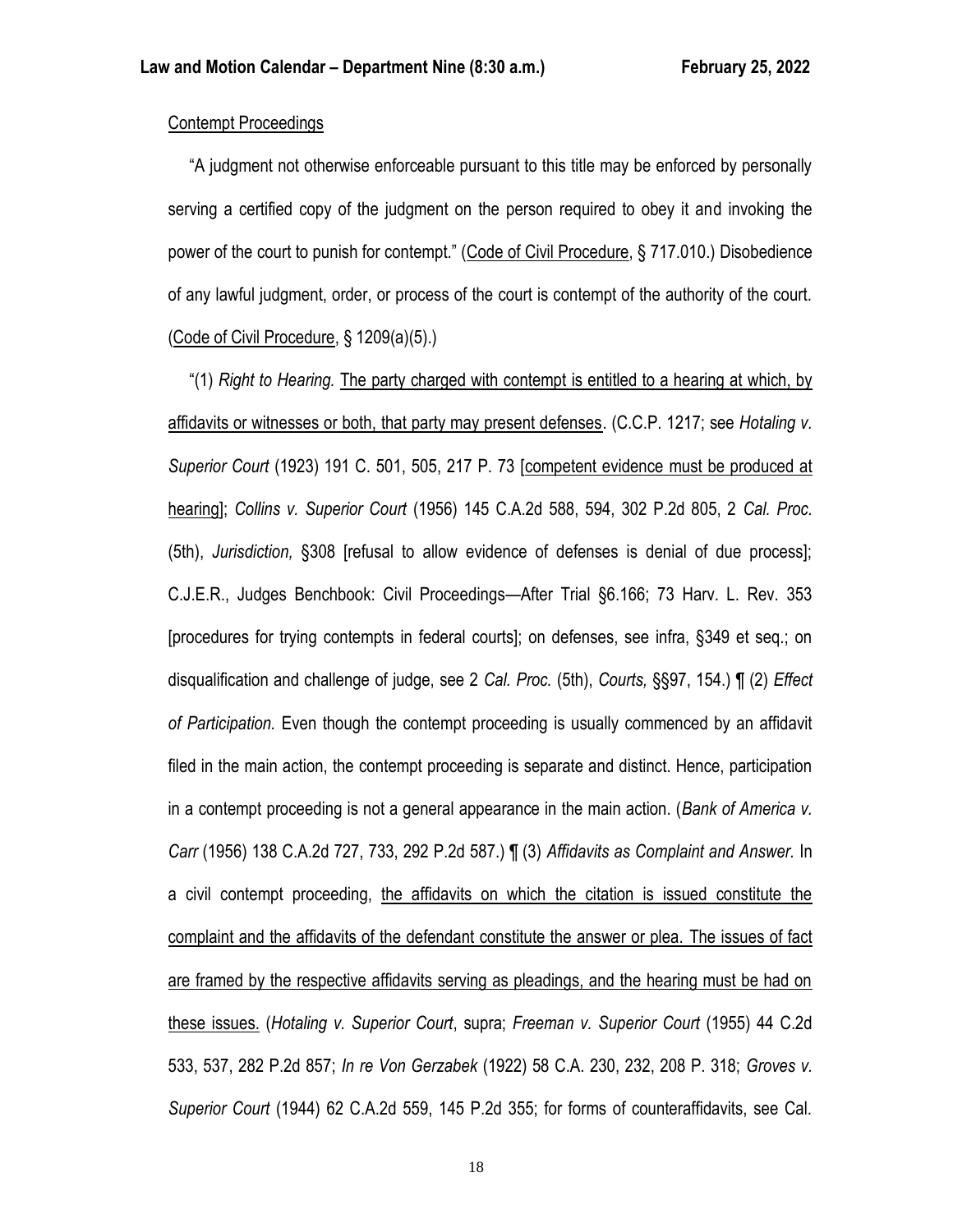Civil Practice, 4 Procedure, §30:87 et seq.) ¶ (4) *Quasi-Criminal Proceeding.* Because the proceeding is criminal in nature (see 3 *Cal. Proc.* (5th), *Actions,* §69), the party charged may not be compelled to give testimony against himself or herself. (See *Oliver v. Superior Court* (1961) 197 C.A.2d 237, 240, 17 C.R. 474, infra, §350; 2 *Cal. Evidence* (4th), *Witnesses,* §367.) And a verified answer to the affidavit is not a waiver of the right to refuse to testify; it is similar in effect to a plea of not guilty in a criminal case. (*In re Ferguson* (1954) 123 C.A.2d 799, 801, 268 P.2d 71.) The proceeding is governed by the criminal trial standard of proof beyond a reasonable doubt. But there is no requirement that the record show that the judge followed that standard; the presumption that an official duty has been performed applies. (*Ross v. Superior Court* (1977) 19 C.3d 899, 913, 141 C.R. 133, 569 P.2d 727.) ¶ (5) *No Right to Jury Trial.* There is no right to a jury trial in a civil contempt proceeding. (*United Farm Workers Organizing Committee, AFL-CIO v. Superior Court* (1968) 265 C.A.2d 212, 214, 71 C.R. 513; *Pacific Tel. & Tel. Co. v. Superior Court* (1968) 265 C.A.2d 370, 373, 72 C.R. 177.)…" (8 Witkin, California Procedure (5<sup>th</sup> ed. 2008) Enforcement of Judgment, § 348, pages 375-376.)

 "It was formerly the rule that a sufficient affidavit was jurisdictional; if the affidavit was defective, it could not support an adjudication of indirect contempt, even though the facts proved and found would support it. (See *Warner v. Superior Court* (1954) 126 C.A.2d 821, 824, 273 P.2d 89.) Under C.C.P. 1211.5 (see 8 *Cal. Proc.* (5th), *Enforcement of Judgment,* §345), a sufficient affidavit is no longer jurisdictional; it may be amended to correct any defect or to conform to proof; and a contempt adjudication can be set aside for insufficiency of the affidavit only under the constitutional test of reversible error, i.e., prejudice amounting to a miscarriage of justice. ¶ The change in the law effected by C.C.P. 1211.5 was clarified by *In re Cowan* (1991) 230 C.A.3d 1281, 281 C.R. 740, a case in which *no* affidavit was filed: ¶ (a) An affidavit is a mandatory requirement, and satisfies the due process requirement of notice of the nature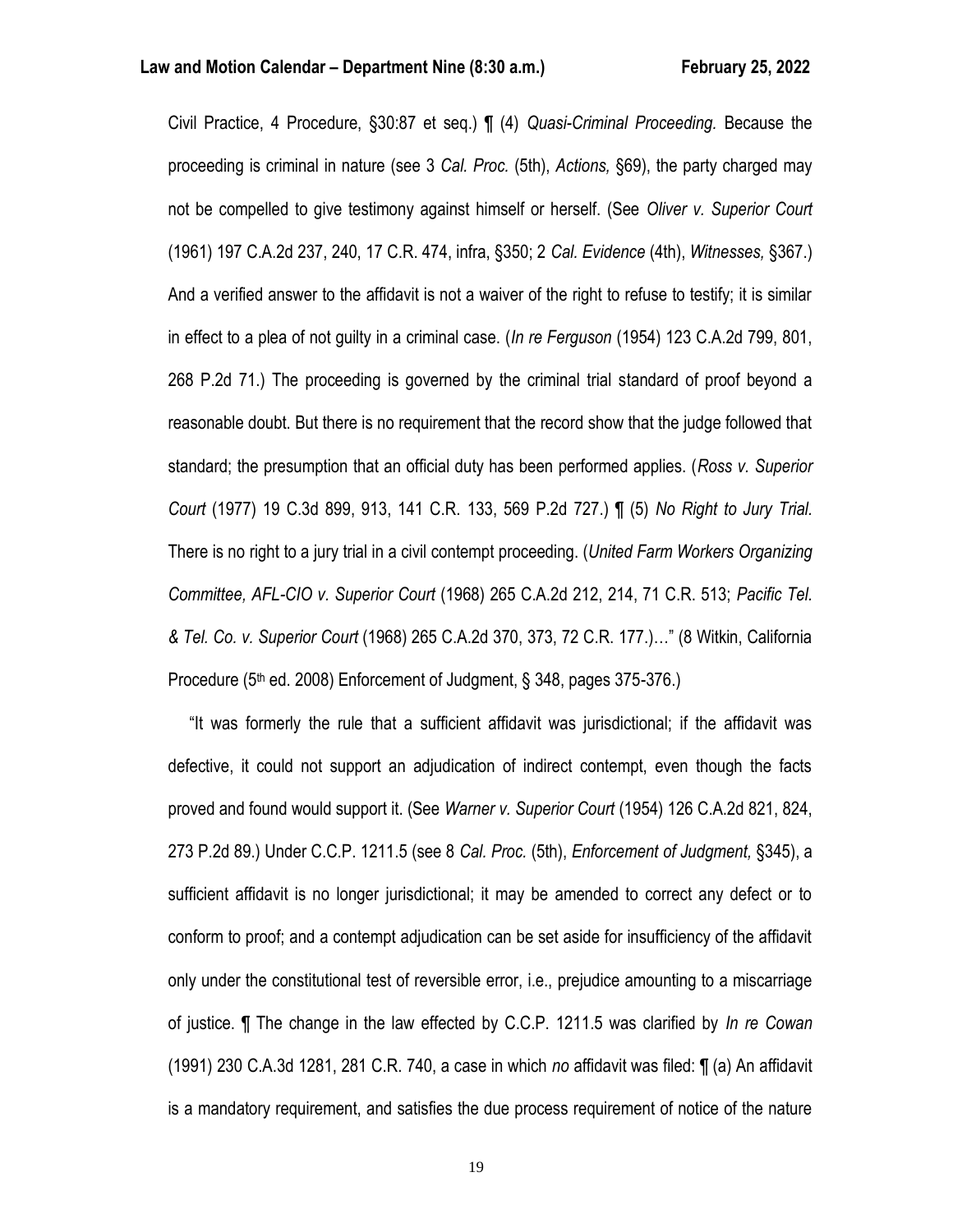of the charge. Hence, the requirement is jurisdictional in the sense that the court cannot proceed in the complete absence of an affidavit. (230 C.A.3d 1286, 1288.) **¶** (b) However, if an affidavit is presented, the jurisdictional requirement is satisfied, even though the affidavit is seriously defective. It may be amended to correct the defect, and on review a contempt adjudication can be set aside only under the constitutional test of reversible error. (230 C.A.3d 1288, footnote 9.)" (7 Witkin, California Procedure (5th ed. 2008) Trial, § 176(2), pages 214- 215.)

## Service of the Order to Show Cause (OSC)

 "The order to show cause acts as a summons to appear in court on a certain day and, as its name suggests, to show cause why a certain thing should not be done. (*Morelli v. Superior Court* (1968) 262 Cal.App.2d 262, 269, 68 Cal.Rptr. 572.) Unless the citee has concealed himself from the court, he must be personally served with the affidavit and the order to show cause; otherwise, the court lacks jurisdiction to proceed. (§ 1015 [in civil actions in which a party is represented by an attorney, 'the service of papers, when required, must be upon the attorney instead of the party, except service of subpoenas, of writs, and other process issued in the suit, and of papers to bring him into contempt']; see also § 1016; *Arthur v. Superior Court*, supra, 62 Cal.2d at p. 408, 42 Cal.Rptr. 441, 398 P.2d 777; and see Weil & Brown, supra, § 9:716, p. 9(11)-47.) [Footnote omitted.]" (Emphasis added.) (Cedars-Sinai Imaging Medical Group v. Superior Court (2000) 83 Cal.App.4th 1281, 1286-1287.)

 An OSC Re: Contempt has not been issued and not served. Therefore, the court can not hear this motion on its merits.

**Hearing** 

 "(2) *Grounds for Contempt Order.* The court may exercise its contempt power when the person against whom the judgment or order is rendered has notice or knowledge of the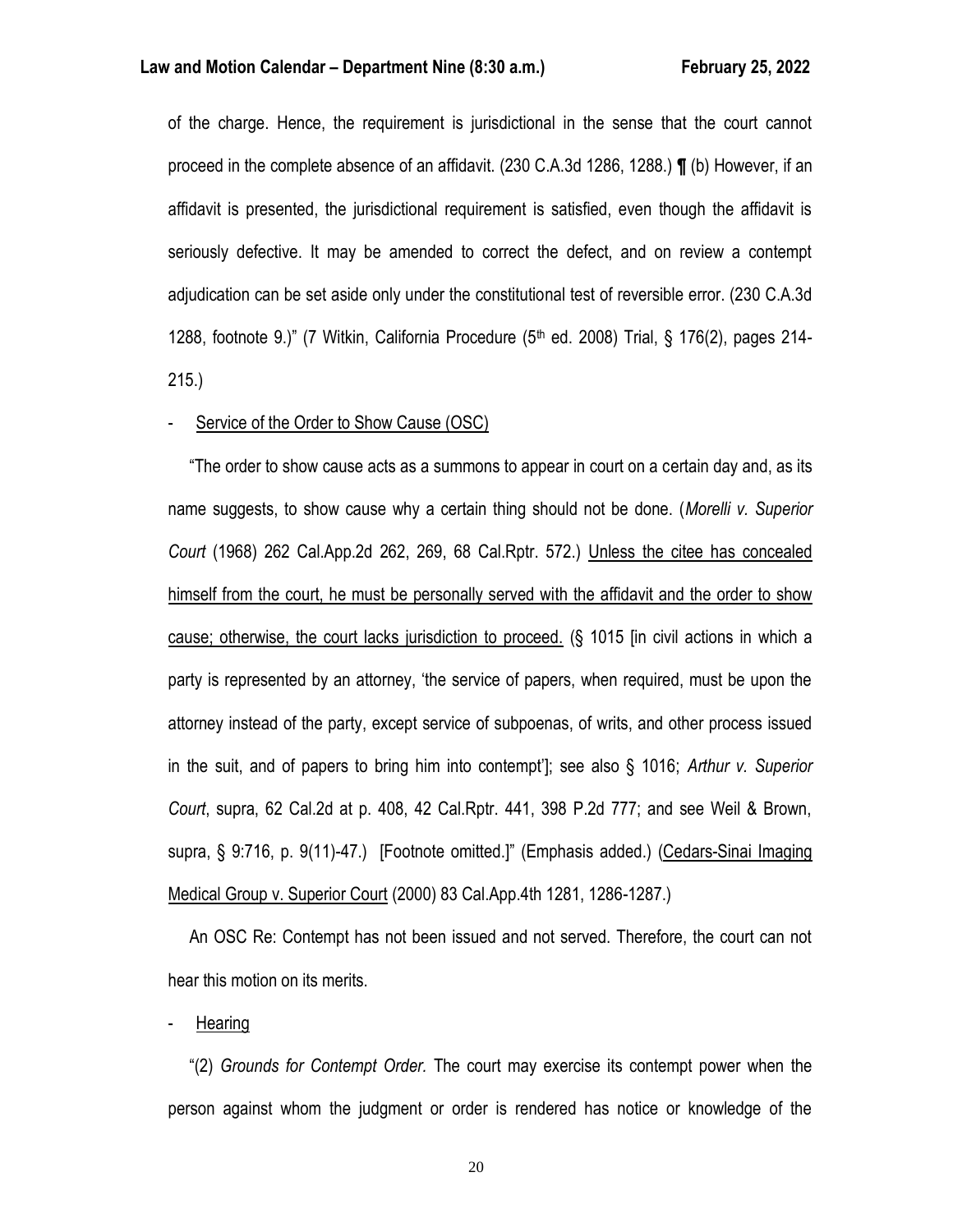judgment and the ability to comply, but willfully refuses to do so. (*Board of Supervisors v. Superior Court* (1995) 33 C.A.4th 1724, 1736, 39 C.R.2d 906; on requirements of affidavit of contempt, see infra, §343.) Punishment for contempt must rest on a clear, intentional violation of a specific, narrowly drawn order. (*Wilson v. Superior Court* (1987) 194 C.A.3d 1259, 1273, 240 C.R. 131; *Board of Supervisors v. Superior Court*, supra, 33 C.A.4th 1737.)" (Emphasis added.) (8 Witkin, California Procedure ( $5<sup>th</sup>$  ed. 2008) Enforcement of Judgments, § 340(2), pages 365-366.)

 The Fieselers request judicial notice of the March 3, 2010 judgment, the court's January 30, 2015 order holding the Tates in contempt, and the record of survey recorded in March 19, 2014.

 The court notes that the underlying judgment entered on March 3, 2010 abated the nuisance claimed by the Fieselers and imposed a permanent injunction preventing the Tates from closing or locking the common gate to Highway 49 at any time that the Fieselers are at home.

 The court further notes that in the final ruling and order issued in the OSC proceeding on January 30, 2015 the court expressly found that a reasonable and sensible reading of the permanent injunction was that there could not be an obstruction to the roadway.

 Kristine Fieseler declares the following in support of the motion: the Tates continue to lock the gate and prevent the Fieselers from access to their property through the joint gate; the Tates continue to lock the gate when the Fieselers are present; Mr. Fieseler is always at home as he is handicapped; she runs a small horse ranch and has deliveries of food stuffs for the animals through the joint gate; she also has deliveries such as propane, Amazon, FedEx and U.S. mail delivered through the joint gate as it is their primary access to their property and it is their address; the dates of the new violations of the injunction are too numerous to list; and she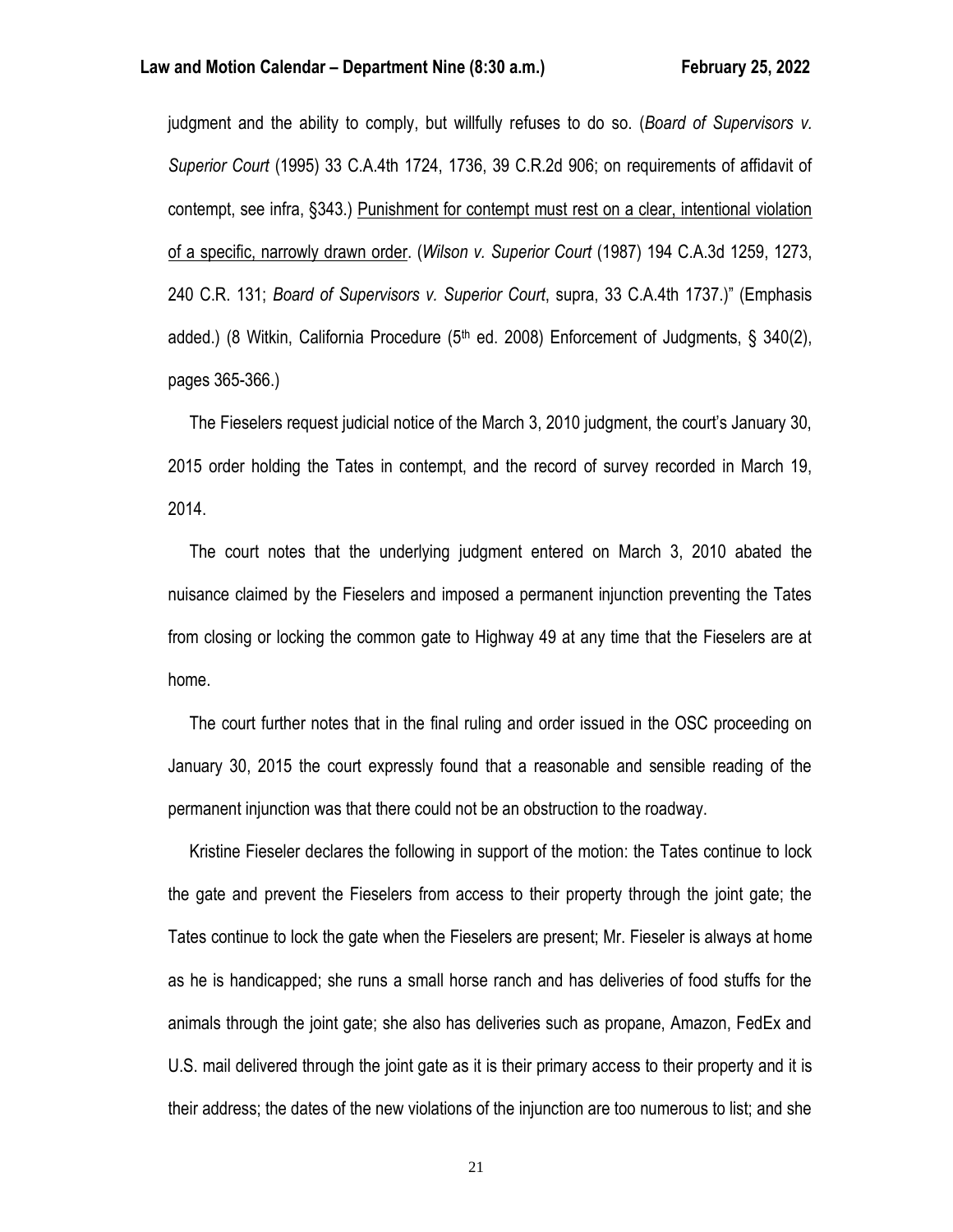has attached a representative list of dates and photos of the gate being locked as Exhibit A to the declaration. (Declaration of Kristine Fieseler in Support of Motion, paragraphs 3, 5-7, and 9.)

 The court notes that the permanent injunction only applies to leaving the gates open and unlocked when the Fieselers are at home and does not mandate the gates be opened and unlocked when the Fieselers are not home and they have deliveries scheduled or expected.

 As stated earlier this ruling, the court can not hear this motion on its merits due to service defects.

# Request for Immunity from Criminal Prosecution and Order Allowing Self-Help to Cut Locks and Force Open Gates

 The Fieselers have not cited any legal authority for the court to grant them immunity from criminal liability for engaging in self-help by cutting locks on the gate and/or forcibly opening the gates.

 In affirming a judgment entered after a nonjury trial awarding plaintiff Ferdinando Daluiso, damages for personal injuries sustained as a result of defendant's forcible entry onto certain land on which plaintiff resided when defendants were purportedly engaged in self-help conduct to remove a boundary fence they claimed was improperly placed as shown on a recent land survey, the California Supreme Court discussed the public policy against self-help to resolve civil disputes involving land as follows: "We intend by our holding today to give to a plaintiff in peaceable possession of land a right to recover In tort for damages for injuries to his person and goods against one forcibly entering the land. We reiterate that this holding gives full effect to the declared policy of this state against the use of self-help to recover possession of land and imposes liability on persons who engage in conduct which leads to a breach of the peace. 'It is a general principle that one who is or believes he is injured or deprived of what he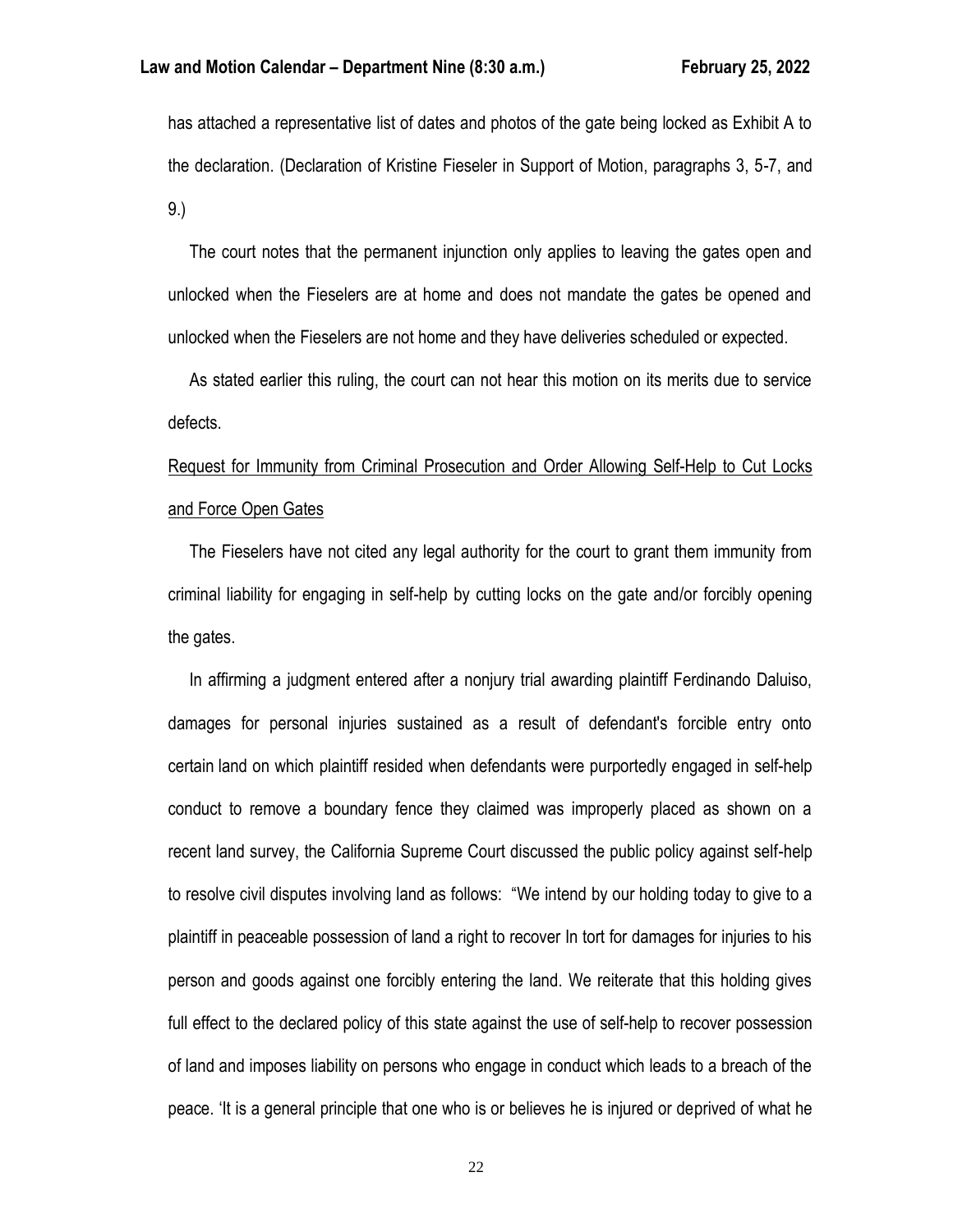is lawfully entitled to must apply to the state for help. ¶ Self help is in conflict with the very idea of the social order. It subjects the weaker to risk of the arbitrary will or mistaken belief of the stronger. Hence the law in general forbids it.' (5 Pound, Jurisprudence (1959) s 142, pp. 351— 352.) To the extent that they are inconsistent, we overrule *Canavan v. Gray*, Supra, 64 Cal. 5, 27 P. 788, and *Walker v. Chanslor*, Supra, 153 Cal. 118, 94 P. 606." (Daluiso v. Boone (1969) 71 Cal.2d 484, 500.) In Daluiso, supra, after a survey of the boundary between defendant's and plaintiff's land the plaintiff's son and defendant had several discussions about relocation of the West fence of the Melody Ranch property to conform to survey findings. Defendant claimed that he and plaintiff reached an agreement whereby Salvatore was to move the fence to a position east of where it was then located. Salvatore denied this. Apparently intending to relocate and realign the fence to conform to the survey, employees of defendant, at the latter's direction and under his personal supervision, proceeded to remove a section of the fence running along the west line of Melody Ranch. Defendant did not provide previous notice of this action to plaintiff or his son. Plaintiff arrived at the scene and asked defendant what was occurring. He was informed of defendant's intentions. The 85 year old plaintiff, who was ailing with a heart condition, asked defendant to order the work stopped. Defendant refused and a heated argument between plaintiff and defendant ensued and plaintiff became very excited and upset. Plaintiff repeatedly requested defendant during the argument to order his employees to stop and to settle the controversy about the location of the fence by legal means.

 Issuing an order of immunity for engaging in self-help in the Fieseler's discretion related to the locks and gates would violate the public policy to have parties to a civil dispute resort to court when there is a dispute over land use and possession.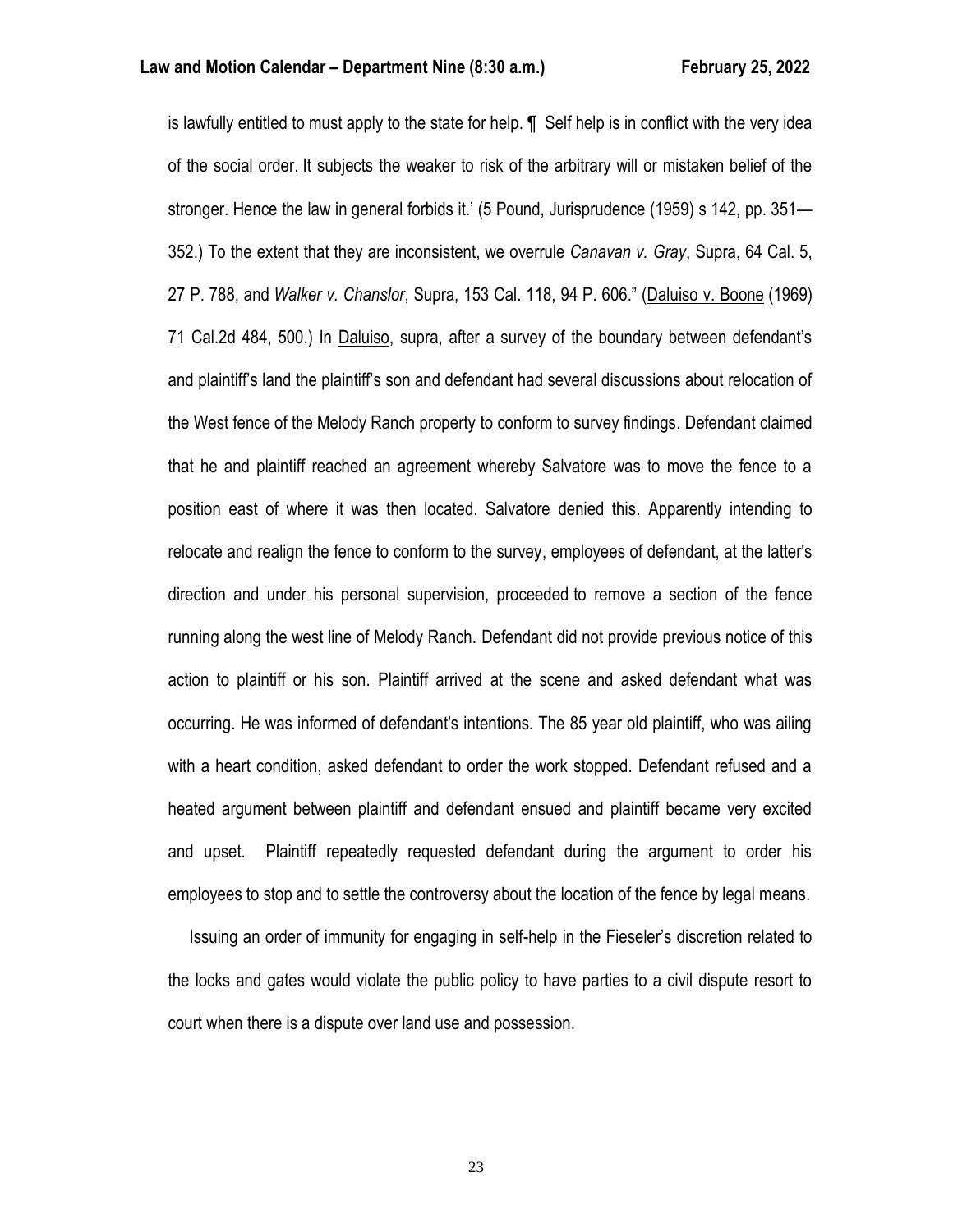## Instructions to the Sheriff's Department to Enforce a Civil Judgment

 The Fieselers have not cited any legal authority for the court to grant a blanket order directing the Sheriff's Department to enforce a civil judgment.

## Request for Fine for Potential Future Contempt by the Tates

 Kristine Fieseler requests in paragraph 11 of her declaration that the Tates be fined an additional \$1,000 for each time they violate the injunction as a contempt of court and imposition of that fine can be based solely upon observation of any Sheriff as submitted by official report to the Court.

 Such an order would clearly violate the Tate's fundamental rights to due process by depriving them of the due process protections of the OSC quasi-criminal contempt proceedings.

 It appears that an OSC was not issued and not personally served on Linda Tate. Therefore, the court has no authority to rule on the merits of the matter at this time.

**TENTATIVE RULING # 5: APPEARANCES ARE REQUIRED AT 8:30 A.M. ON FRIDAY, FEBRUARY 25, 2022 IN DEPARTMENT NINE. IF A PARTY OR PARTIES WISH TO APPEAR TELEPHONICALLY THEY MUST APPEAR BY "VCOURT", WHICH MUST BE SCHEDULED AND PAID THROUGH THE COURT WEBSITE AT www.eldorado.courts.ca.gov/online-services/telephonic-appearances.**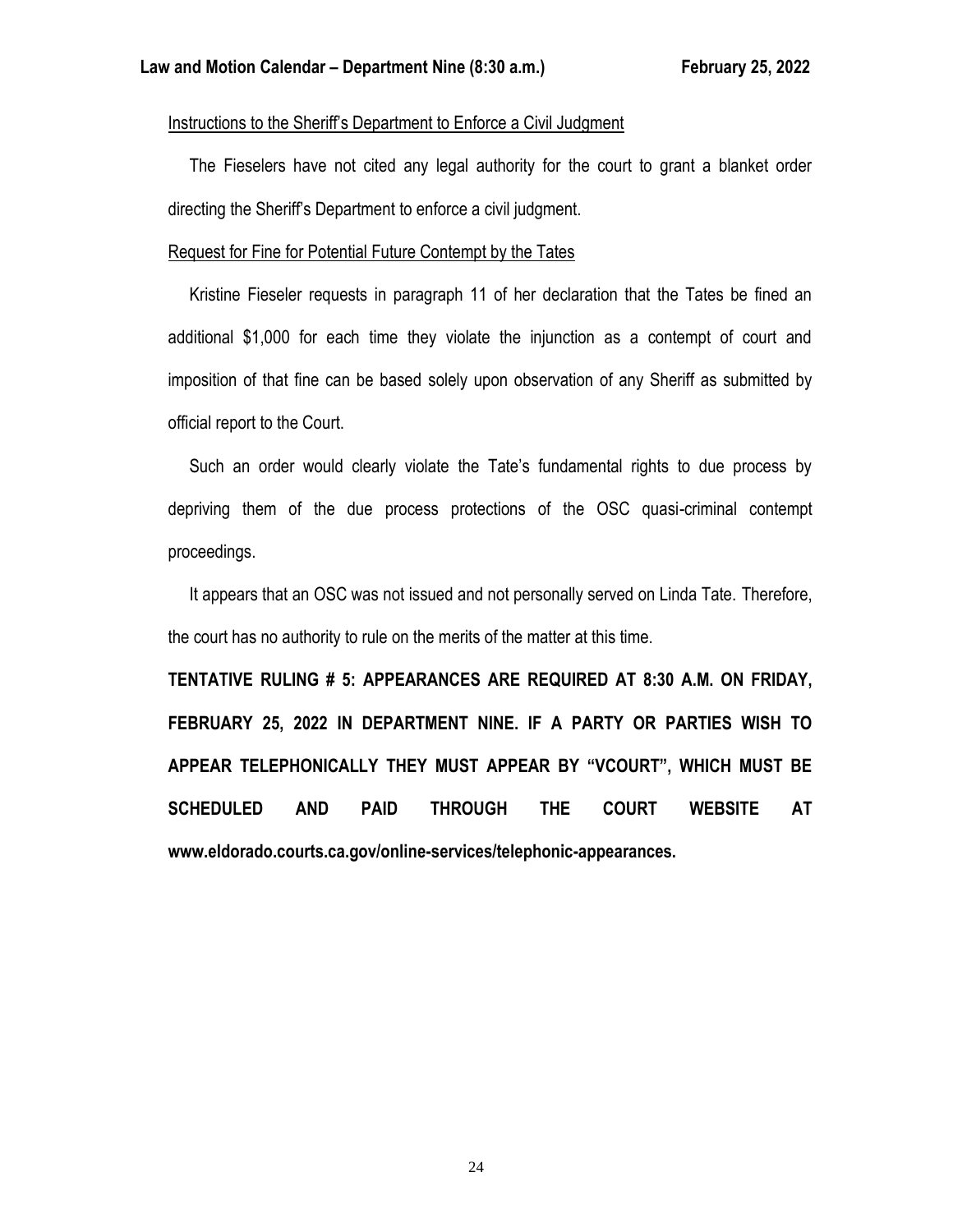## **6. MID-STATE ENTERPRISES v. THE CHI CO. PCU-20210089**

#### **Plaintiff's Motion to Fix Amount of Attorney Fees After Entry of Judgment.**

 On December 9, 2021 the parties executed a stipulation for a conditional judgment, which was entered as an order of the court on December 10, 2021. The parties agreed defendants would pay plaintiff \$2,156.51 by a certain payment schedule; defendants would also pay \$1,200 per month as month to month holdover tenants for unit K and \$1,200 per month as month to month holdover tenants of unit L; if defendants failed to make any of the specified payments, the plaintiff may file without notice an ex parte declaration in support of a request for a writ of possession and cancellation of the agreement and seek entry of judgment in the amount of \$2,165.51, less payments made; upon payment of \$2,156.51, provided no monthly rent payment is outstanding, the plaintiff will dismiss the lawsuit; and the court retained jurisdiction to enforce the settlement. On December 30, 2021 plaintiff filed an ex parte application for entry of judgment and issuance of a writ of possession and declaration in support thereof. The court entered judgment on January 4, 2022 awarding plaintiff possession of the property and \$2,156.51 in holdover damages. The court reserved judgment on the attorney fees and costs until a cost bill and motion for attorney fees are filed.

 Plaintiff moves for an award of \$5,422.50 in attorney fees and \$593 in costs incurred in this action, including the fees incurred to prepare the instant motion.

 The proof of service declares that notice of the hearing, the moving papers, and the memorandum of costs were served by mail to the address of record of defendants on January 3, 2022. There was no opposition in the court's file at the time this ruling was prepared.

 The subject lease attached to the complaint for unlawful detainer provides in paragraph 13.2(a) related to remedies for the lessee's failure to perform any duties or obligations under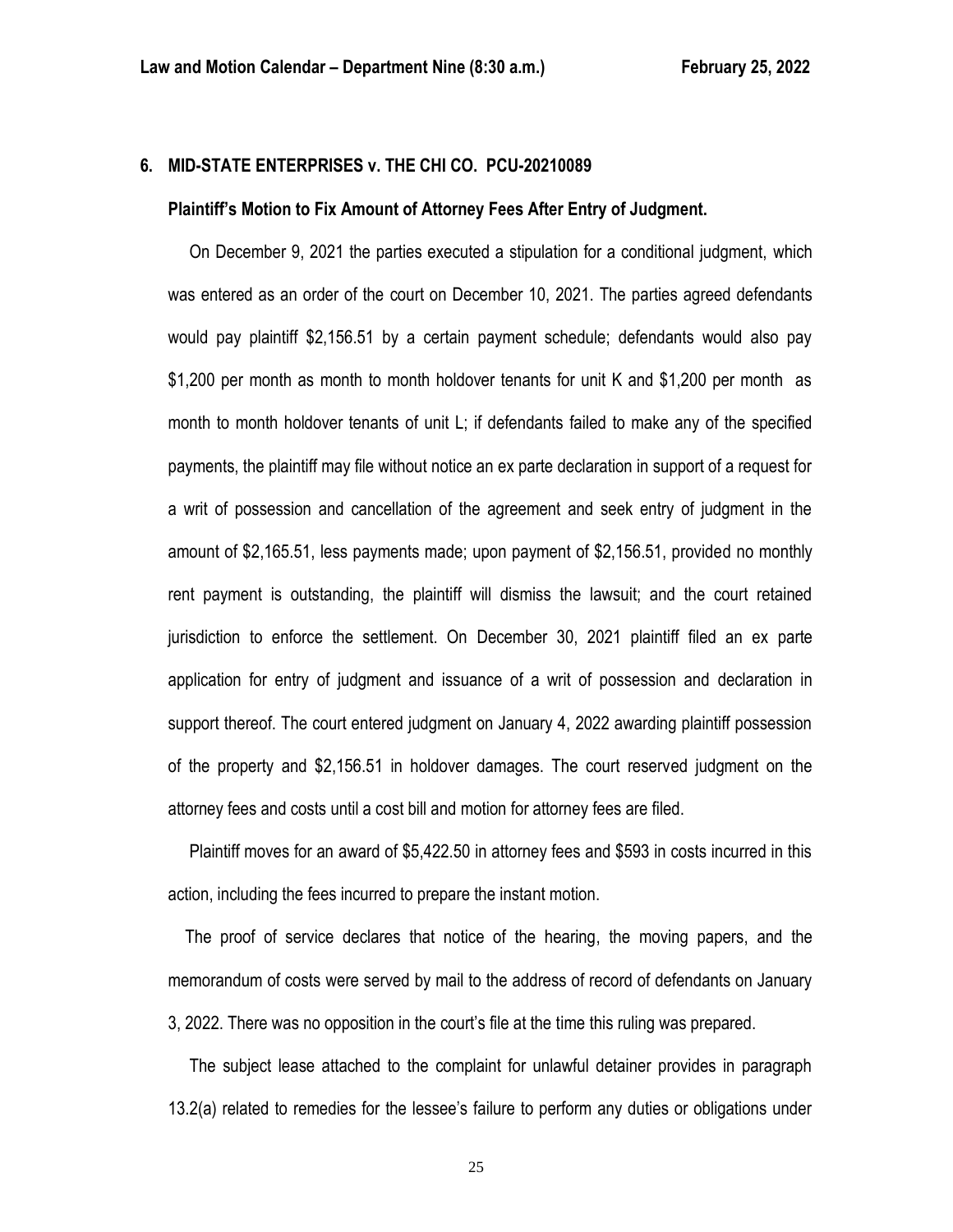the lease: "…Lessor shall be entitled to recover from Lessee: \* \* \* (iv) any other amount necessary to compensate Lessor for all the detriment proximately caused by the Lessee's failure to perform obligations under this Lease or which in the ordinary course of things would be likely to result therefrom, including but not limited to the cost of recovering possession of the Premises, …reasonable attorney's fees …" (Unlawful Detainer Complaint, Exhibit 1 – Standard Industrial/Commercial Multi-Tenant Lease – Gross.)

 "In any action on a contract, where the contract specifically provides that attorney's fees and costs, which are incurred to enforce that contract, shall be awarded either to one of the parties or to the prevailing party, then the party who is determined to be the party prevailing on the contract, whether he or she is the party specified in the contract or not, shall be entitled to reasonable attorney's fees in addition to other costs. ¶ Where a contract provides for attorney's fees, as set forth above, that provision shall be construed as applying to the entire contract, unless each party was represented by counsel in the negotiation and execution of the contract, and the fact of that representation is specified in the contract. ¶ Reasonable attorney's fees shall be fixed by the court, and shall be an element of the costs of suit. ¶ Attorney's fees provided for by this section shall not be subject to waiver by the parties to any contract which is entered into after the effective date of this section. Any provision in any such contract which provides for a waiver of attorney's fees is void." (Civil Code, § 1717(a).)

 "The following items are allowable as costs under Section 1032: ¶ \* \* \* (10) Attorney fees, when authorized by any of the following: (A) Contract. ¶ (B) Statute. ¶ (C) Law." (Code of Civil Procedure, § 1033.5(a)(10).)

 "Contractual attorney fees are to be claimed "only" by noticed motion, not by the mere filing of a memorandum of costs." (Italics in original.) (Russell v. Trans Pacific Group (1993) 19 Cal.App.4th 1717, 1725.)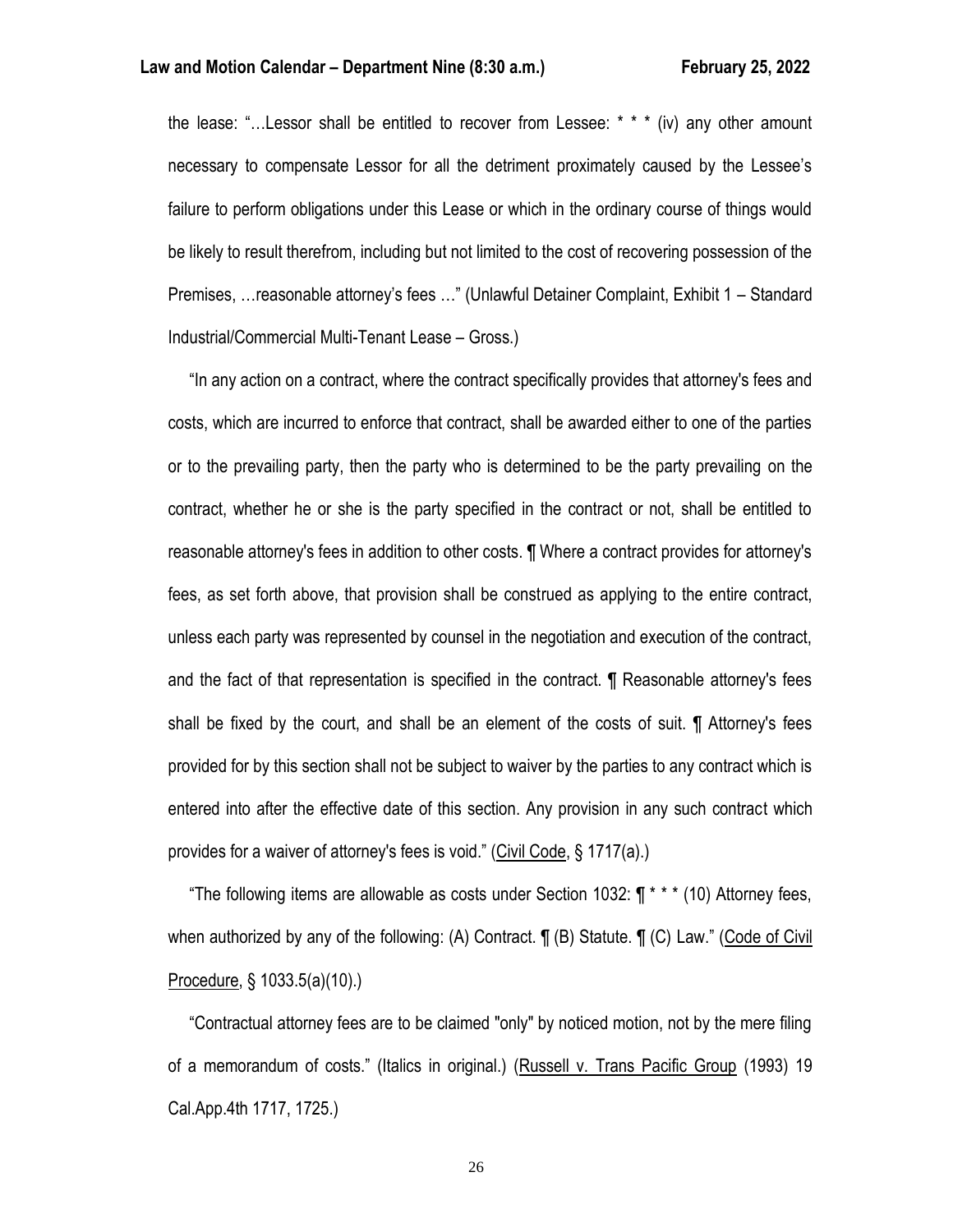"It is well established that the determination of what constitutes reasonable attorney fees is committed to the discretion of the trial court, whose decision cannot be reversed in the absence of an abuse of discretion. (*La Mesa-Spring Valley School Dist. v. Otsuka*, 57 Cal.2d 309, 316, 19 Cal.Rptr. 479, 369 P.2d 7; *Horn v. Swoap*, 41 Cal.App.3d 375, 386, 116 Cal.Rptr. 113; *Excelsior etc. School Dist. v. Lautrup*, 269 Cal.App.2d 434, 447, 74 Cal.Rptr. 835.) The value of legal services performed in a case is a matter in which the trial court has its own expertise. (*Excelsior etc. School Dist. v. Lautrup*, supra at p. 448, 74 Cal.Rptr. 835.) The trial court may make its own determination of the value of the services contrary to, or without the necessity for, expert testimony. (*Barlin v. Barlin*, 156 Cal.App.2d 143, 149, 319 P.2d 87; *Mitchell v. Towne*, 31 Cal.App.2d 259, 266, 87 P.2d 908.) The trial court makes its determination after consideration of a number of factors, including the nature of the litigation, its difficulty, the amount involved, the skill required in its handling, the skill employed, the attention given, the success or failure, and other circumstances in the case. (*La Mesa-Spring Valley School Dist. v. Otsuka*, supra; *Excelsior etc. School Dist. v. Lautrup*, supra, 269 Cal.App.2d at p. 447, 74 Cal.Rptr. 835.)" (Melnyk v. Robledo (1977) 64 Cal.App.3d 618, 623- 624.)

 "Correctly stated, the rule is that when the trial court is informed of the extent and nature of the services rendered, it may rely on its own experience and knowledge in determining their reasonable value. [Footnote omitted.] (See, e. g., *Lipka v. Lipka*, supra, 60 Cal.2d at p. 480, 35 Cal.Rptr. 71, 386 P.2d 671; *Elconin v. Yalen*, 208 Cal. 546, 549-550, 282 P. 791; *Kirk v. Culley*, 202 Cal. 501, 508-509, 261 P. 994; *Spencer v. Collins*, 156 Cal. 298, 307, 104 P. 320; *Patten v. Pepper Hotel Co*., supra, 153 Cal. at p. 472, 96 P. 296; *Estate of Straus*, 144 Cal. 553, 557-558, 77 P. 1122; *Peyre v. Peyre*, supra, 79 Cal. at pp. 339-340, 21 P. 838; *Jones v. Jones*, supra, 135 Cal.App.2d at p. 64, 286 P.2d 908 (see fn. 3, Ante ); see also, 1 Witkin, Cal.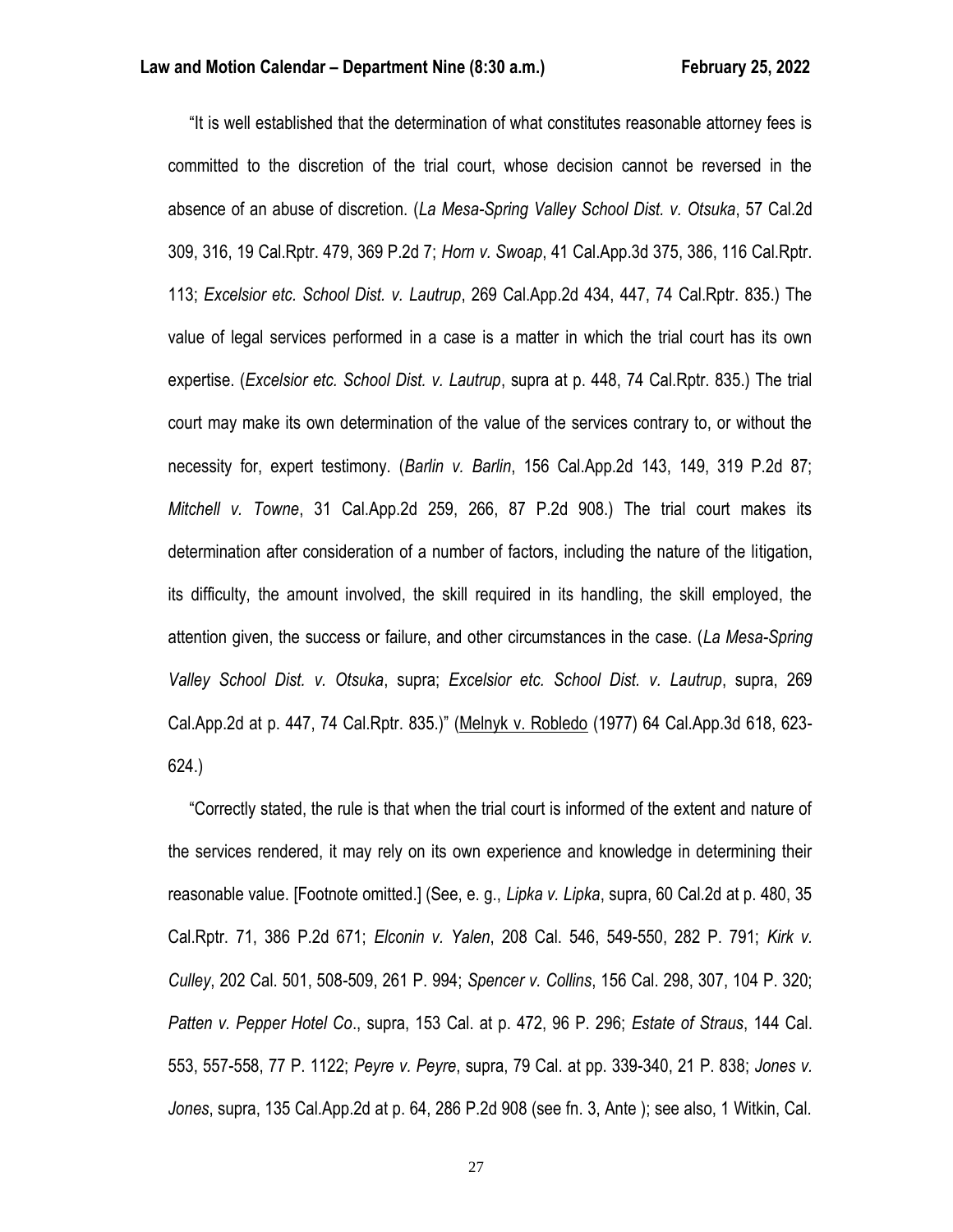Procedure (2d ed. 1970) Attorneys, s 97, pp. 106-107.)" (In re Marriage of Cueva (1978) 86 Cal.App.3d 290, 300–301.)

 "The use of the lodestar method for calculating attorney fees was established in California in Serrano III. As we recently noted, "[i]n so-called fee shifting cases, in which the responsibility to pay attorney fees is statutorily or otherwise transferred from the prevailing plaintiff or class to the defendant, the primary method for establishing the amount of 'reasonable' attorney fees is the lodestar method. The lodestar (or touchstone) is produced by multiplying the number of hours reasonably expended by counsel by a reasonable hourly rate. Once the court has fixed the lodestar, it may increase or decrease that amount by applying a positive or negative 'multiplier' to take into account a variety of other factors, including the quality of the representation, the novelty and complexity of the issues, the results obtained, and the contingent risk presented." (*Lealao*, supra, 82 Cal.App.4th 19, 26, 97 Cal.Rptr.2d 797.) "The purpose of such adjustment is to fix a fee at the fair market value for the particular action. In effect, the court determines, retrospectively, whether the litigation involved a contingent risk or required extraordinary legal skill justifying augmentation of the unadorned lodestar in order to approximate the fair market rate for such services." (*Ketchum v. Moses* (2001) 24 Cal.4th 1122, 1132, 104 Cal.Rptr.2d 377, 17 P.3d 735.) Under certain circumstances, a lodestar calculation may be enhanced on the basis of a percentage-of-the-benefit analysis. (Lealao, supra, at pp. 49-50, 97 Cal.Rptr.2d 797.)" (Thayer v. Wells Fargo Bank, N.A. (2001) 92 Cal.App.4th 819, 833.)

 The stipulation for conditional judgment expressly provided that in all other respects, the existing lease agreement between the parties shall remain in full force and effect. (Stipulation to Conditional Judgment Entered on December 10, 2021, page 1, lines 26-27; and page 2, lines 3-4.)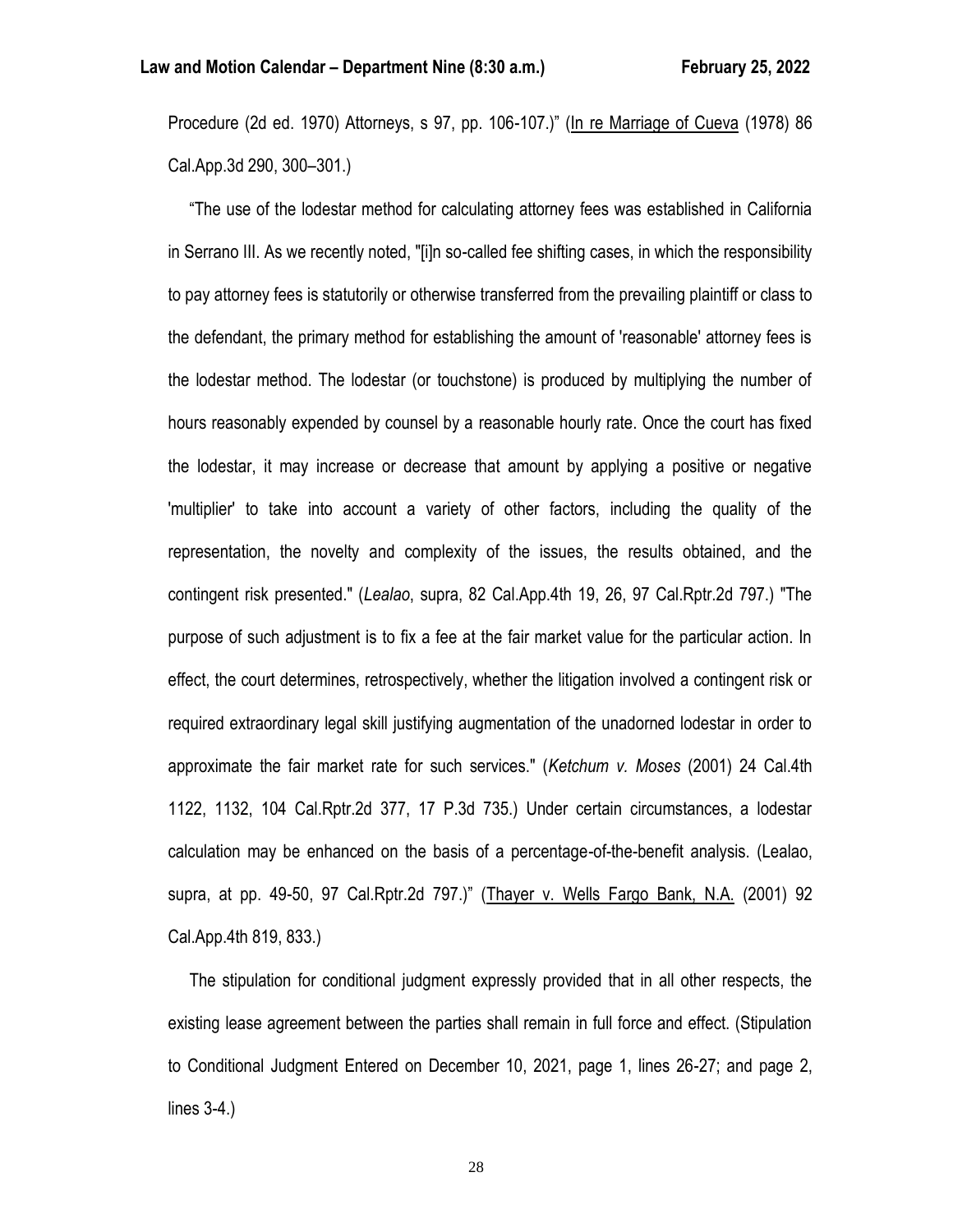Plaintiff's counsel submitted a declaration in support of the claim for attorney fees and filed a verified memorandum of costs listing \$593 in costs incurred for fling and motion fees and service of process.

 Under the circumstances presented, plaintiff is the prevailing party in this action. As the prevailing party, plaintiff is entitled to an award of reasonable attorney fees pursuant to contract and costs of suit pursuant to statute. Having read and considered plaintiff's counsel's declaration in support of the motion and the memorandum of costs, the court finds that plaintiff incurred \$5,422.50 in reasonable attorney fees and \$593 in costs. The court awards plaintiff \$5,422.50 in attorney fees and \$593 in costs.

**TENTATIVE RULING # 6: PLAINTIFF'S MOTION TO FIX AMOUNT OF ATTORNEY FEES AFTER ENTRY OF JUDGMENT IS GRANTED. THE COURT AWARDS PLAINTIFF \$5,422.50 IN ATTORNEY FEES AND \$593 IN COSTS. NO HEARING ON THIS MATTER WILL BE HELD (LEWIS V. SUPERIOR COURT (1999) 19 CAL.4TH 1232, 1247.), UNLESS A NOTICE OF INTENT TO APPEAR AND REQUEST FOR ORAL ARGUMENT IS TRANSMITTED ELECTRONICALLY THROUGH THE COURT'S WEBSITE OR BY TELEPHONE TO THE COURT AT (530) 621-6551 BY 4:00 P.M. ON THE DAY THE TENTATIVE RULING IS ISSUED. NOTICE TO ALL PARTIES OF AN INTENT TO APPEAR MUST BE MADE BY TELEPHONE OR IN PERSON. PROOF OF SERVICE OF SAID NOTICE MUST BE FILED PRIOR TO OR AT THE HEARING. LONG CAUSE HEARINGS MUST BE REQUESTED BY 4:00 P.M. ON THE DAY THE TENTATIVE RULING IS ISSUED AND THE PARTIES ARE TO PROVIDE THE COURT WITH THREE MUTUALLY AGREEABLE DATES ON FRIDAY AFTERNOONS AT 2:30 P.M. LONG CAUSE ORAL ARGUMENT REQUESTS WILL BE SET FOR HEARING ON ONE OF THE THREE MUTUALLY AGREEABLE DATES ON FRIDAY AFTERNOONS AT 2:30 P.M. THE COURT**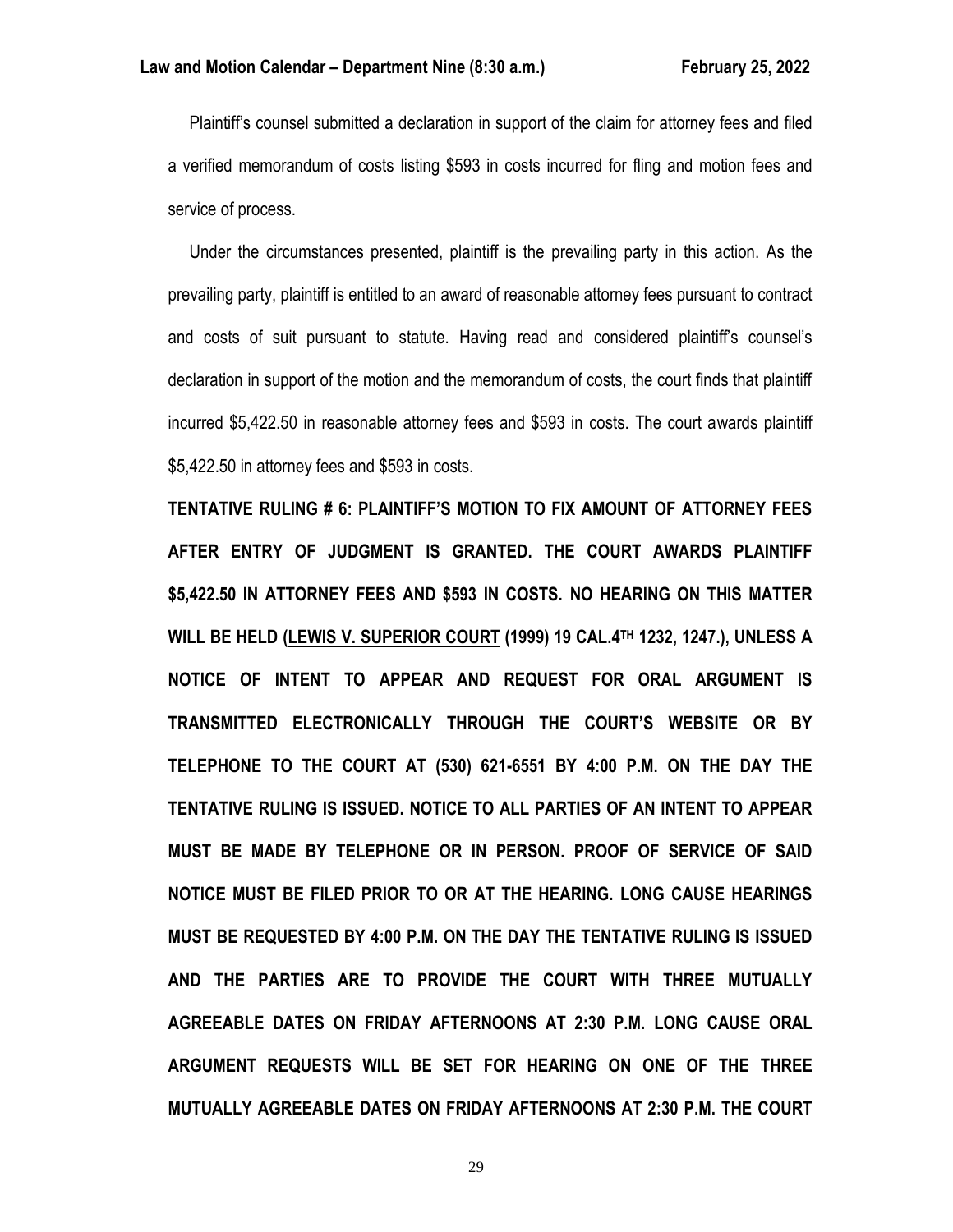**WILL ADVISE THE PARTIES OF THE LONG CAUSE HEARING DATE AND TIME BY 5:00 P.M. ON THE DAY THE TENTATIVE RULING IS ISSUED. PARTIES MAY PERSONALLY APPEAR AT THE HEARING. IF A PARTY OR PARTIES WISH TO APPEAR TELEPHONICALLY THEY MUST APPEAR BY "VCOURT", WHICH MUST BE SCHEDULED AND PAID THROUGH THE COURT WEBSITE AT www.eldorado.courts.ca.gov/onlineservices/telephonic-appearances. MATTERS IN WHICH THE PARTIES' TOTAL TIME ESTIMATE FOR ARGUMENT IS 15 MINUTES OR LESS WILL BE HEARD ON THE LAW AND MOTION CALENDAR AT 8:30 A.M. ON FRIDAY, FEBRUARY 25, 2022 EITHER IN PERSON OR BY VCOURT TELEPHONIC APPEARANCE UNLESS OTHERWISE NOTIFIED BY THE COURT.**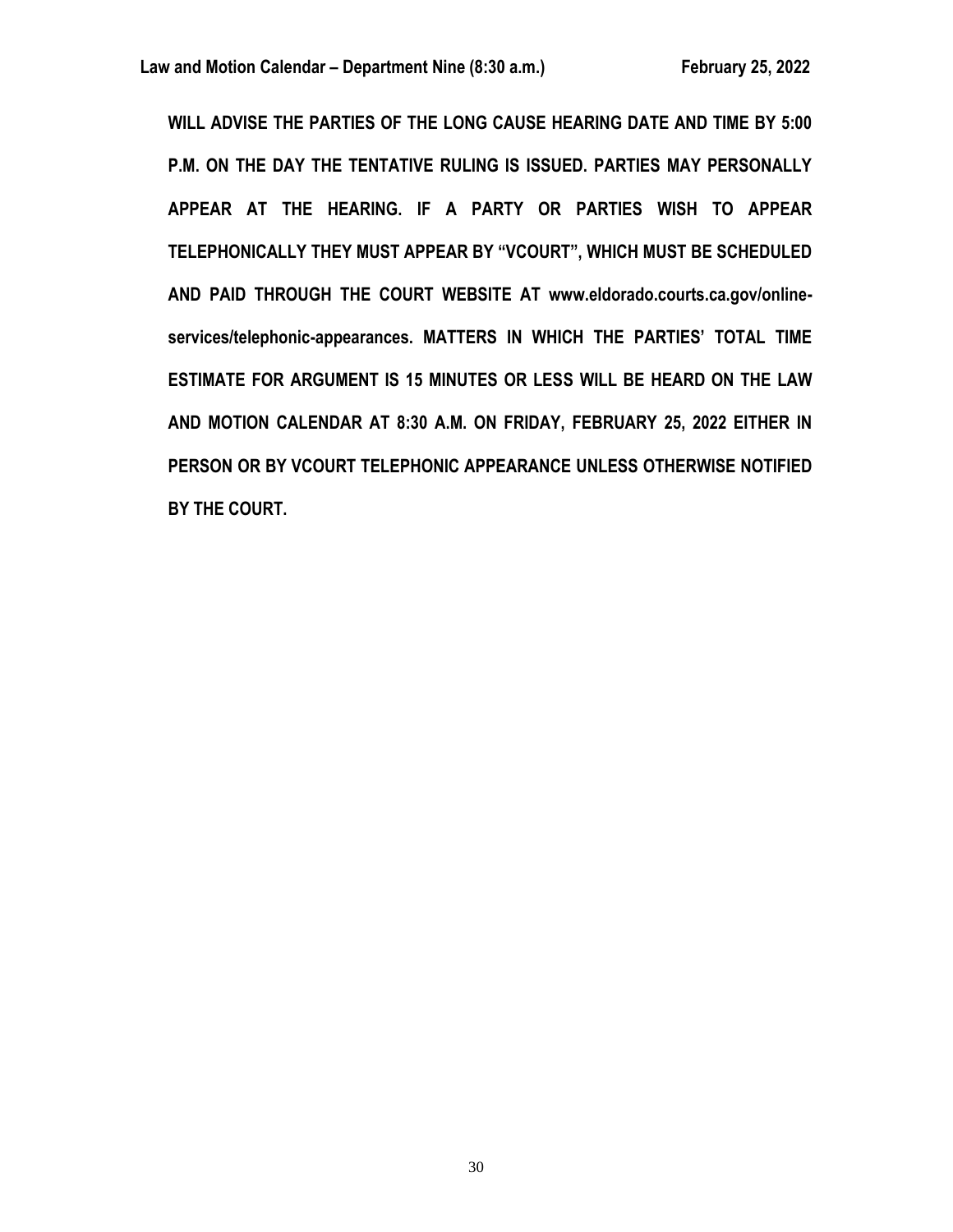## **7. RUSSELL v. VANACORE PC-20200361**

#### **Defendants' Motion for Relief from Default.**

 On July 28, 2020 plaintiff filed a complaint against defendants Vanacore and Davis asserting causes of action for fraud, breach of fiduciary duty, conversion, breach of contract and constructive trust arising from alleged fraudulent activities and misrepresentations concerning alleged investment opportunities in new or existing businesses.

 On September 22, 2020 defense counsel executed the Judicial Counsel Form POS-015 acknowledgement of receipt of the summons and complaint. The acknowledgement of receipt was filed on September 24, 2020.

Default was entered against both defendants on November 24, 2020.

Defendants' motion for relief from default as filed on January 12, 2022.

 Defendants move to set aside the default as the parties stipulated to in the written joint stipulation, dated March 23, 2021. Defendants argue: due to mistake, inadvertence, and excusable neglect of the defense law firm, the stipulation and proposed answer were not filed with the court within 30 days of the stipulation as required by the terms of the stipulation; the associate and assistant handling the matter for the firm specifically told counsel at the time the stipulation was executed that it was timely filed with the court, however, this turned out to be erroneous; recently the associate and assistant accepted employment with another firm and up until the time of leaving counsel was informed that the stipulation and proposed answer were filed with the court; at the time the stipulation and answer were to be filed there were IT upgrades, email issues, and ECF filing issues that caused the filing not to occur earlier; and the parties have met and conferred on the matter and plaintiff's counsel stated that he no longer had authority to agree to file the stipulation at this time.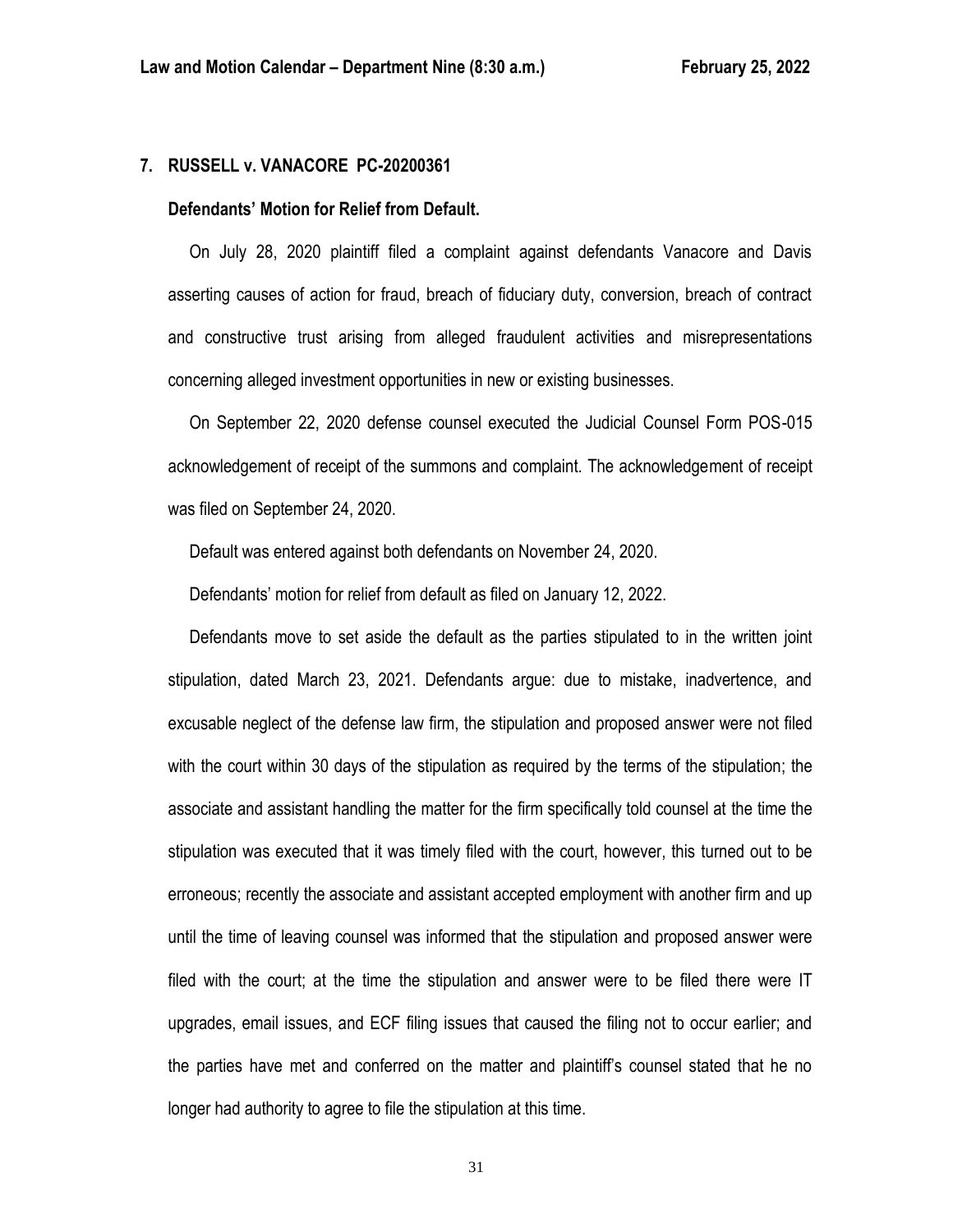Plaintiff opposes the motion on the following grounds: the notice of motion limits the request for relief to the provisions of Code of Civil Procedure, § 473(b); the motion should be denied under section 473(b), because the court lacks jurisdiction to hear the motion as the motion was not filed within six months of entry of the defaults; and the motion should be denied as defendants have not established that there was a reasonable mistake of fact or law by defendants or their attorneys.

At the time this ruling was prepared there was no reply in the court's file.

\*\*\*\* Notwithstanding any other requirements of this section, the court shall, whenever an application for relief is made no more than six months after entry of judgment, is in proper form, and is accompanied by an attorney's sworn affidavit attesting to his or her mistake, inadvertence, surprise, or neglect, vacate any (1) resulting default entered by the clerk against his or her client, and which will result in entry of a default judgment, or (2) resulting default judgment or dismissal entered against his or her client, unless the court finds that the default or dismissal was not in fact caused by the attorney's mistake, inadvertence, surprise, or neglect. The court shall, whenever relief is granted based on an attorney's affidavit of fault, direct the attorney to pay reasonable compensatory legal fees and costs to opposing counsel or parties. However, this section shall not lengthen the time within which an action shall be brought to trial pursuant to Section 583.310." (Emphasis added.) (Code of Civil Procedure, § 473(b).)

 Code of Civil Procedure, § 473(b) mandates that the court vacate a default and any resulting default judgment where the attorney of the moving party admits in a sworn declaration that it was counsel's mistake, inadvertence, surprise, or neglect that resulted in the default being entered. The court must grant relief even if the neglect was inexcusable, unless the court finds that the attorney's mistake, inadvertence, surprise or neglect did not in fact cause the default. (Metropolitan Service Corp. v. Casa de Palms, Ltd. (1995) 31 Cal.App.4th 1481, 1487.)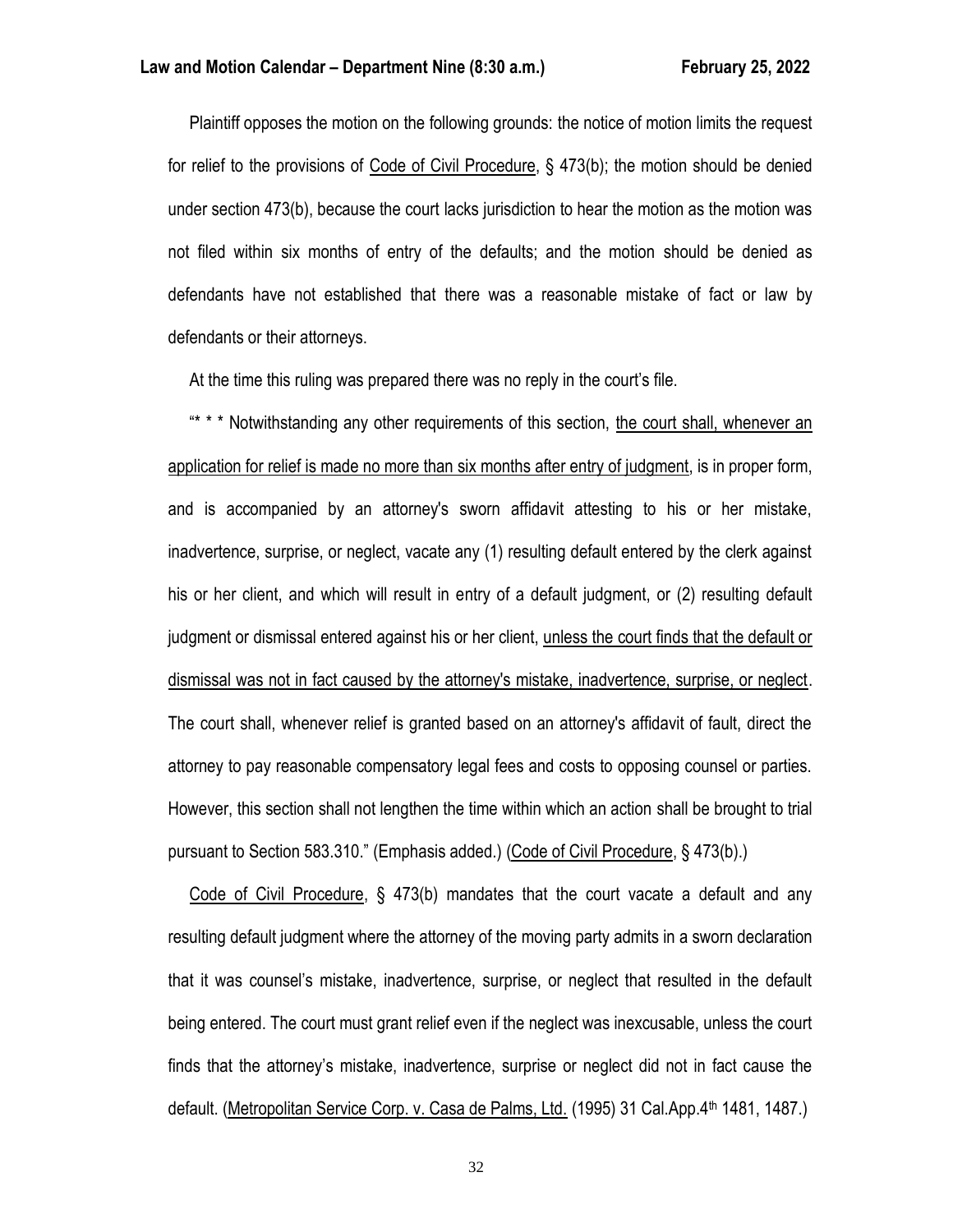The purpose of the mandatory relief provision of section 473(b) is "to relieve an innocent client of the burden of the attorneys fault, to impose the burden on the erring attorney, and to avoid precipitating more litigation in the form of malpractice suits. (Citation omitted.)" (Metropolitan Service Corp., supra at page 1487.)

 "It is settled that the law favors a trial on the merits (*Elms v. Elms* (1946) 72 Cal.App.2d 508, 513, 164 P.2d 936; *Benjamin v. Dalmo Mfg. Co.* (1948) 31 Cal.2d 523, 525, 190 P.2d 593; *Davis v. Thayer* (1980) 113 Cal.App.3d 892, 904, 170 Cal.Rptr. 328; *Elston v. City of Turlock* (1985) 38 Cal.3d 227, 233, 211 Cal.Rptr. 416, 695 P.2d 713; *Shamblin v. Brattain* (1988) 44 Cal.3d 474, 243 Cal.Rptr. 902, 749 P.2d 339) and therefore liberally construes section 473. (*Elms v. Elms*, supra, 72 Cal.App.2d at p. 513, 164 P.2d 936.) Doubts in applying section 473 are resolved in favor of the party seeking relief from default (*Elston v. City of Turlock*, supra, 38 Cal.3d at p. 233, 211 Cal.Rptr. 416, 695 P.2d 713) and if that party has moved promptly for default relief only slight evidence will justify an order granting such relief." (Iott v. Franklin (1988) 206 Cal.App.3d 521, 526.)

 The six month limitation in Section 473(b) for attorney mistake, inadvertence, surprise, or neglect dos not commence to run until the default judgment is entered. The court notes that a judgment has not been entered in this action. Therefore, the motion is timely.

 If the court finds that the default or dismissal was not in fact caused by the attorney's mistake, inadvertence, surprise, or neglect, the motion must be denied. (Emphasis the court's.)

The defaults were entered on November 24, 2020.

 Defendants argue that due to mistake, inadvertence, and excusable mistake of the defense law firm, the stipulation and proposed answer were not filed with the court within 30 days of the March 23, 2021 stipulation.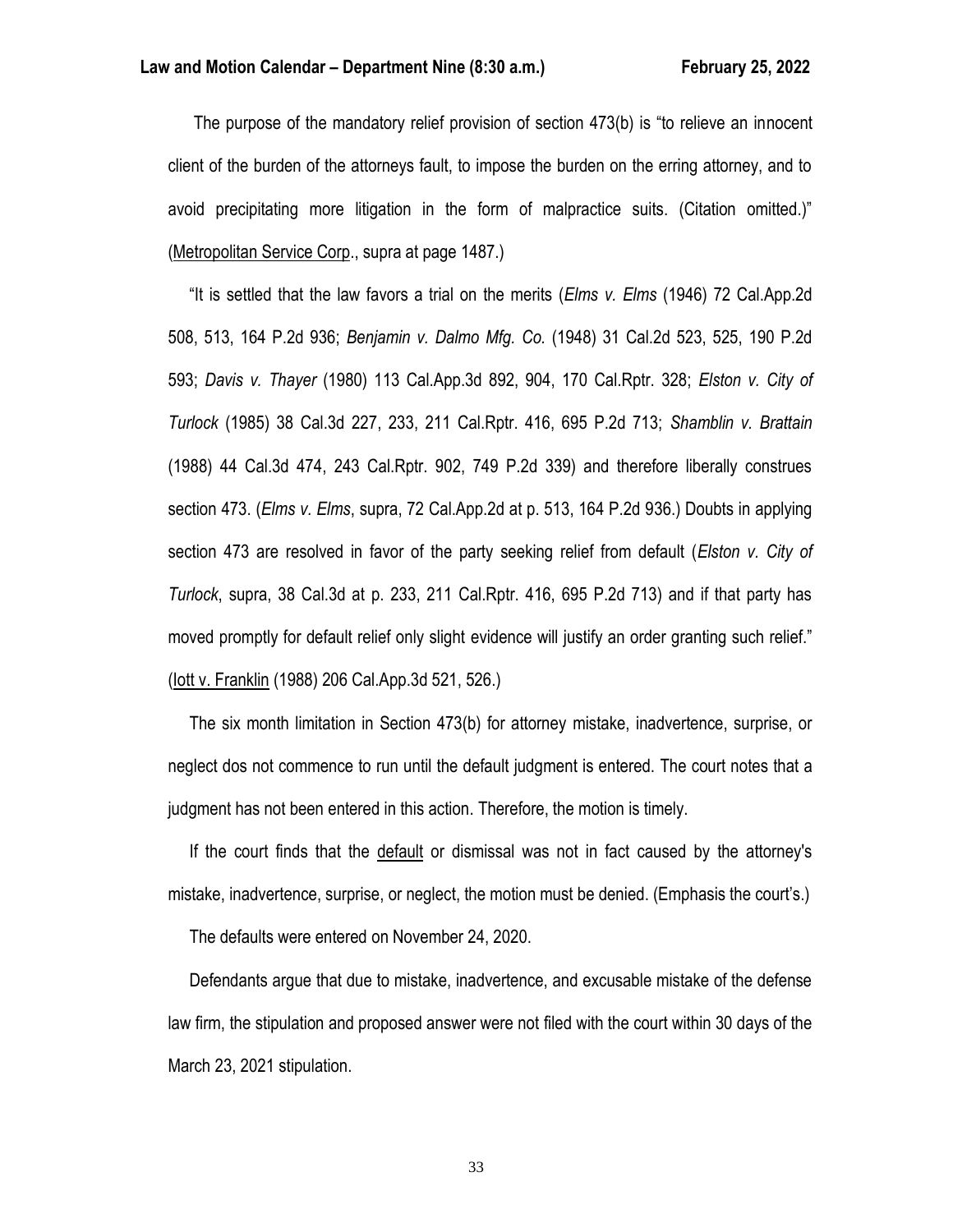Defense counsel declares: on March 23, 2021 plaintiff and defendants entered into a stipulation agreeing to set aside the default; defendants request that the default be set aside due to mistake, inadvertence and excusable neglect as it was only recently learned that the stipulation was not filed within the timeframe contemplated by the parties; due to mistake, inadvertence, and excusable neglect, the stipulation, proposed order, and answer were not timely filed; the firm was in the process of undergoing significant IT upgrades at the time of the execution of the stipulation and proposed order and was experiencing IT issues with emails and ECF filings in several matters through no fault of the attorneys; the firm's associate and assistant handling the matter specifically told him at the time the stipulation was executed that it was timely filed with the court; this turned out to be inaccurate; recently that associate and assistant accept new positions with another firm and up until the time she left she informed him the stipulation, proposed order and answer was filed; the truth is that because of the IT upgrades, the ECF filing issue, and transition of her employment, the filing did not occur through mistake, inadvertence, and excusable neglect; and as soon as he learned about it in recent conversations with opposing counsel in preparation for the MSC he requested opposing counsel to allow the stipulation to be filed; and opposing counsel indicated he no longer had authority to agree to that proposition. (Declaration of Byron T. Ball in Support of Motion, paragraphs 10, 11, and 13-16.)

 The evidence establishes that the claimed defense attorney mistake, inadvertence, and excusable mistake caused the stipulation and proposed answer to not be filed with the court within 30 days of the stipulation. The claimed attorney mistake, inadvertence, and excusable mistake did not cause entry of the default. The conduct claimed as the attorney mistake, inadvertence, and excusable mistake occurred months after the defaults were entered on November 24, 2020.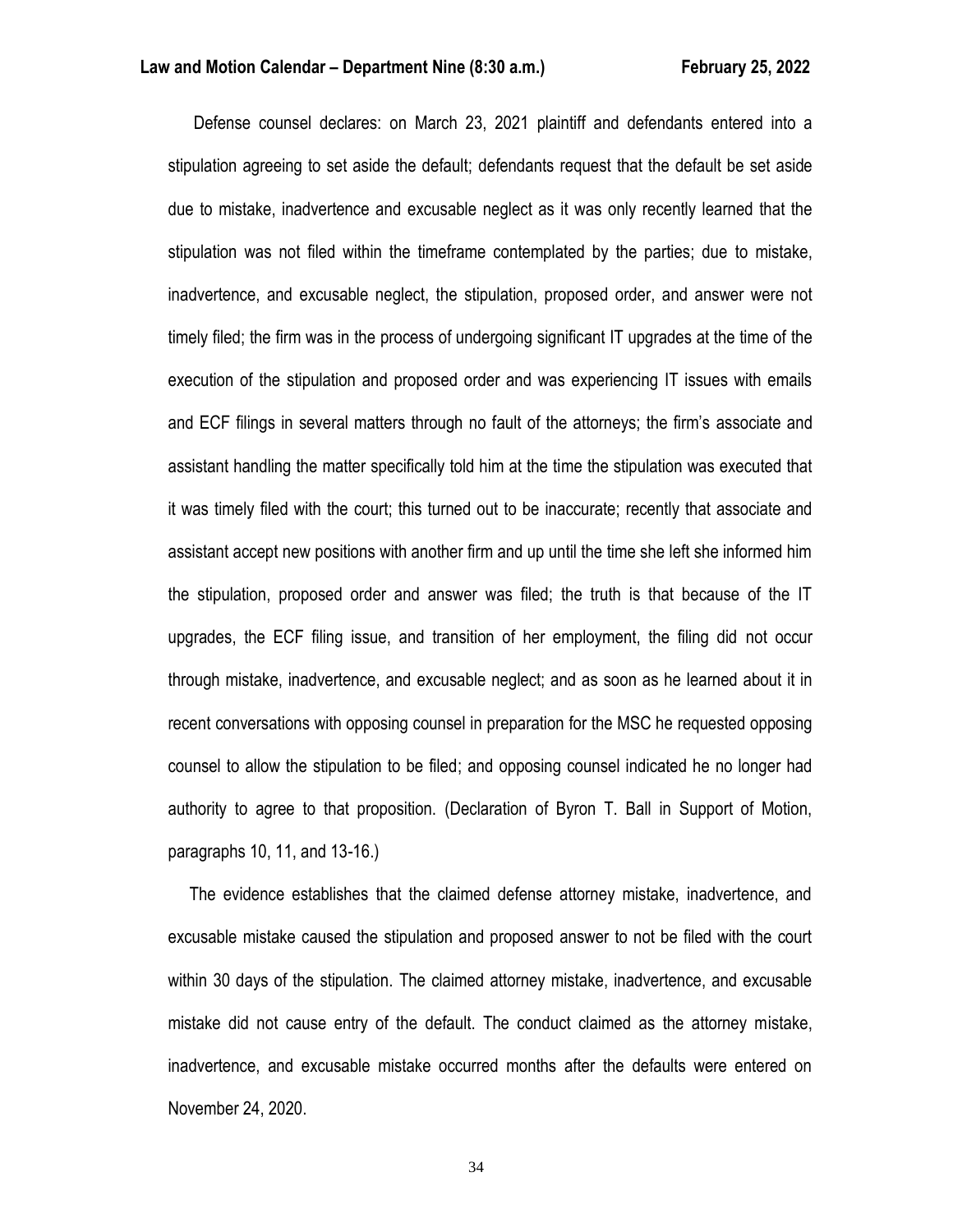The court denies the motion as the court finds that entry of the default was not in fact caused by the attorney's mistake, inadvertence, surprise, or neglect.

**TENTATIVE RULING # 7: DEFENDANTS' MOTION FOR RELIEF FROM DEFAULT IS DENIED. NO HEARING ON THIS MATTER WILL BE HELD (LEWIS V. SUPERIOR COURT (1999) 19 CAL.4TH 1232, 1247.), UNLESS A NOTICE OF INTENT TO APPEAR AND REQUEST FOR ORAL ARGUMENT IS TRANSMITTED ELECTRONICALLY THROUGH THE COURT'S WEBSITE OR BY TELEPHONE TO THE COURT AT (530) 621-6551 BY 4:00 P.M. ON THE DAY THE TENTATIVE RULING IS ISSUED. NOTICE TO ALL PARTIES OF AN INTENT TO APPEAR MUST BE MADE BY TELEPHONE OR IN PERSON. PROOF OF SERVICE OF SAID NOTICE MUST BE FILED PRIOR TO OR AT THE HEARING. LONG CAUSE HEARINGS MUST BE REQUESTED BY 4:00 P.M. ON THE DAY THE TENTATIVE RULING IS ISSUED AND THE PARTIES ARE TO PROVIDE THE COURT WITH THREE MUTUALLY AGREEABLE DATES ON FRIDAY AFTERNOONS AT 2:30 P.M. LONG CAUSE ORAL ARGUMENT REQUESTS WILL BE SET FOR HEARING ON ONE OF THE THREE MUTUALLY AGREEABLE DATES ON FRIDAY AFTERNOONS AT 2:30 P.M. THE COURT WILL ADVISE THE PARTIES OF THE LONG CAUSE HEARING DATE AND TIME BY 5:00 P.M. ON THE DAY THE TENTATIVE RULING IS ISSUED. PARTIES MAY PERSONALLY APPEAR AT THE HEARING. IF A PARTY OR PARTIES WISH TO APPEAR TELEPHONICALLY THEY MUST APPEAR BY "VCOURT", WHICH MUST BE SCHEDULED AND PAID THROUGH THE COURT WEBSITE AT www.eldorado.courts.ca.gov/onlineservices/telephonic-appearances. MATTERS IN WHICH THE PARTIES' TOTAL TIME ESTIMATE FOR ARGUMENT IS 15 MINUTES OR LESS WILL BE HEARD ON THE LAW AND MOTION CALENDAR AT 8:30 A.M. ON FRIDAY, FEBRUARY 25, 2022 EITHER IN**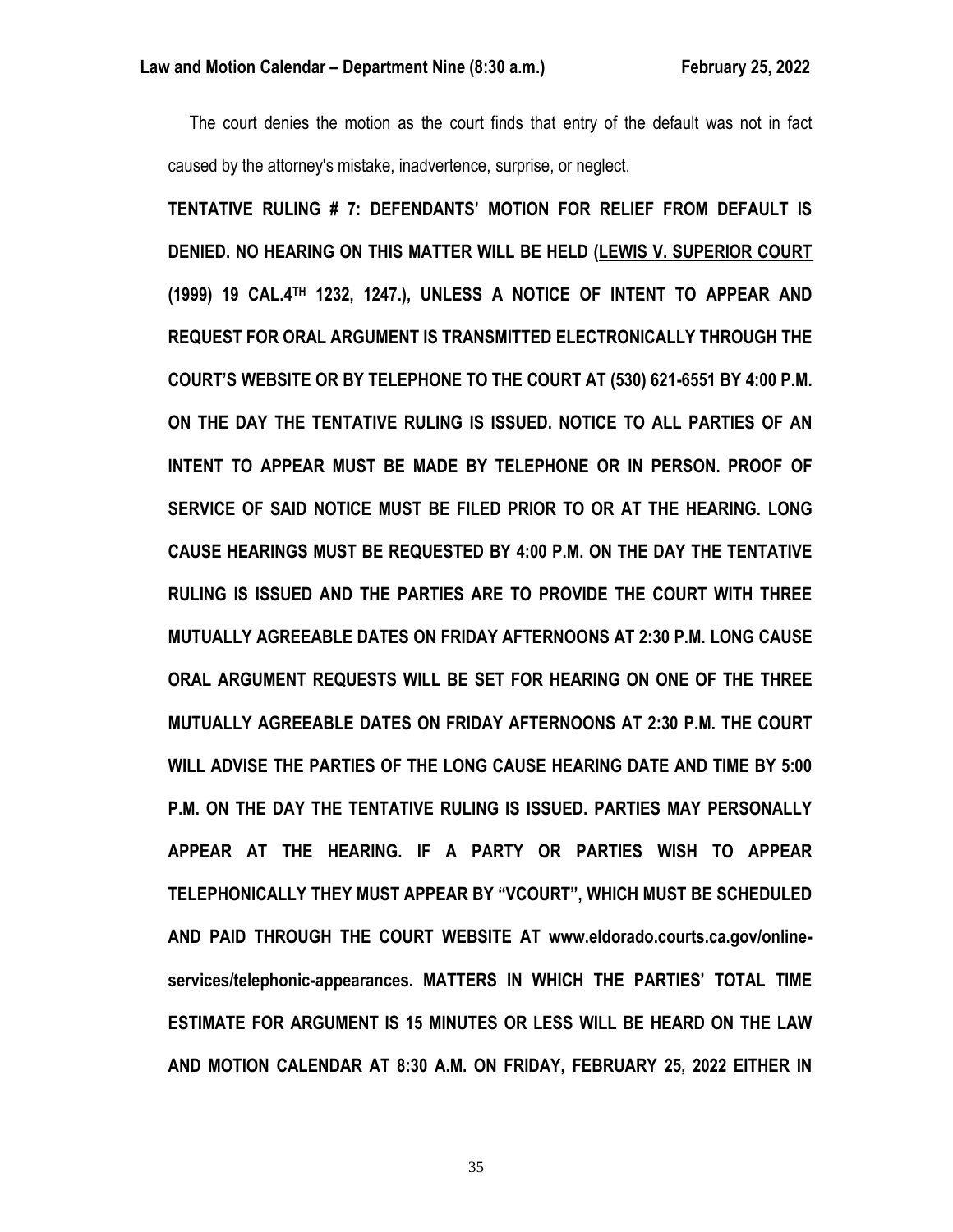**PERSON OR BY VCOURT TELEPHONIC APPEARANCE UNLESS OTHERWISE NOTIFIED BY THE COURT.**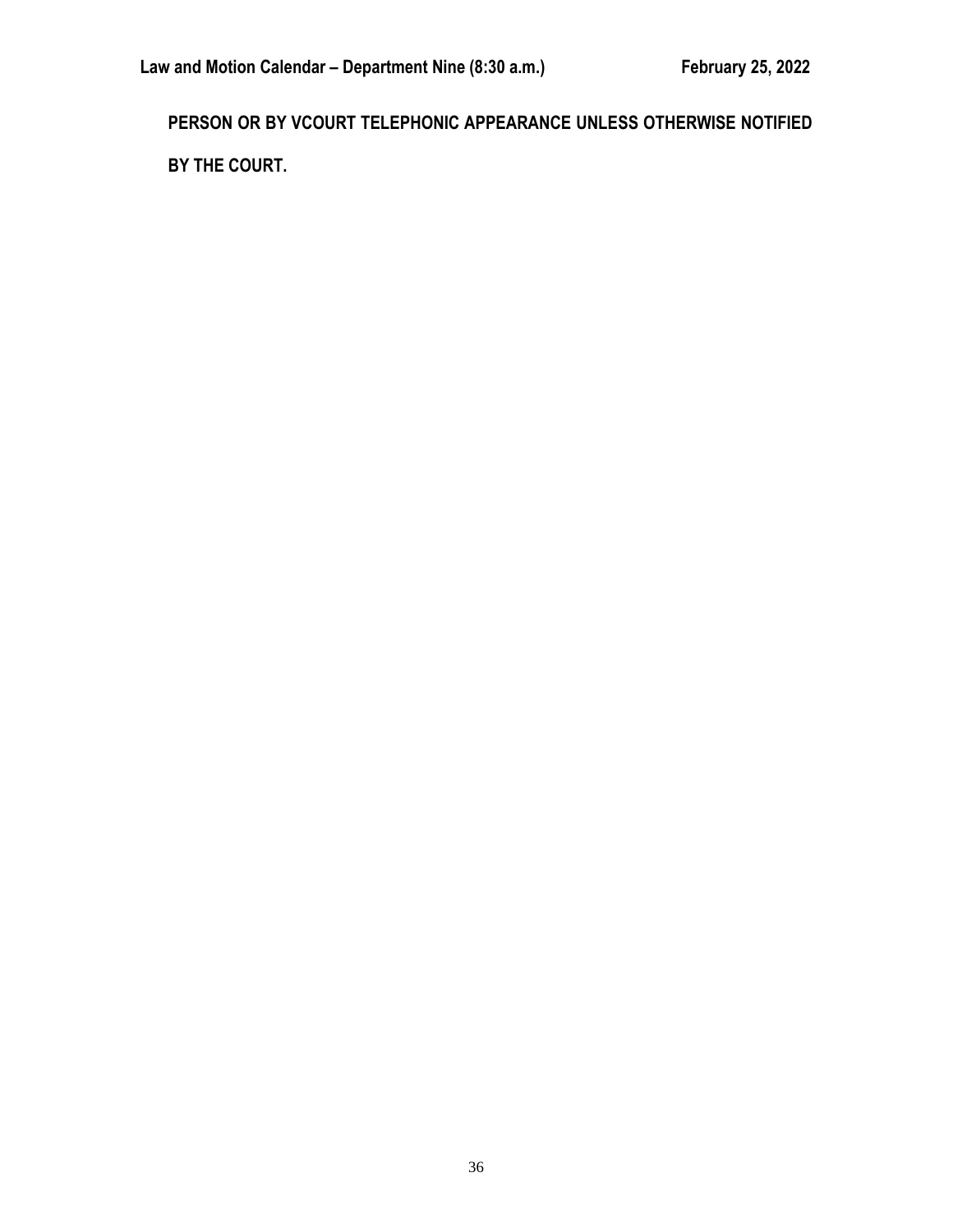## **8. MATTER OF K.B. 22CV0030**

## **OSC Re: Name Change.**

 At the time this ruling was prepared there was no proof of publication in the court's file, which is mandated by Code of Civil Procedure, § 1277(a).

**TENTATIVE RULING # 8: APPEARANCES ARE REQUIRED AT 8:30 A.M. ON FRIDAY, FEBRUARY 25, 2022 IN DEPARTMENT NINE. IF A PARTY OR PARTIES WISH TO APPEAR TELEPHONICALLY THEY MUST APPEAR BY "VCOURT", WHICH MUST BE SCHEDULED AND PAID THROUGH THE COURT WEBSITE AT www.eldorado.courts.ca.gov/online-services/telephonic-appearances.**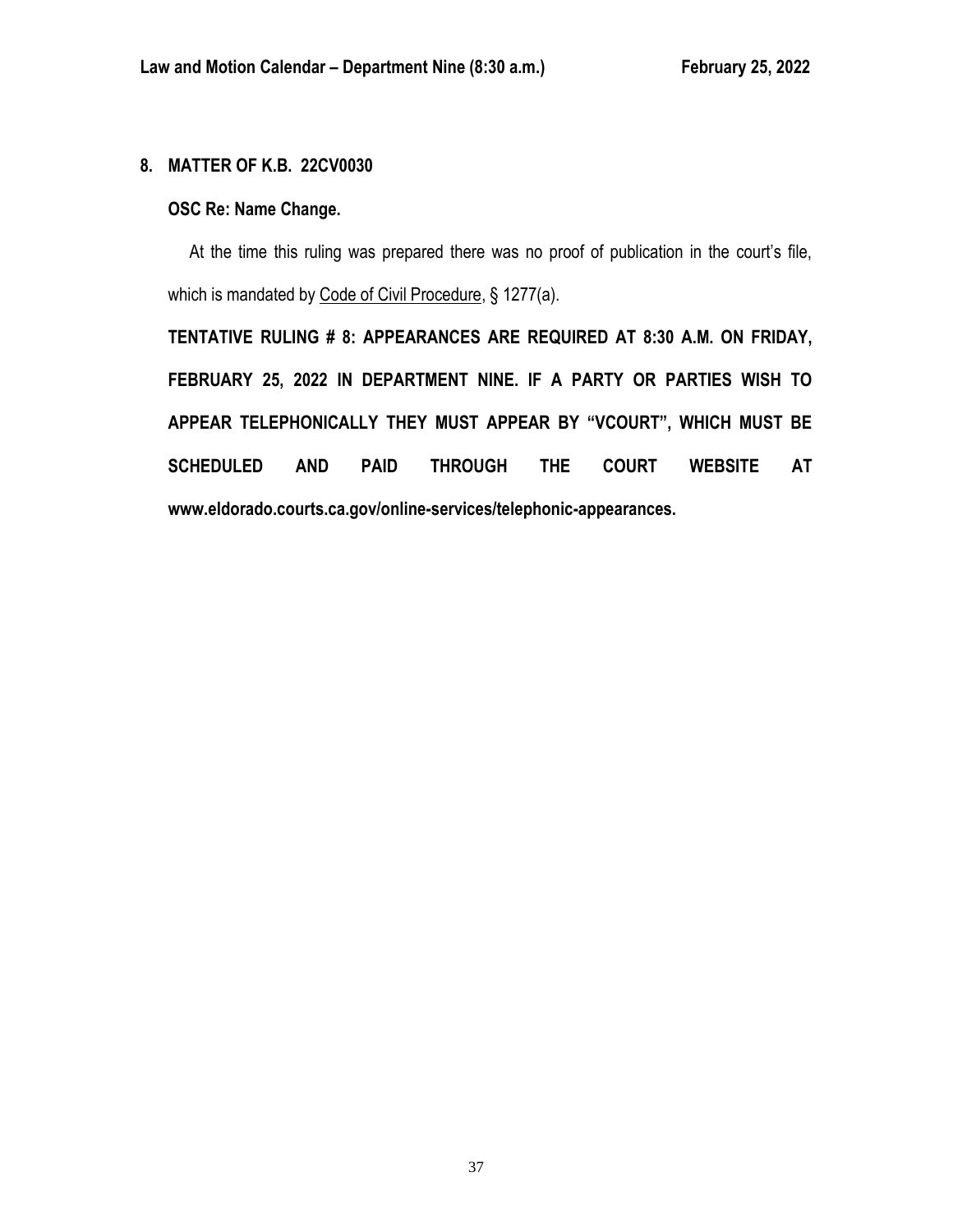## **9. FREEMAN v. OVERHOTLZER PC-20190099**

#### **Defendant Overholtzer's Motion for Summary Judgment.**

 On February 21, 2019 plaintiff filed an action against defendants asserting causes of action for general negligence and premise liability for personal injuries plaintiff allegedly sustained when using an allegedly defective grinder machine/sander.

 Defendant Overholtzer moves for entry of summary judgment on the following grounds: the plaintiff can not establish the critical element of duty in the negligence cause of action, because defendant Overholtzer was not a tenant in possession, he did not rent, control, maintain, or own any of the equipment on the premises, and did not employ plaintiff; and the premises liability cause of action can not be proven against him, because he was not a tenant in possession of the property, he did not rent, control, maintain, or own any of the equipment on the premises, the willful failure to warn theory under Civil Code, § 846 does not apply as plaintiff was not invited onto the premises for recreational purposes, and there was no employee or agent relationship between defendant Overholtzer and defendant Sundance Motors or any other defendant.

 The proof of service declares that on November 18, 2021 notice of the hearing and the moving papers were served by mail to plaintiff's address of record.

There was no opposition in the court's file at the time this ruling was prepared.

### Summary Judgment Principles

"For purposes of motions for summary judgment and summary adjudication:  $\P$ \*\*\* (2) A defendant or cross-defendant has met his or her burden of showing that a cause of action has no merit if that party has shown that one or more elements of the cause of action, even if not separately pleaded, cannot be established, or that there is a complete defense to that cause of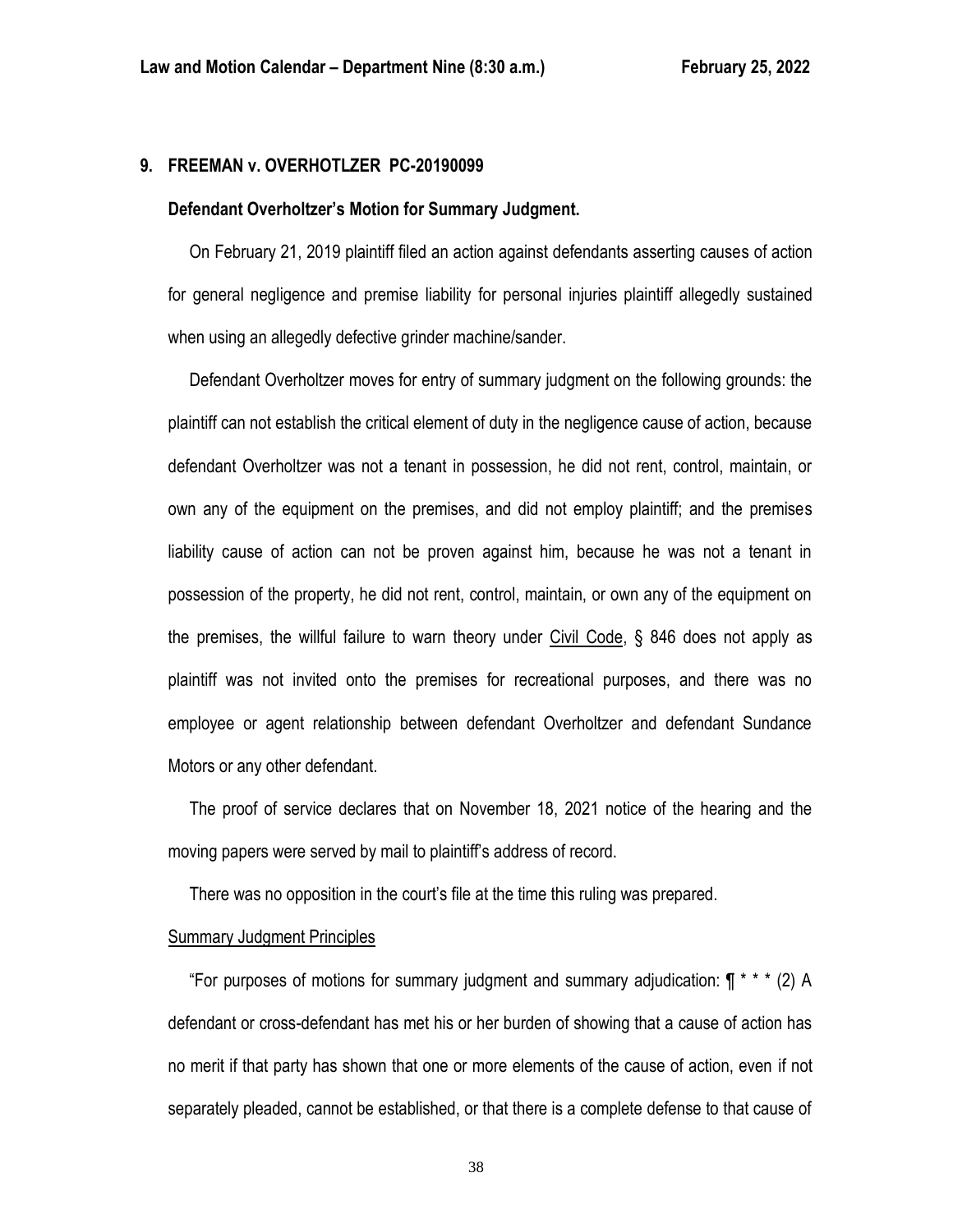action. Once the defendant or cross-defendant has met that burden, the burden shifts to the plaintiff or cross-complainant to show that a triable issue of one or more material facts exists as to that cause of action or a defense thereto. The plaintiff or cross-complainant may not rely upon the mere allegations or denials of its pleadings to show that a triable issue of material fact exists but, instead, shall set forth the specific facts showing that a triable issue of material fact exists as to that cause of action or a defense thereto." (Code of Civil Procedure, § 437c(p)(2).)

 "The purpose of summary judgment is to penetrate through pleadings to ascertain, by means of affidavits, the presence or absence of triable issues of material fact. (*Molko v. Holy Spirit Assn.* (1988) 46 Cal.3d 1092, 1107 [252 Cal.Rptr. 122, 762 P.2d 46].) The trial judge determines whether triable issues of fact exist by examining the affidavits and evidence, including any reasonable inferences which may be drawn from the facts. (*People v. Rath Packing Co.* (1974) 44 Cal.App.3d 56, 61-64 [118 Cal.Rptr. 438].) The evidence of the moving party is strictly construed and the evidence of the opposing party liberally construed. Doubts as to the propriety of granting the motion must be resolved in favor of the party resisting the motion. (*Stationers Corp. v. Dun & Bradstreet, Inc*. (1965) 62 Cal.2d 412, 417 [42 Cal.Rptr. 449, 398 P.2d 785].)" (Crouse v. Brobeck, Phleger & Harrison (1998) 67 Cal.App.4<sup>th</sup> 1509, 1524.)

 "In ruling on the motion, the court must "consider all of the evidence" and "all" of the "inferences" reasonably drawn therefrom (id., § 437c, subd. (c)), and must view such evidence (e.g., *Molko v. Holy Spirit Assn.*, supra, 46 Cal.3d at p. 1107, 252 Cal.Rptr. 122, 762 P.2d 46; *Stationers Corp. v. Dun & Bradstreet, Inc.* (1965) 62 Cal.2d 412, 417, 42 Cal.Rptr. 449, 398 P.2d 785) and such inferences (see, e.g., *Crouse v. Brobeck, Phleger & Harrison* (1998) 67 Cal.App.4th 1509, 1520, 80 Cal.Rptr.2d 94 [review on appeal]; *Ales-Peratis Foods Internat., Inc. v. American Can Co.* (1985) 164 Cal.App.3d 277, 280, 209 Cal.Rptr. 917, fn. \* [same]), in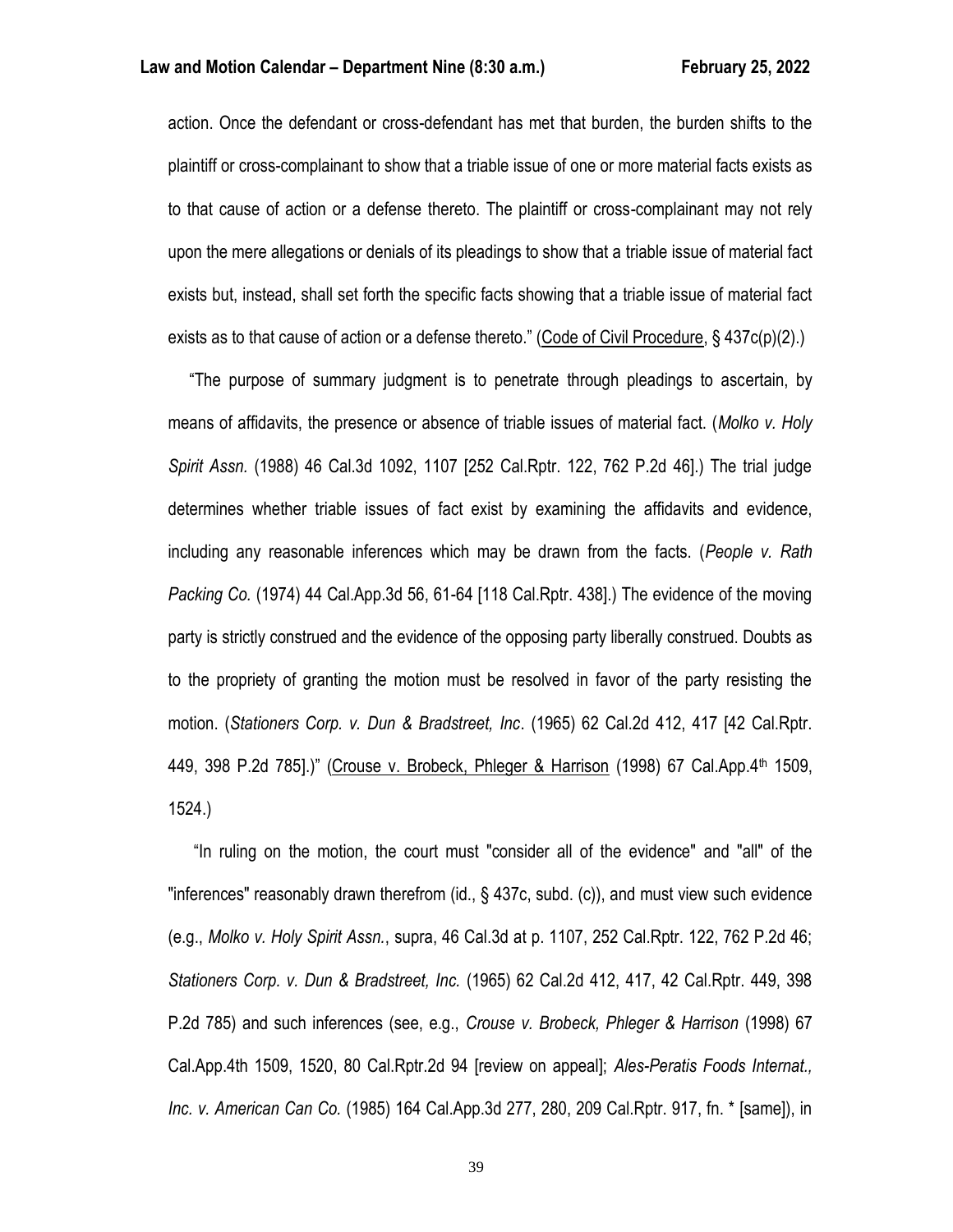the light most favorable to the opposing party." (Aguilar v. Atlantic Richfield Co. (2001) 25 Cal.4th 826, 843.)

 "A moving party defendant is entitled to summary judgment if it establishes a complete defense to the plaintiff's causes of action, or shows that one or more elements of each cause of action cannot be established. (*Aguilar v. Atlantic Richfield Co., supra,* 25 Cal.4th at p. 849, 107 Cal.Rptr.2d 841, 24 P.3d 493.)" (Eriksson v. Nunnink (2011) 191 Cal.App.4th 826, 847.)

 "A defendant has met its burden of showing a cause of action has no merit if it 'has shown that one or more elements of the cause of action ... cannot be established, or that there is a complete defense to that cause of action. Once the defendant ... has met that burden, the burden shifts to the plaintiff ... to show ... a triable issue of one or more material facts exists as to that cause of action or a defense thereto. The plaintiff ... may not rely upon the mere allegations or denials of its pleading to show ... a triable issue of material fact exists but, instead, shall set forth the specific facts showing that a triable issue of material fact exists ....' (*Id.*, subd. (o)(2); *Parsons v. Crown Disposal Co.* (1997) 15 Cal.4th 456, 464 & fn. 4 [63 Cal.Rptr.2d 291, 936 P.2d 70].)" (Scheiding v. Dinwiddie Constr. Co. (1999) 69 Cal.App.4th 64, 69.)

 "…[I]t is axiomatic that the party opposing summary judgment " 'must produce admissible evidence raising a triable issue of fact. [Citation.]' [Citation.]" (*Dollinger,supra,* 199 Cal.App.4th at pp. 1144–1145, 131 Cal.Rptr.3d 596.) This requirement is black letter law (Code Civ. Proc., § 437c, subd. (p)(2)) that applies whether the alleged cause of action is statutory or under the common law." (All Towing Services LLC v. City of Orange (2013) 220 Cal.App.4th 946, 960.)

 "The pleadings determine the issues to be addressed by a summary judgment motion. (*Metromedia, Inc. v. City of San Diego* (1980) 26 Cal.3d 848, 885, 164 Cal.Rptr. 510, 610 P.2d 407, revd. on other grounds *Metromedia, Inc. v. San Diego* (1981) 453 U.S. 490, 101 S.Ct.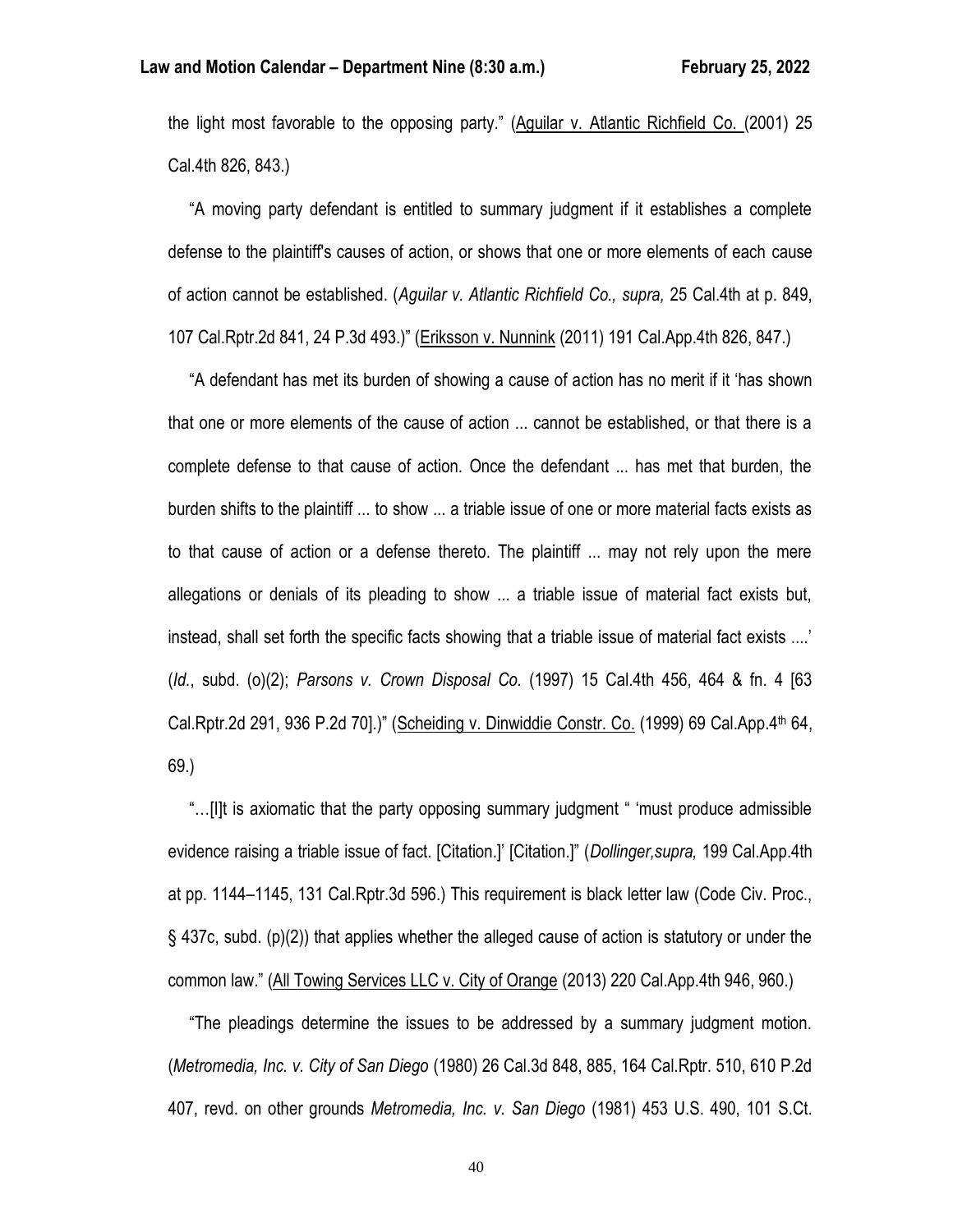2882, 69 L.Ed.2d 800.)" (Oakland Raiders v. National Football League (2005) 131 Cal.App.4th 621, 629.)

 "The first step in analyzing a motion for summary judgment is to identify the issues framed by the pleadings. It is these allegations to which the motion must respond by showing there is no factual basis for relief or defense on any theory reasonably contemplated by the opponent's pleading. (Citations omitted.)" (6 Witkin, California Procedure  $(5<sup>th</sup>$  ed. 2008) Proceedings Without Trial, § 212, page 650.)

 With the above-cited principles in mind, the court will rule on the motion for summary judgment.

## Negligence Cause of Action

 "The elements of a cause of action for negligence are: duty; breach of duty; legal cause; and damages. (*Paz v. State of California* (2000) 22 Cal.4th 550, 559, 93 Cal.Rptr.2d 703, 994 P.2d 975; *Sharon P. v. Arman, Ltd.* (1999) 21 Cal.4th 1181, 1188, 91 Cal.Rptr.2d 35, 989 P.2d 121, disapproved on another point in *Aguilar v. Atlantic Richfield Co.* (2001) 25 Cal.4th 826, 853, fn. 19, 107 Cal.Rptr.2d 841, 24 P.3d 493; *Artiglio v. Corning Inc.* (1998) 18 Cal.4th 604, 614, 76 Cal.Rptr.2d 479, 957 P.2d 1313.)" (Friedman v. Merck & Co. (2003) 107 Cal.App.4th 454, 463.)

 "Everyone is responsible, not only for the result of his or her willful acts, but also for an injury occasioned to another by his or her want of ordinary care or skill in the management of his or her property or person, except so far as the latter has, willfully or by want of ordinary care, brought the injury upon himself or herself. The design, distribution, or marketing of firearms and ammunition is not exempt from the duty to use ordinary care and skill that is required by this section. The extent of liability in these cases is defined by the Title on Compensatory Relief." (Civil Code, § 1714(a).)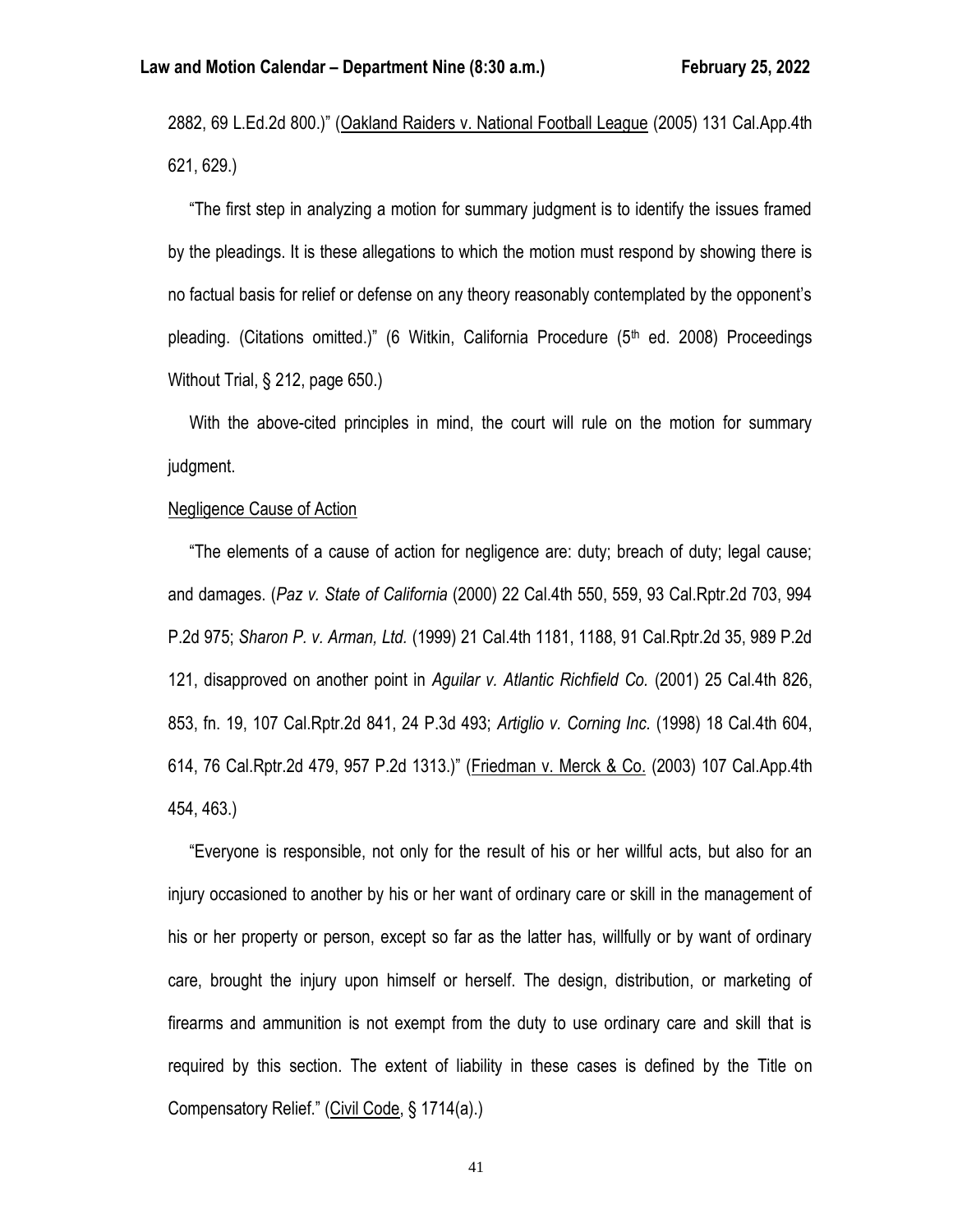"The existence and scope of any such duty are legal questions for the court. (*Merrill v. Navegar, Inc., supra,* 26 Cal.4th at p. 477, 110 Cal.Rptr.2d 370, 28 P.3d 116.) "Duty, being a question of law, is particularly amenable to resolution by summary judgment." (*Parsons, supra,* 15 Cal.4th at p. 465, 63 Cal.Rptr.2d 291, 936 P.2d 70.)" (Taylor v. Elliott Turbomachinery Co., Inc. (2009) 171 Cal.App.4th 564, 593.)

 "To determine if there is a duty in a particular case, we consider whether the defendant created an unreasonable risk of harm to others. (*Melton v. Boustred* (2010) 183 Cal.App.4th 521, 533, 107 Cal.Rptr.3d 481.) "[F]oreseeability of the risk is a primary consideration in establishing the element of duty." (*Weirum, supra,* at p. 46, 123 Cal.Rptr. 468, 539 P.2d 36.) A person is entitled to assume others will not act negligently, but only to the extent the intervening conduct could not be anticipated. (*Id.* at p. 47, 123 Cal.Rptr. 468, 539 P.2d 36.) " 'Courts ... have invoked the concept of duty to limit generally "the otherwise potentially infinite liability which would follow from every negligent act...." ' [Citation.]" (*Coldwell Banker Residential Brokerage Co. v. Superior Court* (2004) 117 Cal.App.4th 158, 164, 11 Cal.Rptr.3d 564.)" (Jackson v. AEG Live, LLC (2015) 233 Cal.App.4th 1156, 1174.)

 The general negligence cause of action of the complaint alleges: the date of the subject incident was February 24, 2017; defendants owned, controlled, managed, maintained, repaired, and serviced real property and the tools and equipment thereon, including the subject grinding machine/sander, which defendants owned, maintained, repaired, modified, and serviced; plaintiff was provided the subject grinding machine/sander to perform work while he was on the subject real property; the machine was defective in maintenance, repairs, modifications and servicing; defendants failed to warn plaintiff of the known dangers of the machine and failed to guard against those dangers; plaintiff was not properly instructed or trained in the use of the machine by defendants; defendants failed to provide adequate safety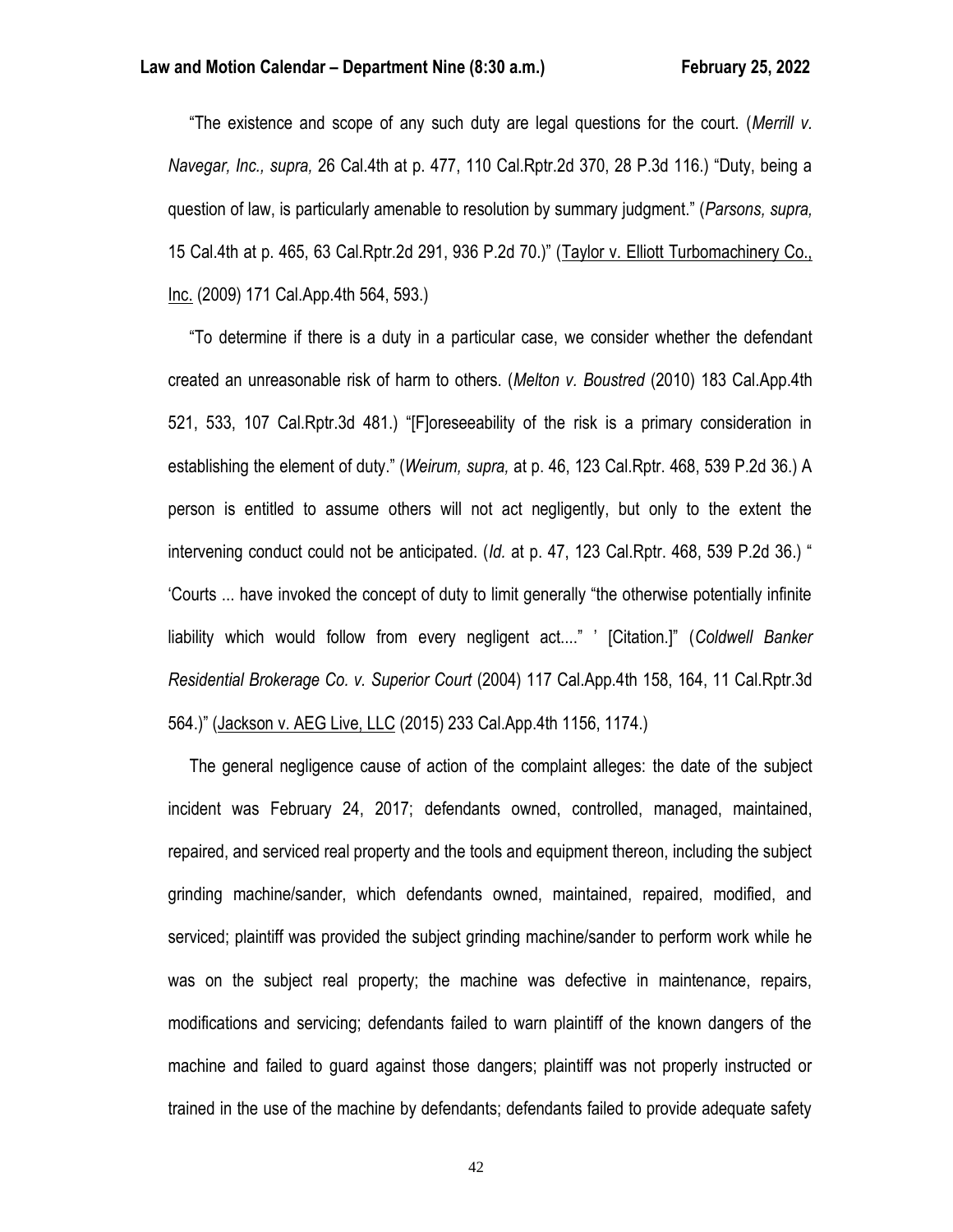equipment to use with operating the machine and/or did not require use of safety equipment; some of the defendants were the employers of plaintiff at the time of the subject incident; plaintiff was acting in the course and scope of that employment when injured; those employer defendants failed to carry workers compensation coverage at the time of the incident; certain defendants owned the machine at the time of the incident; and plaintiff was severely injured by the machine owned and supplied by defendant while the machine was being used by plaintiff at defendant's real property.

 Defendant Overholtzer declares in support of the motion: on February 24, 2017 he owned the subject real property where the incident occurred; he previously turned over all duties and obligations to the lessee, James Curry; on February 24, 2017 James Curry was leasing the subject property from him; he did not own, hire, provide, nor employ the grinding machine/sander that plaintiff was apparently using during the time of the alleged incident; he had nothing to do with this grinder; it was not his grinder; he did not hire plaintiff and was not his employer before, on, or about February 24, 2017; he did not invite plaintiff onto the property for recreational purposes and did not have plaintiff pay him to use the property for recreational purposes; he did not invite plaintiff to do anything on the day he was apparently injured; he did not injure plaintiff directly or indirectly in any way; he was not present when plaintiff was injured; and he did not do anything that caused plaintiff to be injured. (Declaration of Willard Overholtzer in Support of MSJ, paragraphs 2-7.)

 Inasmuch as plaintiff has not objected to any evidence submitted in support of the motion and has not filed any opposition or separate statement in opposition, the court may enter summary adjudication in favor of defendant Overholtzer as requested, provided the evidence submitted meets plaintiff's initial burden to establish a prima facie case of entitlement to summary adjudication of the negligence cause of action.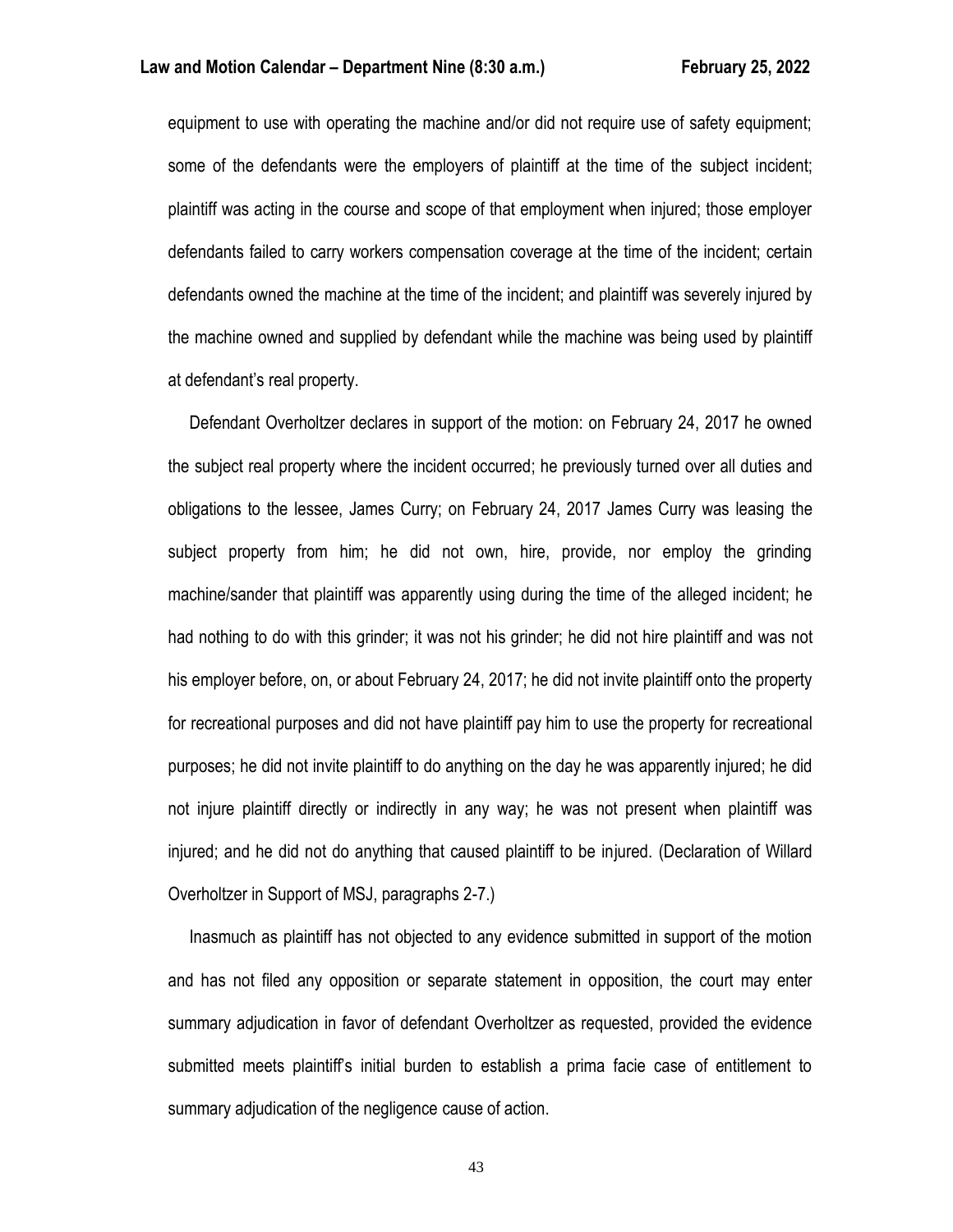Strictly construing the moving party's evidence, resolving doubts as to the propriety of granting the motion in favor of the party resisting the motion, and considering all of the evidence and all of the inferences reasonably drawn therefrom in the light most favorable to the opposing party (Aguilar v. Atlantic Richfield Co. (2001) 25 Cal.4th 826, 843; and Crouse v. Brobeck, Phleger & Harrison (1998) 67 Cal.App. $4<sup>th</sup>$  1509, 1524.), the court finds the abovecited evidence is sufficient to meet defendant's initial burden of proof.

 Defendant having met his initial burden of proof, the burden shifted to the plaintiff to show with admissible evidence that a triable issue of one or more material facts exists as to the negligence cause of action. Plaintiff not having opposed the motion, plaintiff failed to submit any evidence that raises a triable issue of material fact and, therefore, failed to meet plaintiff's burden to avoid entry of summary adjudication on this cause of action.

 The court grants summary adjudication of the general negligence cause of action in favor of defendant.

## Premises Liability Cause of Action

 "While an owner is not an insurer of safety to those on its premises, an owner owes them "a duty to exercise reasonable care in keeping the premises reasonably safe." (*Ortega v. Kmart Corp.* (2001) 26 Cal.4th 1200, 1205, 114 Cal.Rptr.2d 470, 36 P.3d 11.)" (Howe v. Seven Forty Two Co., Inc. (2010) 189 Cal.App.4th 1155, 1161.)

 "A defendant cannot be held liable for the defective or dangerous condition of property which it did not own, possess, or control. Where the absence of ownership, possession, or control has been unequivocally established, summary judgment is proper. (*Whitney's at the Beach v. Superior Court* (1970) 3 Cal.App.3d 258, 269, 83 Cal.Rptr. 237; *Bill v. Superior Court* (1982) 137 Cal.App.3d 1002, 1014–1015, 187 Cal.Rptr. 625; *Petersen v. City of Vallejo* (1968) 259 Cal.App.2d 757, 773–777, 66 Cal.Rptr. 776; see also *Gillespie v. City of Los Angeles*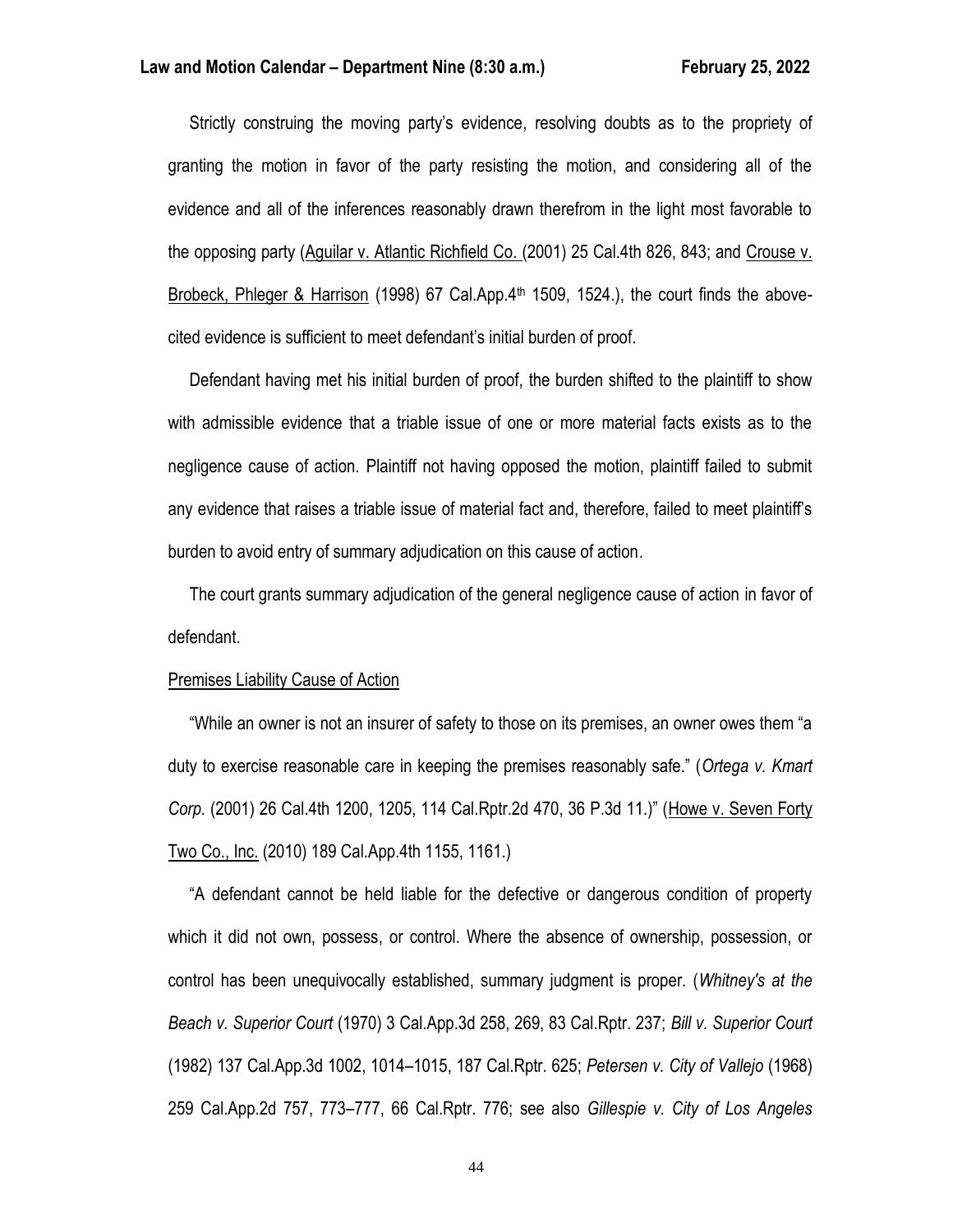(1950) 36 Cal.2d 553, 555–557, 225 P.2d 522.)" (Isaacs v. Huntington Memorial Hospital (1985) 38 Cal.3d 112, 134; overruled on other grounds in Ann M. v. Pacific Plaza Shopping Center (1993) 6 Cal.4th 666.)

 "The elements of a cause of action for premises liability are the same as those for negligence: duty, breach, causation, and damages. (*Ortega v. Kmart Corp.* (2001) 26 Cal.4th 1200, 1205, 114 Cal.Rptr.2d 470, 36 P.3d 11; see Civ.Code, 1714, subd. (a).)" (Castellon v. U.S. Bancorp (2013) 220 Cal.App.4th 994, 998.)

 "A landowner " ' "has an *affirmative duty* to exercise ordinary care to keep the premises in a reasonably safe condition, and therefore must *inspect* them or take other proper means to ascertain their condition. And if, by the exercise of reasonable care, he would have discovered the dangerous condition, he is liable." ' [Citation.]" (*Portillo v. Aiassa* (1994) 27 Cal.App.4th 1128, 1134, 32 Cal.Rptr.2d 755.)" (Salinas v. Martin (2008) 166 Cal.App.4th 404, 412.)

 "Historically, the public policy of this state generally has precluded a landlord's liability for injuries to his tenant or his tenant's invitees from a dangerous condition on the premises which comes into existence after the tenant has taken possession. This is true even though by the exercise of reasonable diligence the landlord might have discovered the condition. (*Schwartz v. McGraw-Edison Co.*, 14 Cal.App.3d 767, 92 Cal.Rptr. 776; 30 Cal.Jur.2d Landlord and Tenant, s 159, pp. 307--309; Rest., Tort, s 355 et seq.; 4 Witkin, Summary of Cal.Law, 8th ed., Torts, s 615, pp. 2895--2896.) ¶ The rationale for this rule has been that property law regards a lease as equivalent to a sale of the land for the term of the lease. (See comment (a) to Rest., Torts, s 355.) As stated by Prosser: 'In the absence of agreement to the contrary, the lessor surrenders both possession and control of the land to the lessee, retaining only a reversionary interest; and he has no right even to enter without the permission of the lessee. Consequently, it is the general rule that he is under no obligation to anyone to look after the premises or keep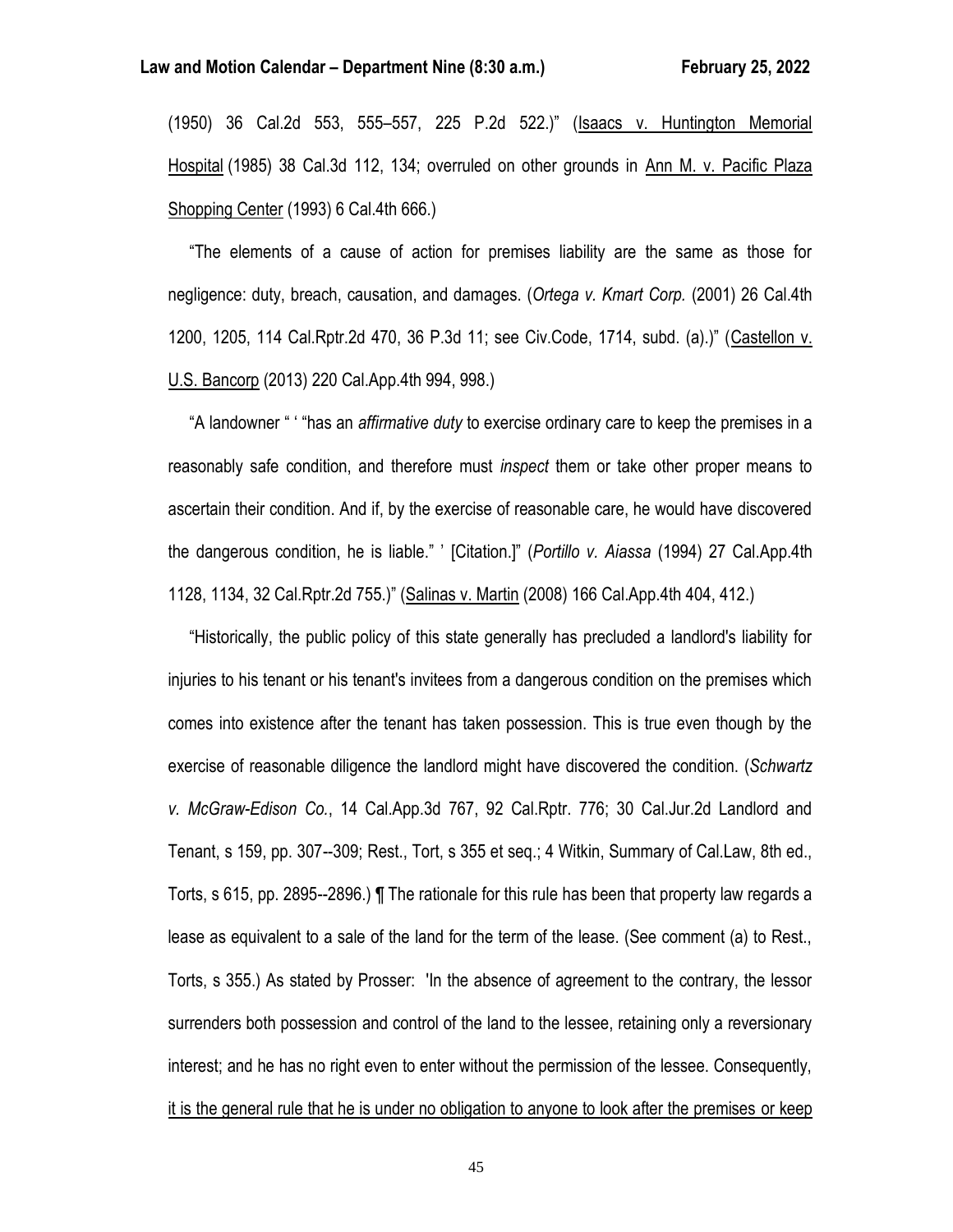them in repair, and is not responsible, either to persons injured on the land or to those outside of it, for conditions which develop or are created by the tenant after possession has been transferred. Neither is he responsible, in general, for the activities which the tenant carries on upon the land after such transfer, even when they create a nuisance.' (Prosser, Law of Torts, p. 400 (4th ed.).) ¶ To this general rule of nonliability, the law has developed a number of exceptions, such as where the landlord covenants or volunteers to repair a defective condition on the premises (*Scholey v. Steele*, 59 Cal.App.2d 402, 405, 138 P.2d 733; *Minolletti v. Sabini*, 27 Cal.App.3d 321, 324, 103 Cal.Rptr. 528), where the landlord has actual knowledge of defects which are unknown and not apparent to the tenant and he fails to disclose them to the tenant (*Shotwell v. Bloom*, 60 Cal.App.2d 303, 309--310, 140 P.2d 728), where there is a nuisance existing on the property at the time the lease is made or renewed (*Burroughs v. Ben's Auto Park, Inc.*, 27 Cal.2d 449, 453--454, 164 P.2d 897), when a safety law has been violated (*Grant v. Hipscher*, 257 Cal.App.2d 375, 382--383, 64 Cal.Rptr. 892), or where the injury occurs on a part of the premises over which the landlord retains control, such as common hallways, stairs, elevators or roof (*Johnston v. De La Guerra Properties, Inc.*, 28 Cal.2d 394, 400, 170 P.2d 5). ¶ A common element in these exceptions is that either at or after the time possession is given to the tenant the landlord retains or acquires a recognizable degree of control over the dangerous condition with a concomitant right and power to obviate the condition and prevent the injury. In these situations, the law imposes on the landlord a duty to use ordinary care to eliminate the condition with resulting liability for injuries caused by his failure so to act. (Cf. *Brennan v. Cockrell Investments, Inc.*, 35 Cal.App.3d 796, 111 Cal.Rptr. 122.)" (Emphasis added.) (Uccello v. Laudenslayer (1975) 44 Cal.App.3d 504, 510-511.) "Simply put, a landlord should not be held liable for injuries from conditions over which he has no control." (Uccello v. Laudenslayer (1975) 44 Cal.App.3d 504, 512.)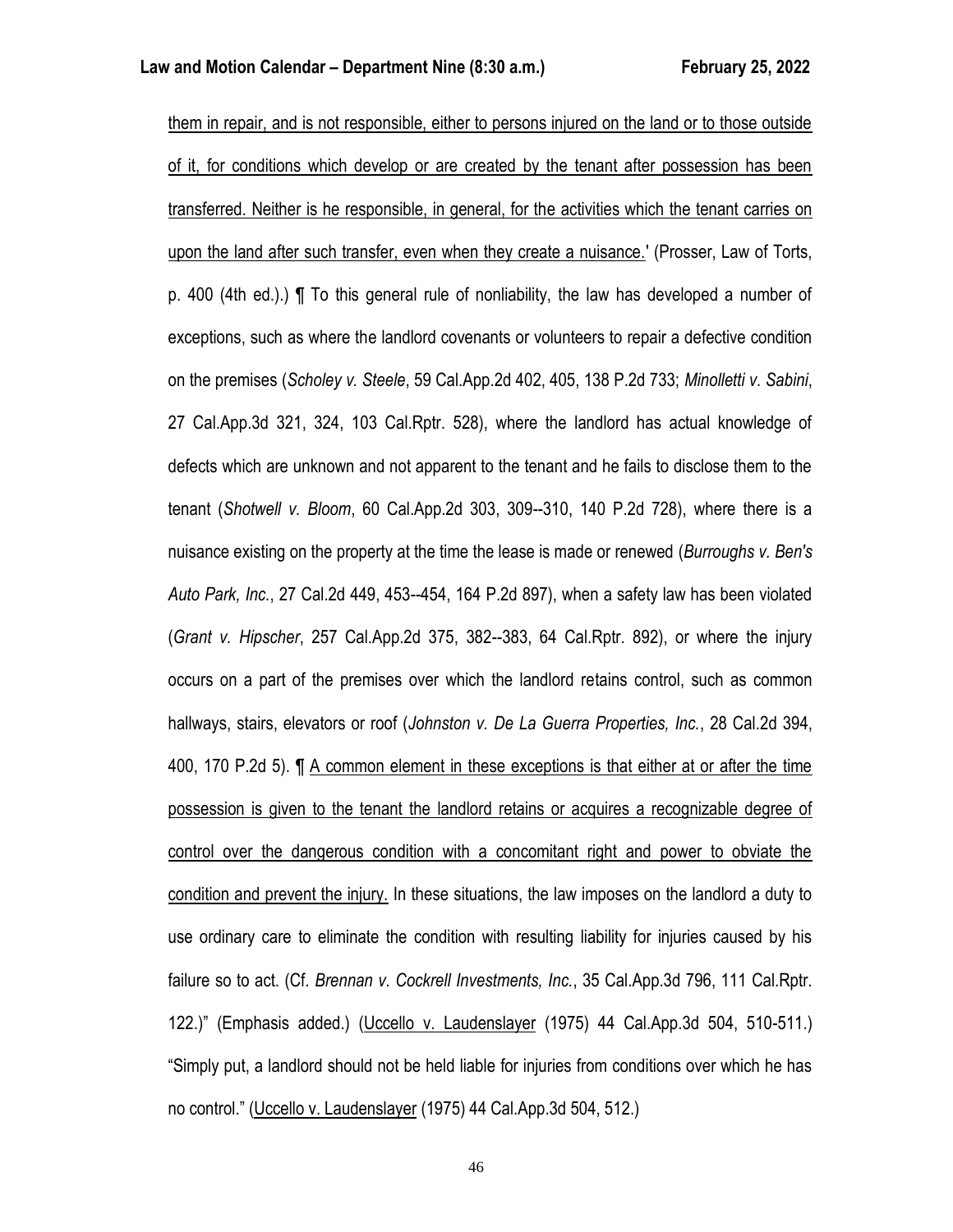""Because a landlord has relinquished possessory interest in the land, his or her duty of care to third parties injured on the land is attenuated as compared with the tenant who enjoys possession and control. Thus, before liability may be thrust on a landlord for a third party's injury due to a dangerous condition on the land, the plaintiff must show that the landlord had actual knowledge of the dangerous condition in question, plus the right and ability to cure the condition." ¶ Limiting a landlord's obligations releases it from needing to engage in potentially intrusive oversight of the property, thus permitting the tenant to enjoy its tenancy unmolested." (Stone v. Center Trust Retail Properties, Inc. (2008) 163 Cal.App.4th 608, 612.)

 The premises liability cause of action of the complaint alleges: the date of the subject incident was February 24, 2017; defendants owned, controlled, managed, maintained, repaired, and serviced real property and the tools and equipment thereon, including the subject grinding machine/sander, which defendants owned, maintained, repaired, modified, and serviced; plaintiff was provided the subject grinding machine/sander to perform work while he was on the subject real property; the machine was defective in maintenance, repairs, modifications and servicing; defendants failed to warn plaintiff of the known dangers of the machine and failed to guard against those dangers; plaintiff was not properly instructed or trained in the use of the machine by defendants; defendants failed to provide adequate safety equipment to use with operating the machine and/or did not require use of safety equipment; some of the defendants were the employers of plaintiff at the time of the subject incident; plaintiff was acting in the course and scope of that employment when injured; those employer defendants failed to carry workers compensation coverage at the time of the incident; defendants are liable for plaintiff's injuries under an exception to the nonliability provisions of Civil Code, § 846, because the defendant owners willfully or maliciously failed to warn against a dangerous condition, use, structure, or activity; certain defendants owned the machine at the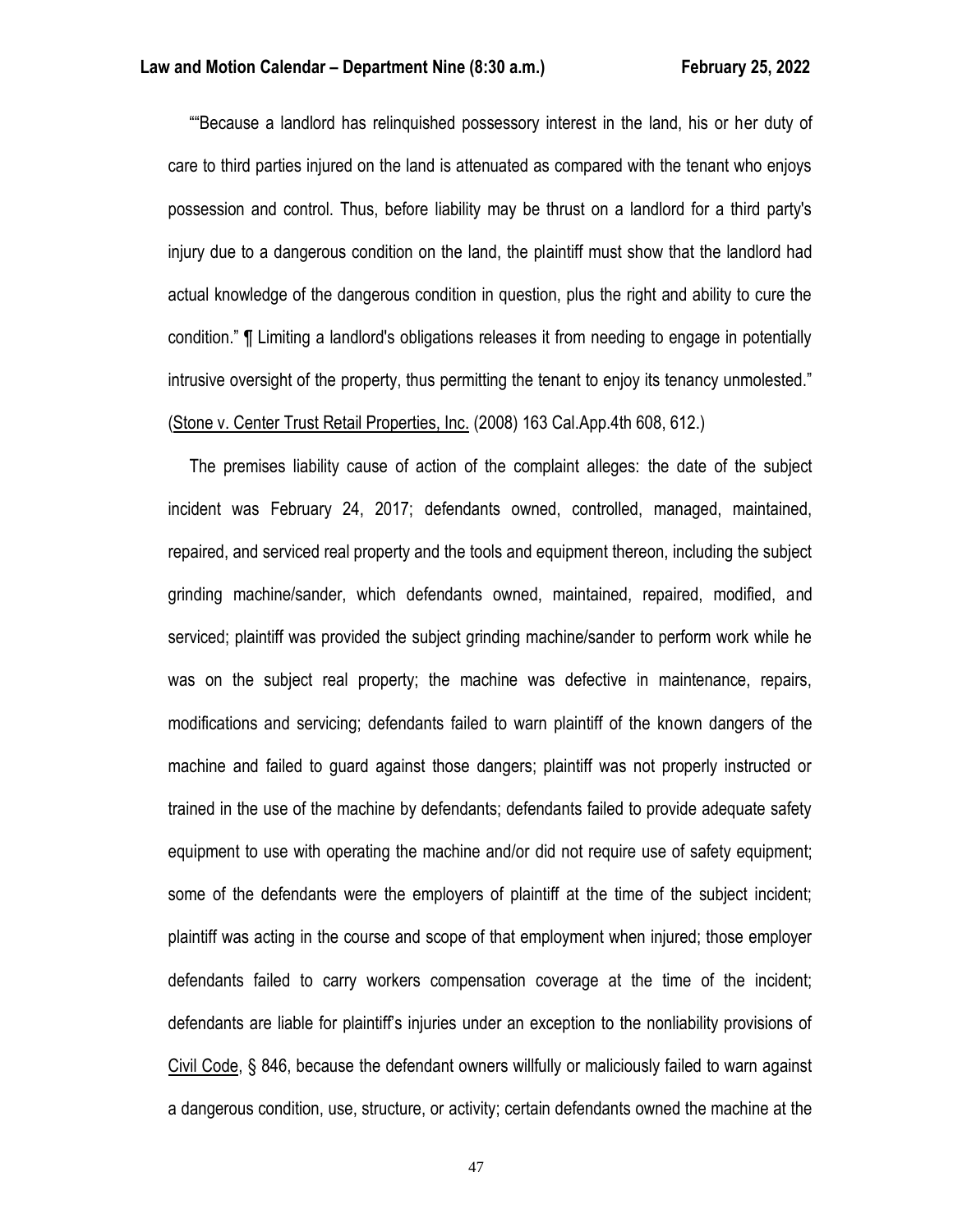time of the incident; defendants Overholtzer and Sundance Motors were the agents and employees of each other and acted within the scope of that agency; and plaintiff was severely injured by the machine owned and supplied by defendant while the machine was being used by plaintiff at defendant's real property.

 Inasmuch as plaintiff has not objected to any evidence submitted in support of the motion and has not filed any opposition or separate statement in opposition, the court may enter a summary adjudication in favor of defendant Overholtzer as requested, provided the evidence submitted meets plaintiff's initial burden to establish a prima facie case of entitlement to summary adjudication of the negligence cause of action.

 Strictly construing the moving party's evidence, resolving doubts as to the propriety of granting the motion in favor of the party resisting the motion, and considering all of the evidence and all of the inferences reasonably drawn therefrom in the light most favorable to the opposing party (Aguilar v. Atlantic Richfield Co. (2001) 25 Cal.4th 826, 843; and Crouse v. Brobeck, Phleger & Harrison (1998) 67 Cal.App.4<sup>th</sup> 1509, 1524.), the court finds the evidence previously cited in this ruling is sufficient to meet defendant's initial burden of proof.

 Defendant having met his initial burden of proof, the burden shifted to the plaintiff to show with admissible evidence that a triable issue of one or more material facts exists as to the general premises liability cause of action. Plaintiff not having opposed the motion, plaintiff failed to submit any evidence that raises a triable issue of material fact and, therefore, failed to meet plaintiff's burden to avoid entry of summary adjudication on the general premises liability cause of action.

 The court grants summary adjudication of the general premises liability cause of action in favor of defendant.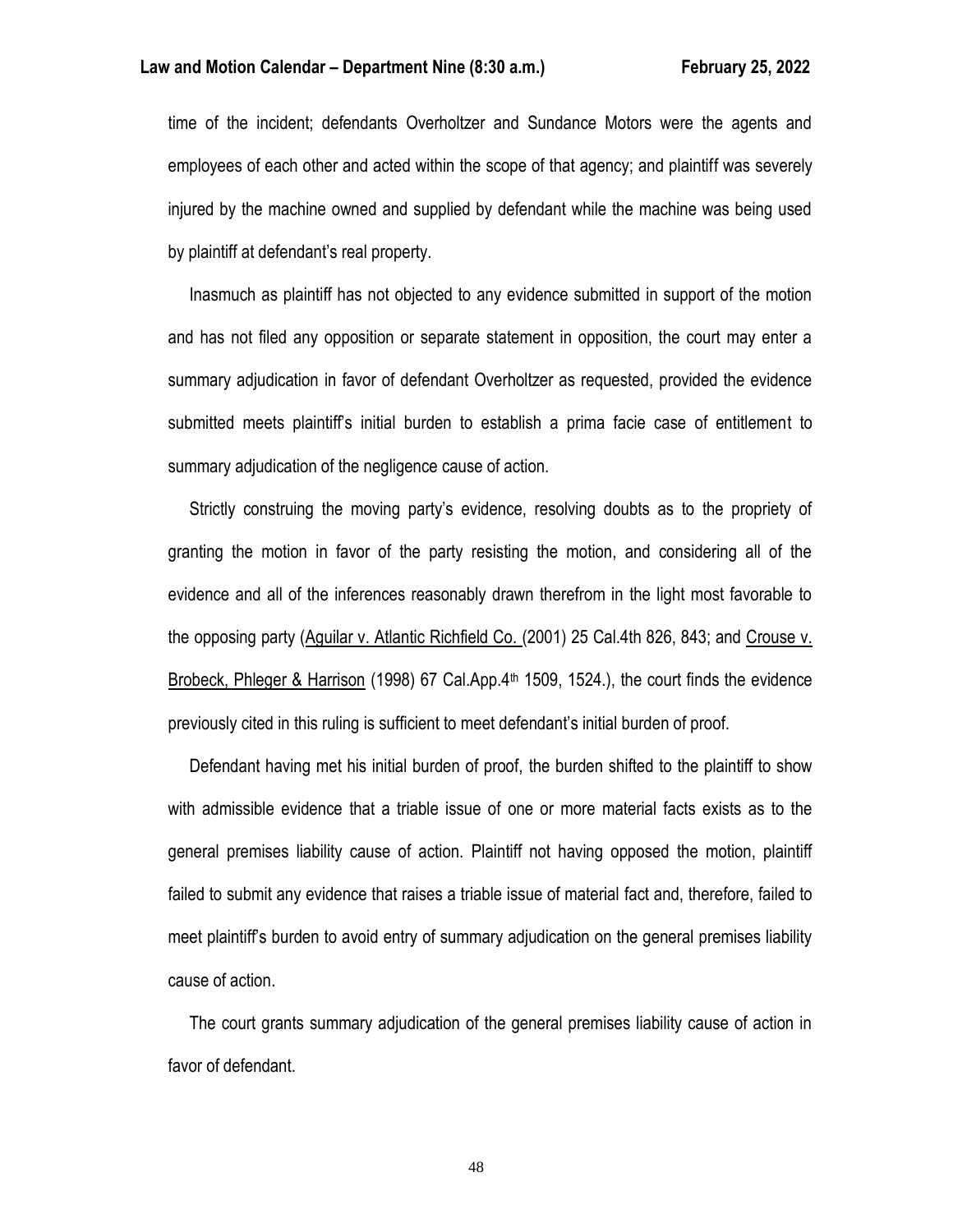- Civil Code, § 846 Theory of Premises Liability

 "(a) An owner of any estate or any other interest in real property, whether possessory or nonpossessory, owes no duty of care to keep the premises safe for entry or use by others for any recreational purpose or to give any warning of hazardous conditions, uses of, structures, or activities on those premises to persons entering for a recreational purpose, except as provided in this section. ¶ (b) A "recreational purpose," as used in this section, includes activities such as fishing, hunting, camping, water sports, hiking, spelunking, sport parachuting, riding, including animal riding, snowmobiling, and all other types of vehicular riding, rock collecting, sightseeing, picnicking, nature study, nature contacting, recreational gardening, gleaning, hang gliding, private noncommercial aviation activities, winter sports, and viewing or enjoying historical, archaeological, scenic, natural, or scientific sites. ¶ (c) An owner of any estate or any other interest in real property, whether possessory or nonpossessory, who gives permission to another for entry or use for the above purpose upon the premises does not thereby do any of the following: ¶ (1) Extend any assurance that the premises are safe for that purpose. ¶ (2) Constitute the person to whom permission has been granted the legal status of an invitee or licensee to whom a duty of care is owed. ¶ (3) Assume responsibility for or incur liability for any injury to person or property caused by any act of the person to whom permission has been granted except as provided in this section. ¶ (d) This section does not limit the liability which otherwise exists for any of the following: ¶ (1) Willful or malicious failure to guard or warn against a dangerous condition, use, structure or activity. ¶ (2) Injury suffered in any case where permission to enter for the above purpose was granted for a consideration other than the consideration, if any, paid to said landowner by the state, or where consideration has been received from others for the same purpose. **[1** (3) Any persons who are expressly invited rather than merely permitted to come upon the premises by the landowner. ¶ (e) This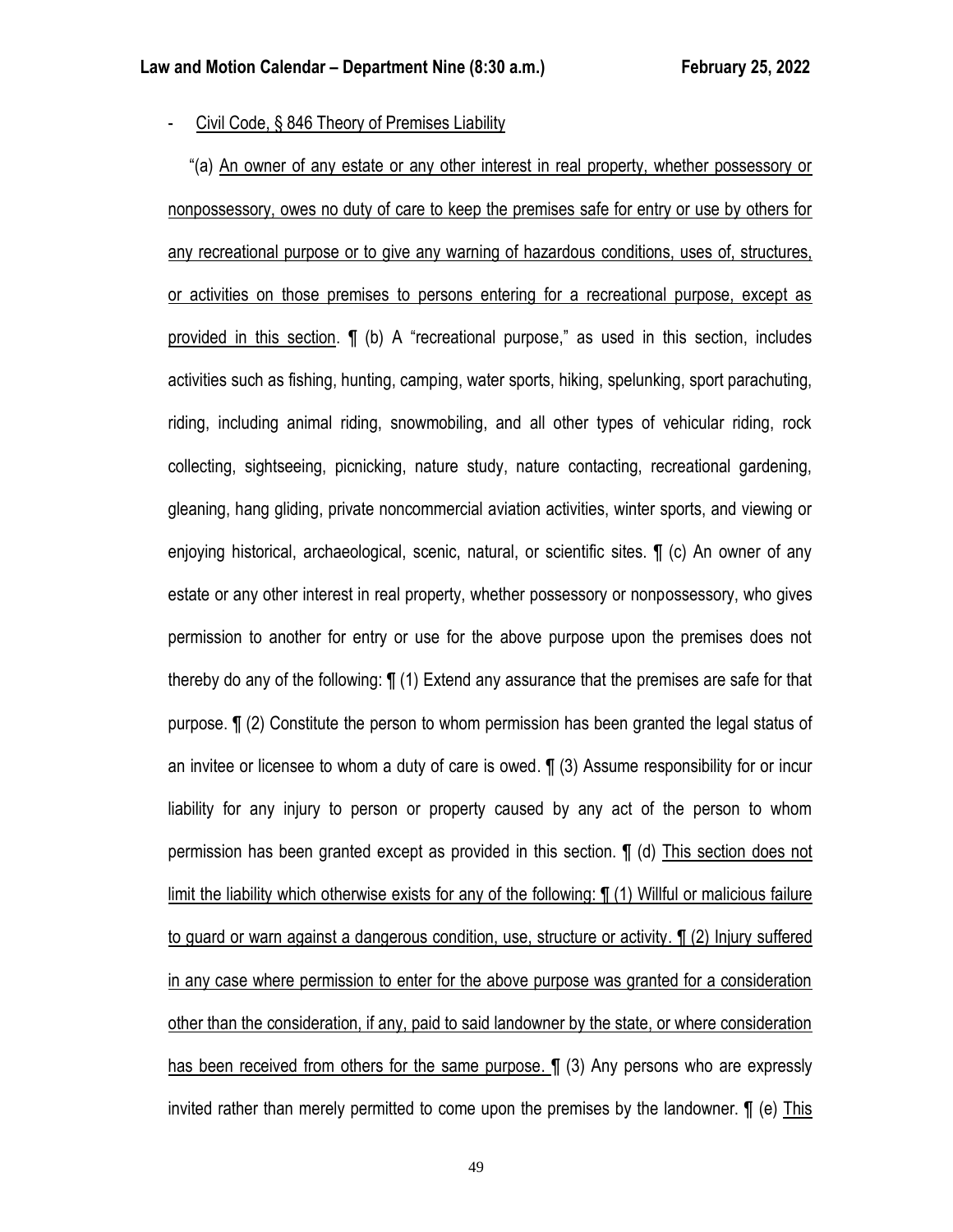section does not create a duty of care or ground of liability for injury to person or property." (Civil Code, § 846.)

 Strictly construing the moving party's evidence, resolving doubts as to the propriety of granting the motion in favor of the party resisting the motion, and considering all of the evidence and all of the inferences reasonably drawn therefrom in the light most favorable to the opposing party (Aguilar v. Atlantic Richfield Co. (2001) 25 Cal.4th 826, 843; and Crouse v. Brobeck, Phleger & Harrison (1998) 67 Cal.App.4<sup>th</sup> 1509, 1524.), the court finds the evidence previously cited in this ruling is sufficient to meet defendant's initial burden to prove with the evidence submitted that the incident did not involve use of defendant Overholzer's real property for recreational purposes and that plaintiff did not pay him for recreational use of the premises. The evidence present established that defendant Overholtzer can not be held liable under Civil Code, § 846 for willful or malicious failure to warn against a dangerous condition, use, structure, or activity or is liable for charging plaintiff for recreational use of the property.

 Defendant having met his initial burden of proof, the burden shifted to the plaintiff to show with admissible evidence that a triable issue of one or more material facts exists as to the Civil Code, § 846 theory of premises liability cause of action. Plaintiff not having opposed the motion, plaintiff failed to submit any evidence that raises a triable issue of material and, therefore, failed to meet plaintiff's burden to avoid entry of summary adjudication on the Civil Code, § 846 theory of premises liability cause of action.

 The court grants summary adjudication of the Civil Code, § 846 theory of premises liability cause of action in favor of defendant.

## Agent and Employee Liability Theory

 The Third District Court of Appeal has held: "We observe two doctrines may by implicated in assessing liability against an employer. One doctrine is respondeat superior, pursuant to which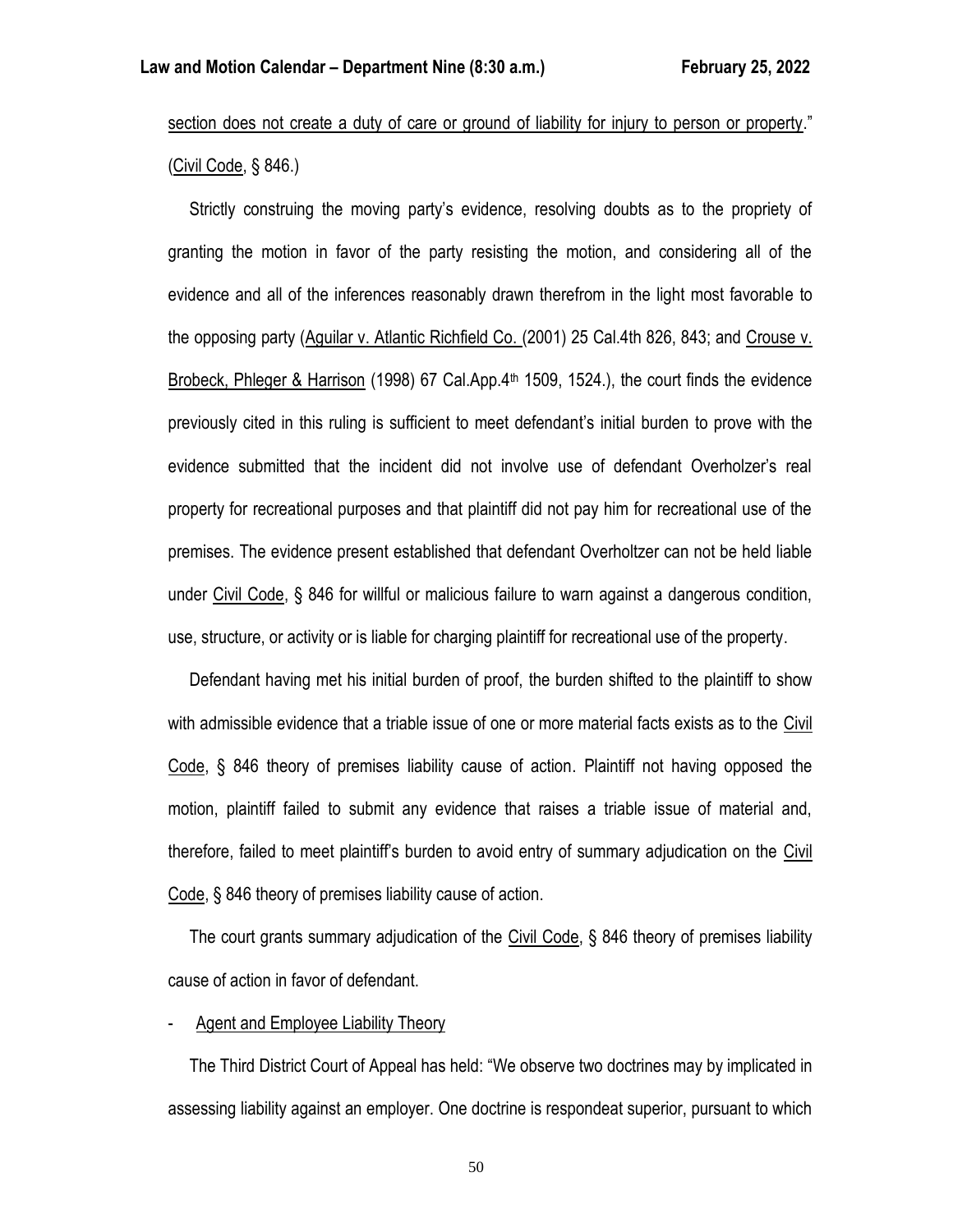the employer is indirectly or vicariously liable for torts committed by its employees within the scope of their employment. (*Mary M. v. City of Los Angeles* (1991) 54 Cal.3d 202, 208, 285 Cal.Rptr. 99, 814 P.2d 1341 (*Mary M.*).) The other doctrine is an agency theory pursuant to which an employer may be directly liable for acts of its agents. "Vicarious liability based on the tort doctrine of respondeat superior and direct liability based on the theory of actual or ostensible agency are different liability theories which cases do not always distinguish between. [Citation.]" (*Inter Mountain Mortgage, Inc. v. Sulimen* (2000) 78 Cal.App.4th 1434, 1440, fn. 4, 93 Cal.Rptr.2d 790.)" (Myers v. Trendwest Resorts, Inc. (2007) 148 Cal.App.4th 1403, 1427.) "A principal is bound by the authorized acts of agents and those which he has allowed third persons to believe he has authorized (*Smeade v. Rosen*, 121 Cal.App. 79, 8 P.2d 507)." (Northern Cal. Dist. Council of Hod Carriers v. Pennsylvania Pipeline, Inc. (1980) 103 Cal.App.3d 163, 172.)

 The Third District stated: "Under the respondeat superior doctrine, an employer may be vicariously liable for torts committed by an employee. (*Perez v. Van Groningen & Sons, Inc., supra,* 41 Cal.3d at p. 967, 227 Cal.Rptr. 106, 719 P.2d 676.) The rule is based on the policy that losses caused by the torts of employees, which as a practical matter are certain to occur in the conduct of the employer's enterprise, should be placed on the enterprise as a cost of doing business. (*Ibid.*) The basic test for vicarious liability is whether the employee's tort was committed within the scope of employment. (*Ibid.*) ¶ The determination of scope of employment can be a difficult task. (*O'Connor v. McDonald's Restaurants, supra,* 220 Cal.App.3d at pp. 29– 30, 269 Cal.Rptr. 101.)" (Kephart v. Genuity, Inc. (2006) 136 Cal.App.4th 280, 291.)

 Strictly construing the moving party's evidence, resolving doubts as to the propriety of granting the motion in favor of the party resisting the motion, and considering all of the evidence and all of the inferences reasonably drawn therefrom in the light most favorable to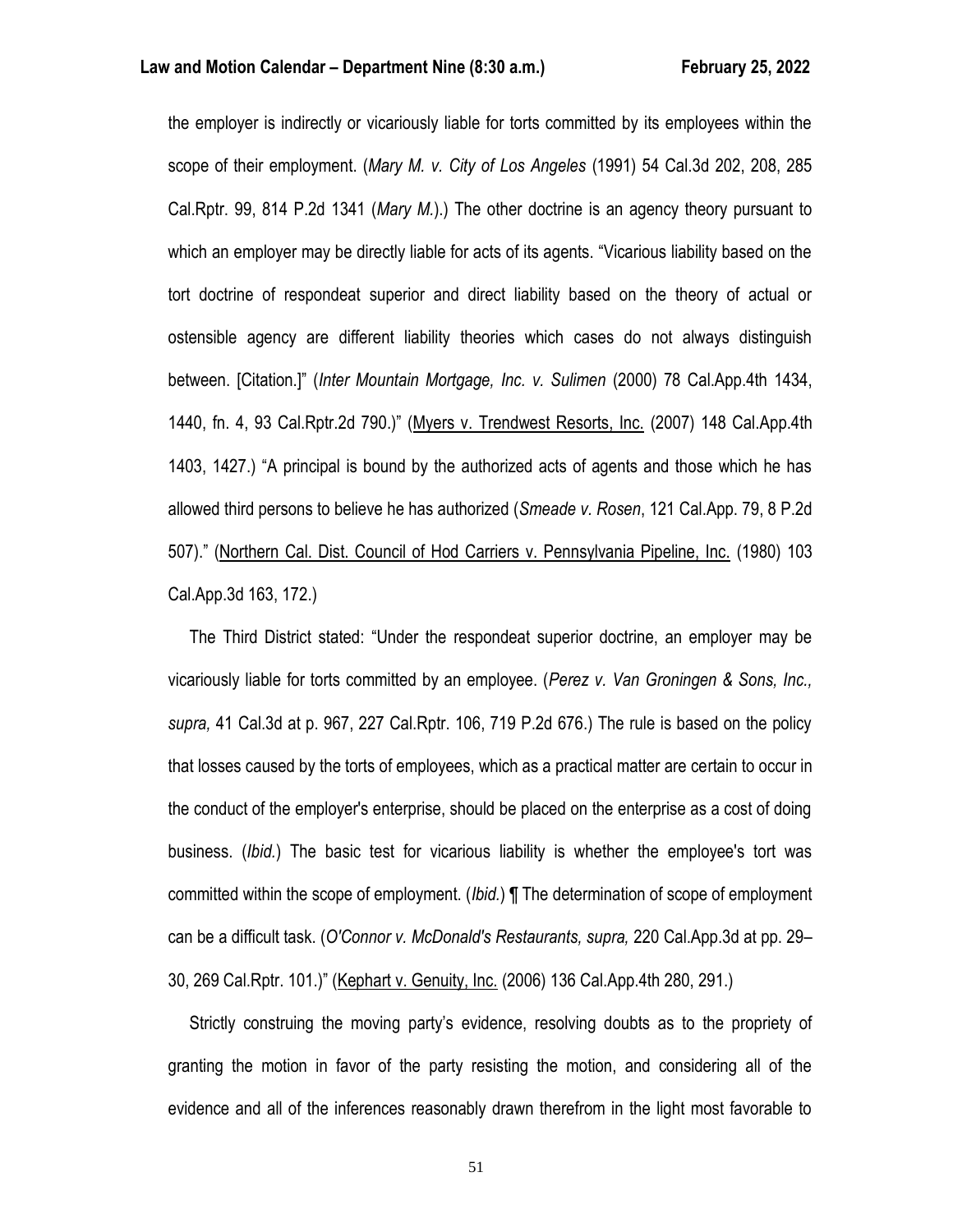the opposing party (Aguilar v. Atlantic Richfield Co. (2001) 25 Cal.4th 826, 843; and Crouse v. Brobeck, Phleger & Harrison (1998) 67 Cal.App.4<sup>th</sup> 1509, 1524.), the court finds the previously cited evidence meets defendant Overholtzer's initial burden to prove with the evidence submitted that he was not an agent or employee of defendant Sundance Motors and defendant Sundance Motors was not the agent or employee of defendant Overholtzer and, therefore, he is not liable for plaintiff's injuries under a premises liability cause of action based upon the theory that defendant Overholtzer is liable for the conduct of Sundance Motors on the subject premises as Sundance Motors was the agent or employee of defendant Overholtzer.

 Defendant having met his initial burden of proof, the burden shifted to the plaintiff to show with admissible evidence that a triable issue of one or more material facts exists as to the employee/agency theory of premises liability cause of action. Plaintiff not having opposed the motion, plaintiff failed to submit any evidence that raises a triable issue of material and, therefore, failed to meet plaintiff's burden to avoid entry of summary adjudication on the employee/agency theory of premises liability cause of action.

 The court grants summary adjudication of the employee/agency theory of premises liability cause of action in favor of defendant.

In short, defendant Overholtzer's motion for summary judgment is granted.

**TENTATIVE RULING # 9: DEFENDANT OVERHOLTZER'S MOTION FOR SUMMARY JUDGMENT IS GRANTED. NO HEARING ON THIS MATTER WILL BE HELD (LEWIS V. SUPERIOR COURT (1999) 19 CAL.4TH 1232, 1247.), UNLESS A NOTICE OF INTENT TO APPEAR AND REQUEST FOR ORAL ARGUMENT IS TRANSMITTED ELECTRONICALLY THROUGH THE COURT'S WEBSITE OR BY TELEPHONE TO THE COURT AT (530) 621- 6551 BY 4:00 P.M. ON THE DAY THE TENTATIVE RULING IS ISSUED. NOTICE TO ALL PARTIES OF AN INTENT TO APPEAR MUST BE MADE BY TELEPHONE OR IN PERSON.**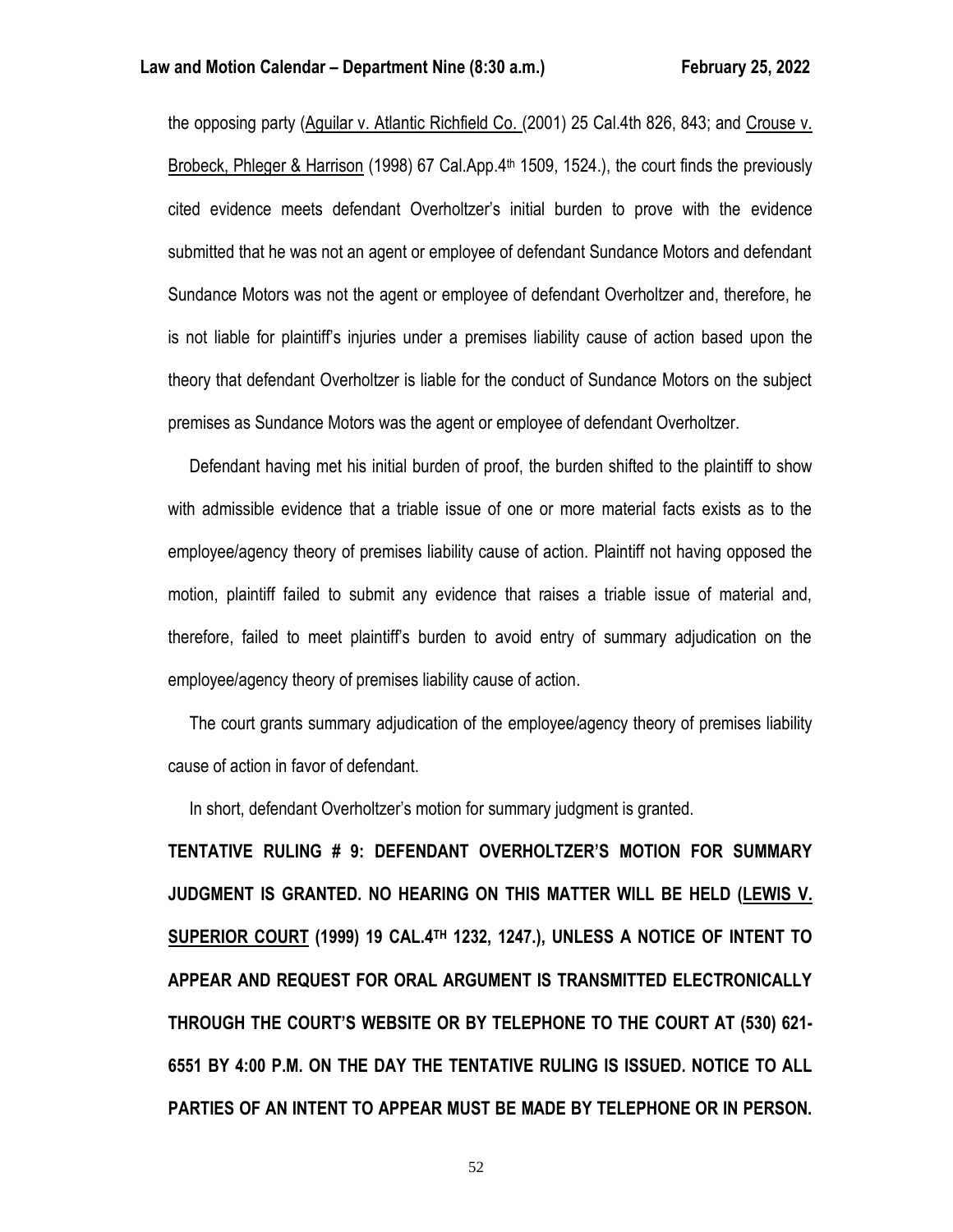**PROOF OF SERVICE OF SAID NOTICE MUST BE FILED PRIOR TO OR AT THE HEARING. LONG CAUSE HEARINGS MUST BE REQUESTED BY 4:00 P.M. ON THE DAY THE TENTATIVE RULING IS ISSUED AND THE PARTIES ARE TO PROVIDE THE COURT WITH THREE MUTUALLY AGREEABLE DATES ON FRIDAY AFTERNOONS AT 2:30 P.M. LONG CAUSE ORAL ARGUMENT REQUESTS WILL BE SET FOR HEARING ON ONE OF THE THREE MUTUALLY AGREEABLE DATES ON FRIDAY AFTERNOONS AT 2:30 P.M. THE COURT WILL ADVISE THE PARTIES OF THE LONG CAUSE HEARING DATE AND TIME BY 5:00 P.M. ON THE DAY THE TENTATIVE RULING IS ISSUED. PARTIES MAY PERSONALLY APPEAR AT THE HEARING. IF A PARTY OR PARTIES WISH TO APPEAR TELEPHONICALLY THEY MUST APPEAR BY "VCOURT", WHICH MUST BE SCHEDULED AND PAID THROUGH THE COURT WEBSITE AT www.eldorado.courts.ca.gov/onlineservices/telephonic-appearances. MATTERS IN WHICH THE PARTIES' TOTAL TIME ESTIMATE FOR ARGUMENT IS 15 MINUTES OR LESS WILL BE HEARD ON THE LAW AND MOTION CALENDAR AT 8:30 A.M. ON FRIDAY, FEBRUARY 25, 2022 EITHER IN PERSON OR BY VCOURT TELEPHONIC APPEARANCE UNLESS OTHERWISE NOTIFIED BY THE COURT.**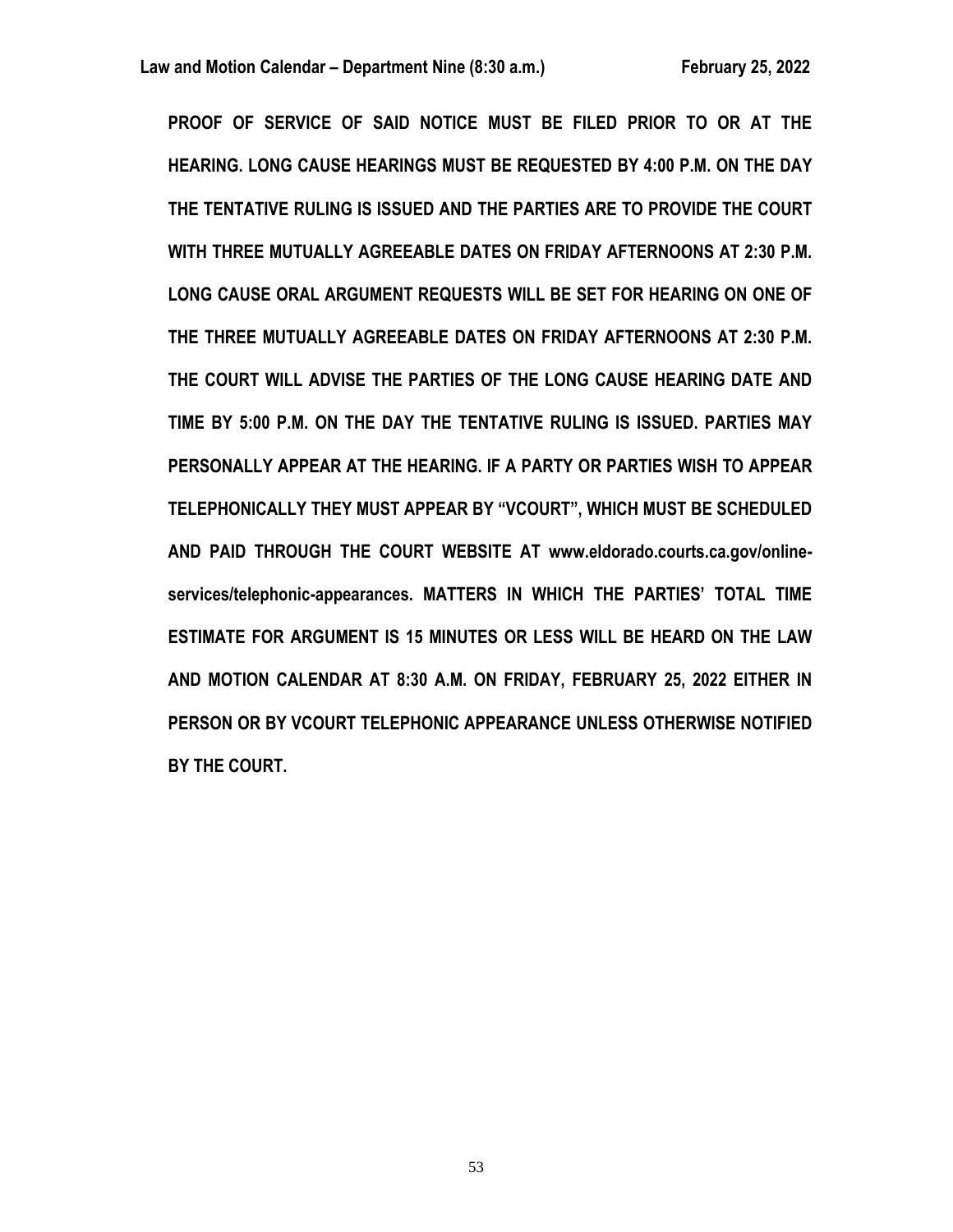## **10. CAIN V. MENDONSA, PC20190308**

#### **Motion to Preclude Defendant from Traveling to Plaintiff's Office.**

Defendant filed an ex parte motion on February 7, 2022. The OSC granted shortened time for a hearing to February 25, 2022, at 8:30 a.m., prior to defendant's scheduled deposition on March 3, 2022. Defendant argues that she should be permitted to remain at home and be deposed via Zoom in order to protect her from potential exposure to COVID-19. Defendant is 76 years old. The elderly, 65 years or older, account for about 81% of deaths due to COVID for the U.S. population. Plaintiff opposes defendant's request because defendant resides less than 75 miles from the deposition location and plaintiff does not oppose defendant wearing a mask.

Neither party cited any law in the motion or the opposition. Defendant provided case law in the reply; however, this raises due process concerns because plaintiff is prevented from responding in writing to defendant's reply.

"Unless the court orders otherwise under Section [2025.260,](https://1.next.westlaw.com/Link/Document/FullText?findType=L&pubNum=1000201&cite=CACPS2025.260&originatingDoc=N9073ABC0312D11DA8093EEF8E1C23116&refType=LQ&originationContext=document&transitionType=DocumentItem&ppcid=98c771d9c68c46aea6cef4b5aeda7e86&contextData=(sc.DocLink)) the deposition of a natural person, whether or not a party to the action, shall be taken at a place that is, at the option of the party giving notice of the deposition, either within 75 miles of the deponent's residence, or within the county where the action is pending and within 150 miles of the deponent's residence." (CCP § 2025.250(a).)

"In exercising its discretion to grant or deny this motion, the court shall take into consideration any factor tending to show whether the interests of justice will be served by requiring the deponent's attendance at that more distant place, including, but not limited to, the following.... (3) The convenience of the deponent." (CCP  $\S$  2025.260(b)(3).)

"Before, during, or after a deposition, any party, any deponent, or any other affected natural person or organization may promptly move for a protective order… The court, for good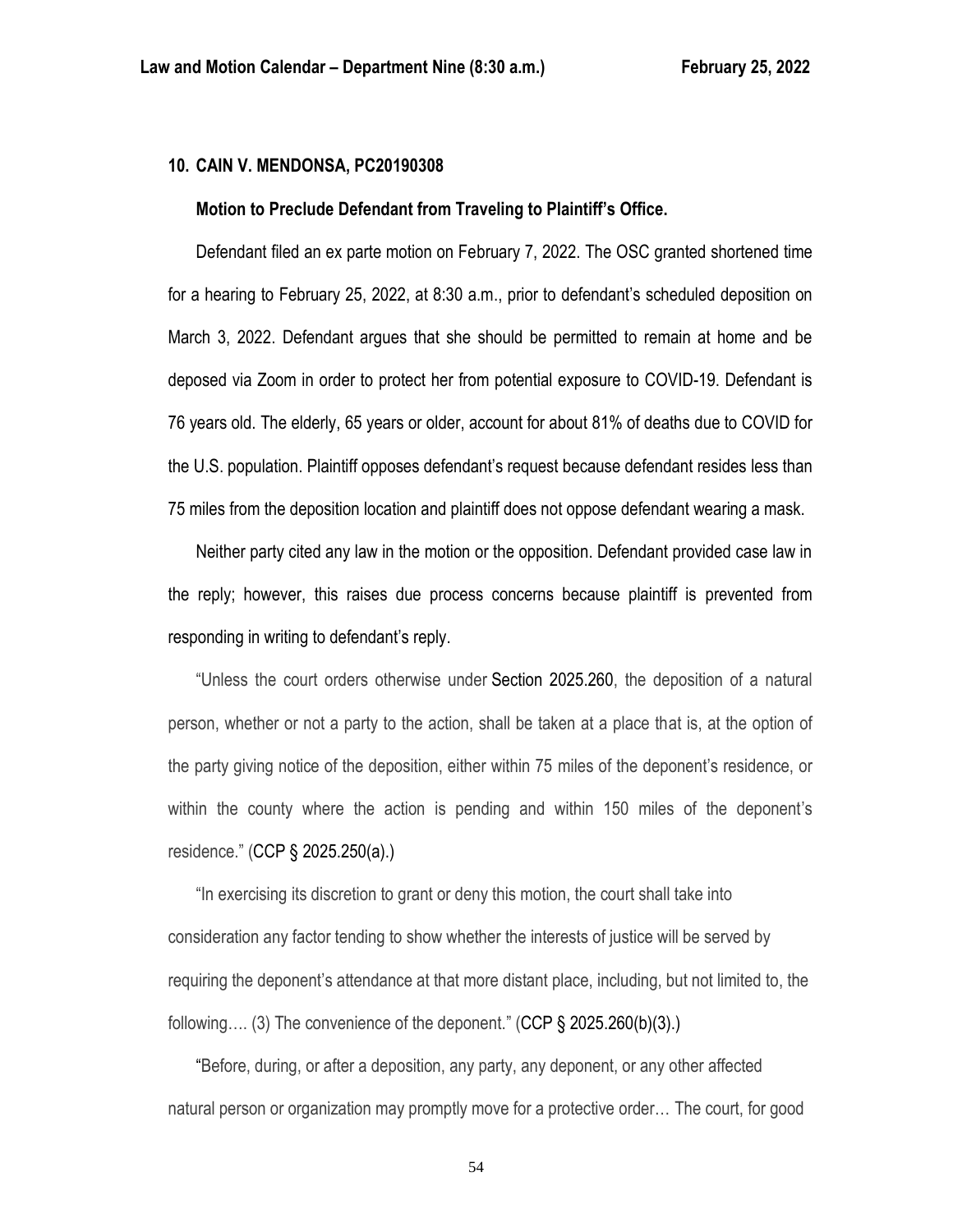cause shown, may make any order that justice requires to protect any party, deponent, or other natural person or organization from unwarranted annoyance, embarrassment, or oppression, or undue burden and expense. This protective order may include, but is not limited to, one or more of the following directions...." (CCP § 2025.420(a), (b).)

The location from defendant's residence is 56 miles from Cameron Park to Grass Valley. Defendant must travel about an hour and a half, and her concern is to not acquire COVID. Plaintiff does not oppose defendant wearing a mask.

The court directs defendant to appear at the noticed location because it is only 56 miles from her residence. (CCP § 2025.250(a).) The court finds there is good cause for heightened protection for defendant due to her high-risk category of acquiring COVID. (CCP § 2025.420(a), (b).) The court directs that all persons at the deposition be always masked and stay a minimum of 6 feet away from defendant during the deposition (i.e., court reporter, attorneys, videographer, etc.).

**TENTATIVE RULING # 10: DEFENDANT SHALL GO TO THE LOCATION. ALL PERSONS WILL BE MASKED AND STAY A MINIMUM OF 6 FEET AWAY FROM DEFENDANT. NO HEARING ON THIS MATTER WILL BE HELD (LEWIS V. SUPERIOR COURT (1999) 19 CAL.4TH 1232, 1247.), UNLESS A NOTICE OF INTENT TO APPEAR AND REQUEST FOR ORAL ARGUMENT IS TRANSMITTED ELECTRONICALLY THROUGH THE COURT'S WEBSITE OR BY TELEPHONE TO THE COURT AT (530) 621-6551 BY 4:00 P.M. ON THE DAY THE TENTATIVE RULING IS ISSUED. NOTICE TO ALL PARTIES OF AN INTENT TO APPEAR MUST BE MADE BY TELEPHONE OR IN PERSON. PROOF OF SERVICE OF SAID NOTICE MUST BE FILED PRIOR TO OR AT THE HEARING. LONG CAUSE HEARINGS MUST BE REQUESTED BY 4:00 P.M. ON THE DAY THE TENTATIVE RULING IS ISSUED AND THE PARTIES ARE TO PROVIDE THE COURT WITH THREE MUTUALLY**